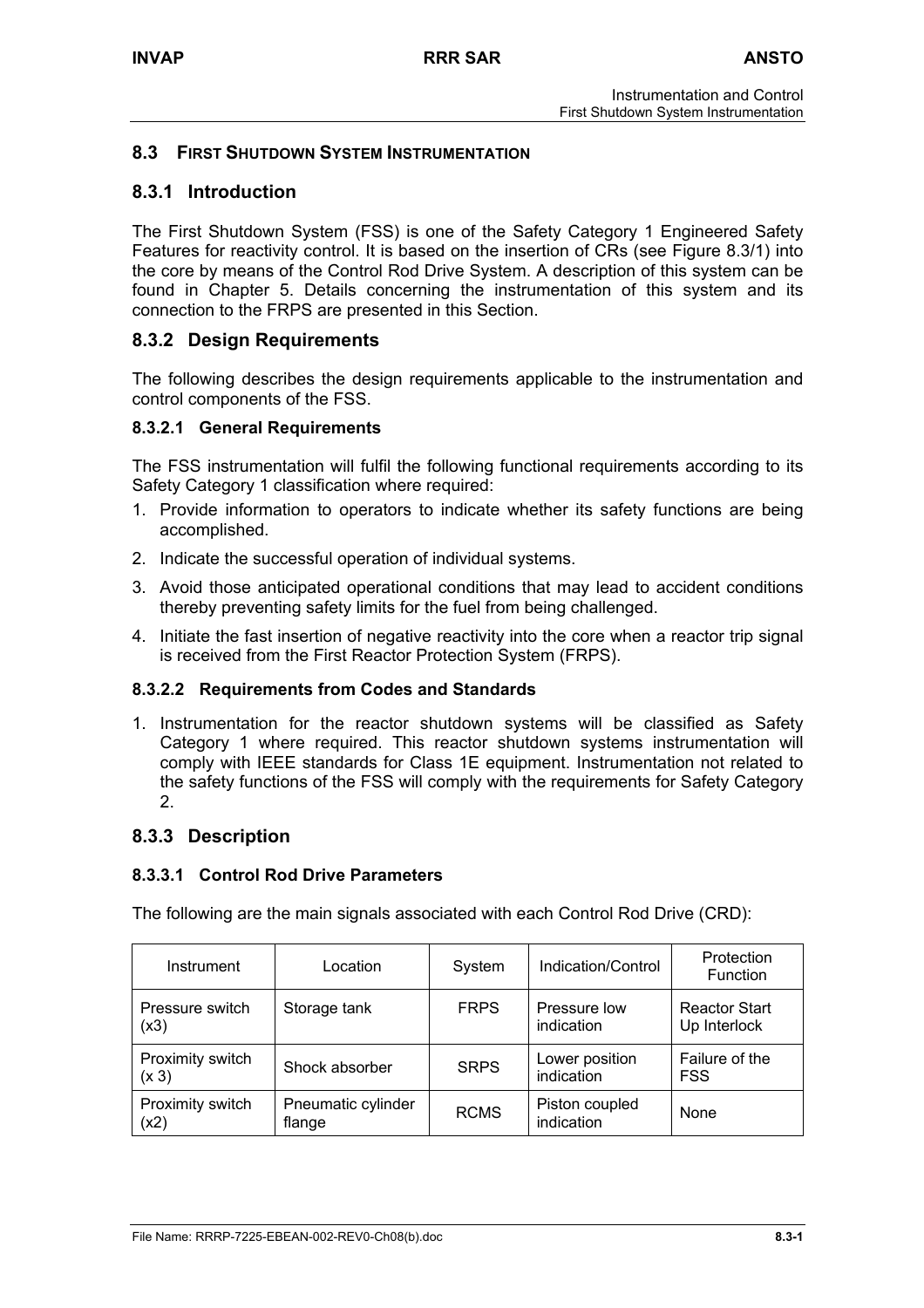Instrumentation and Control First Shutdown System Instrumentation

| Instrument                | Location                      | System      | Indication/Control                                | Protection<br>Function |
|---------------------------|-------------------------------|-------------|---------------------------------------------------|------------------------|
| Proximity switch<br>(x 2) | Guide cylinder                | <b>RCMS</b> | Upper position<br>indication & stops<br>CRD motor | <b>None</b>            |
| Proximity switch<br>(x 2) | Guide cylinder                | <b>RCMS</b> | Lower position<br>indication & stops<br>CRD motor | None                   |
| Encoder                   | CRD motor                     | <b>RCMS</b> | CR position                                       | None                   |
| Pressure switch           | Compressed air<br>supply line | <b>RCMS</b> | Low pressure<br>indication                        | None                   |
| Pressure switch           | Compressed air<br>supply line | <b>RCMS</b> | High pressure<br>indication                       | None                   |
| Stepper Motor             | CRD mechanism                 | <b>RCMS</b> | Motor control                                     | None                   |

# **8.3.3.2 Failure Mode and Effects Analysis**

A Failure Modes and Effects Analysis (FMEA) has been conducted for the FSS with results indicating that instrumentation failures do not induce any significant effect on system performance.

# **8.3.4 Conformance Analysis**

## **8.3.4.1 Conformance to General Requirements**

## **8.3.4.1.1 Conformance to General Requirements 1 and 2**

Requirement 1: To provide information to operators to indicate whether its safety functions are being accomplished.

Requirement 2: Indicate the successful operation of individual systems.

The signals handled by the FSS are presented in Section 8.3.3.1. Operators can access all signals through the Main Console (MC) of the RCMS. The signal that indicates success or failure of the FSS, that is the CR inserted signal, is displayed at the PAM, RPS, PAM and RCMS panels and consoles.

### **8.3.4.1.2 Conformance to General Requirements 3**

Requirement 3: To avoid those anticipated operational conditions that may lead to accident conditions thereby preventing fuel limits from being challenged.

The FMEA has shown that no FSS instrumentation failure affects safety. For the unlikely case that more than one instrument fails at the same time, the FSS is based on a failsafe design and a trip action will be initiated.

### **8.3.4.1.3 Conformance to General Requirements 4**

Requirement 4: Initiate the fast insertion of negative reactivity into the core when a reactor trip signal is received from the First Reactor Protection System (FRPS).

The FSS inserts the CRs into the core by removing power from the electromagnets and the trip valves. These actions cause the CRs to drop. The CRs are inserted in the core in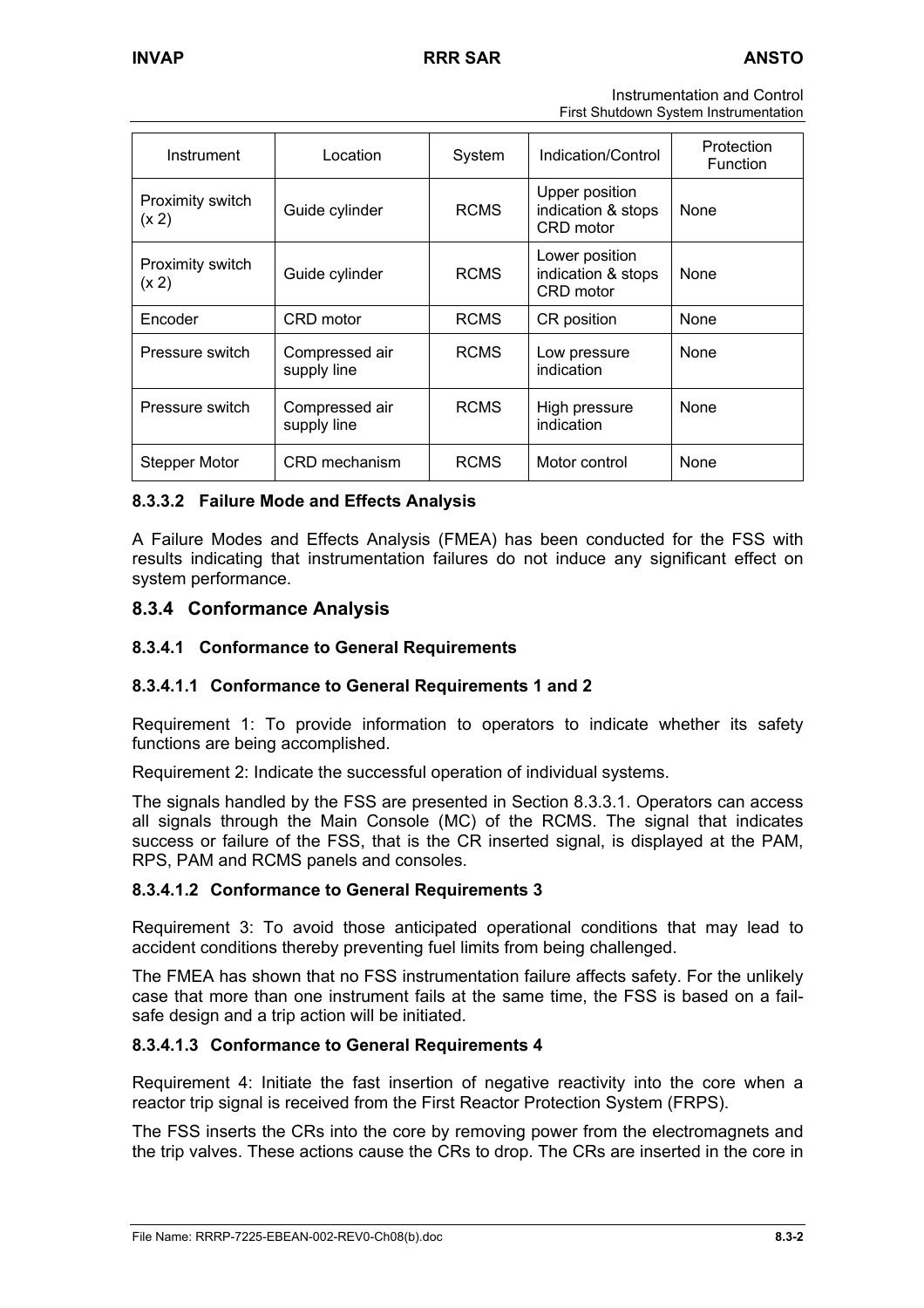a nominal time such that 2000 pcm are inserted in the first half second, with only four of the CRs needed to be fully inserted to meet the shutdown margin requirements of at least 1000 pcm. The redundancy of the systems that control the CRs insertion, plus the adequate selection of quality components ensures high reliability of the system. More information on the FSS is contained in chapter 5.

# **8.3.4.2 Requirements from Codes and Standards**

Requirement 1: Instrumentation for the reactor shutdown systems will be classified as Safety Category 1. The reactor shutdown systems instrumentation will comply with IEEE standards for Class 1E equipment.

All instrumentation and control components, related to the safety function, of the FSS are qualified to the same level as the FRPS, which is to IEEE Class 1E standards.

*End of Section*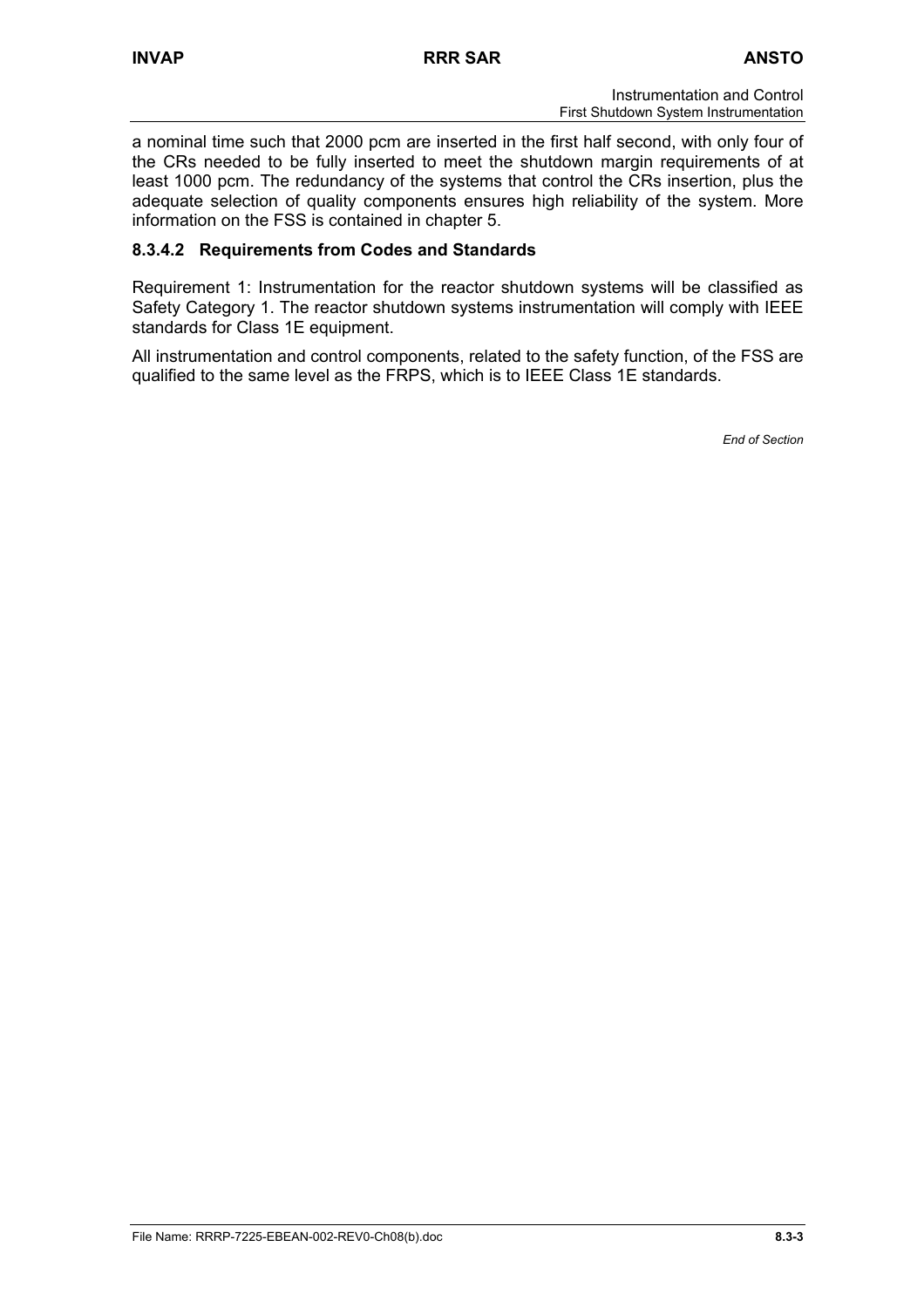Instrumentation and Control First Shutdown System Instrumentation

# **Figure 8.3/1 Control Rod**



*End of Figures*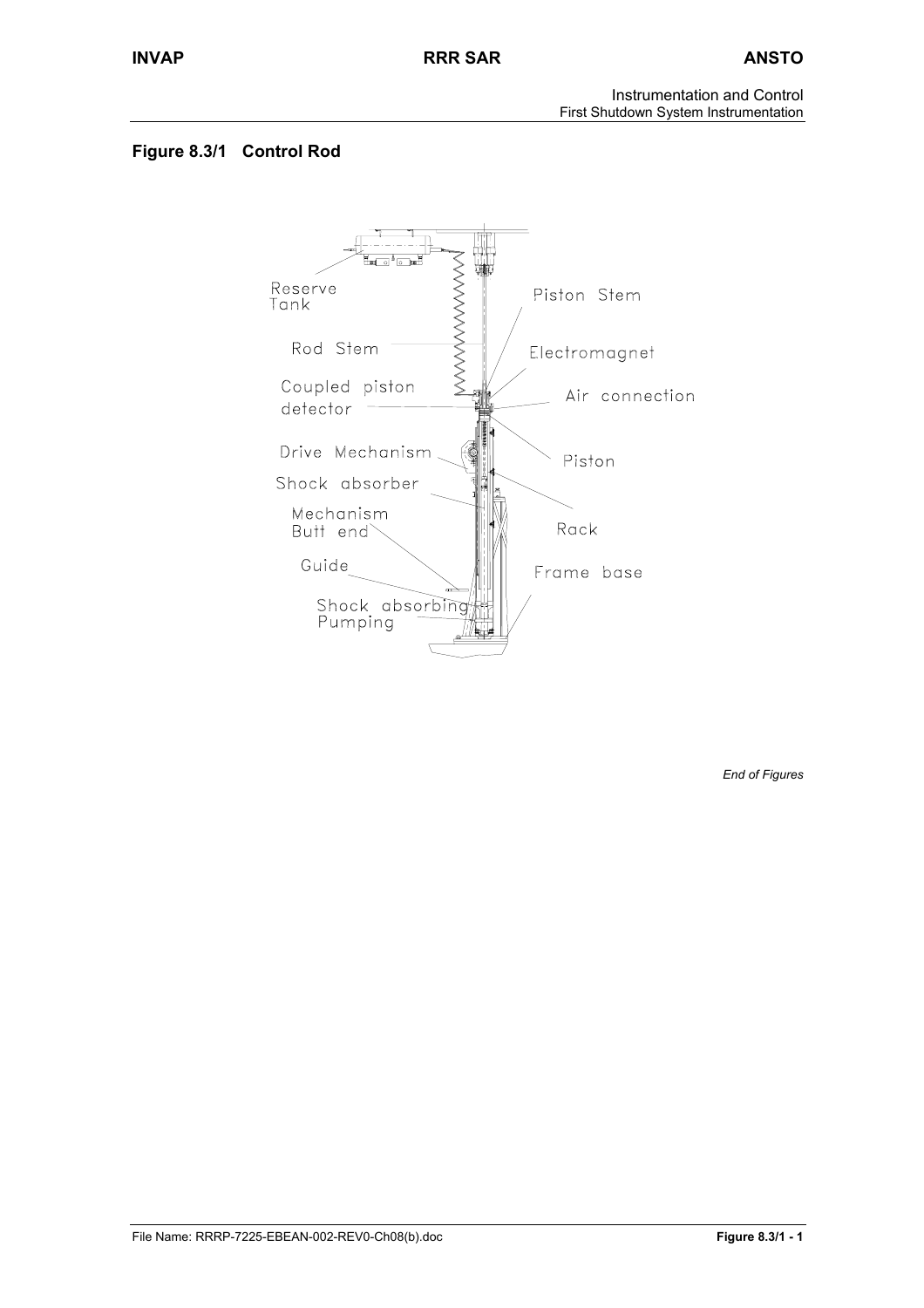# **8.4 SECOND SHUTDOWN SYSTEM INSTRUMENTATION**

# **8.4.1 Introduction**

The Second Shutdown System (SSS) shuts down the reactor by partially draining the heavy water in the reflector vessel. The absence of moderator in the reflector vessel causes a large decrease in neutron reflection to the core, which makes the reactor highly sub-critical. A description of this system can be found in Chapter 5. Here, details concerning the instrumentation of this system and its connection to the SRPS are presented.

# **8.4.2 Design Requirements**

The following describes the design requirements for the instrumentation and control components of the SSS.

## **8.4.2.1 General Requirements**

The SSS instrumentation will fulfil the following functional requirements according to its Safety Category 1 classification:

- 1. Provide information to operators to indicate whether its safety functions are being accomplished.
- 2. Indicate the successful operation of individual systems.
- 3. Avoid those anticipated operational conditions that may lead to accident conditions thereby preventing safety limits for the fuel from being challenged.
- 4. Initiate the insertion of negative reactivity into the core when a reactor trip signal is received from the Second Reactor Protection System (SRPS).

### **8.4.2.2 Requirements from Codes and Standards**

Instrumentation for the SSS will be classified as Safety Category 1 where required. This reactor shutdown system instrumentation will comply with IEEE standards for Class 1E equipment.

### **8.4.3 Description**

### **8.4.3.1 Safety Parameters**

The following are the main signals associated with the Second Shutdown System:

| Detector                  | Location                  | System      | Indication                   | <b>Protection Action</b>             |
|---------------------------|---------------------------|-------------|------------------------------|--------------------------------------|
| Position switch<br>(x3)   | isolation valve           | <b>FRPS</b> | Valve open<br>indication     | Reactor Start up<br><b>Interlock</b> |
| Level switch (x3)         | Expansion tank            | <b>FRPS</b> | Low water level              | Reactor trip                         |
| Level transmitter<br>(x2) | Heavy water drain<br>tank | <b>PAM</b>  | Level indication             | Post Accident<br>Monitoring          |
| Position switches         | actuation valves (x<br>6) | <b>RCMS</b> | Valve position<br>indication | None                                 |
| Pressure<br>transmitter   | <b>Expansion Tank</b>     | <b>RCMS</b> | Pressure<br>indication       | <b>None</b>                          |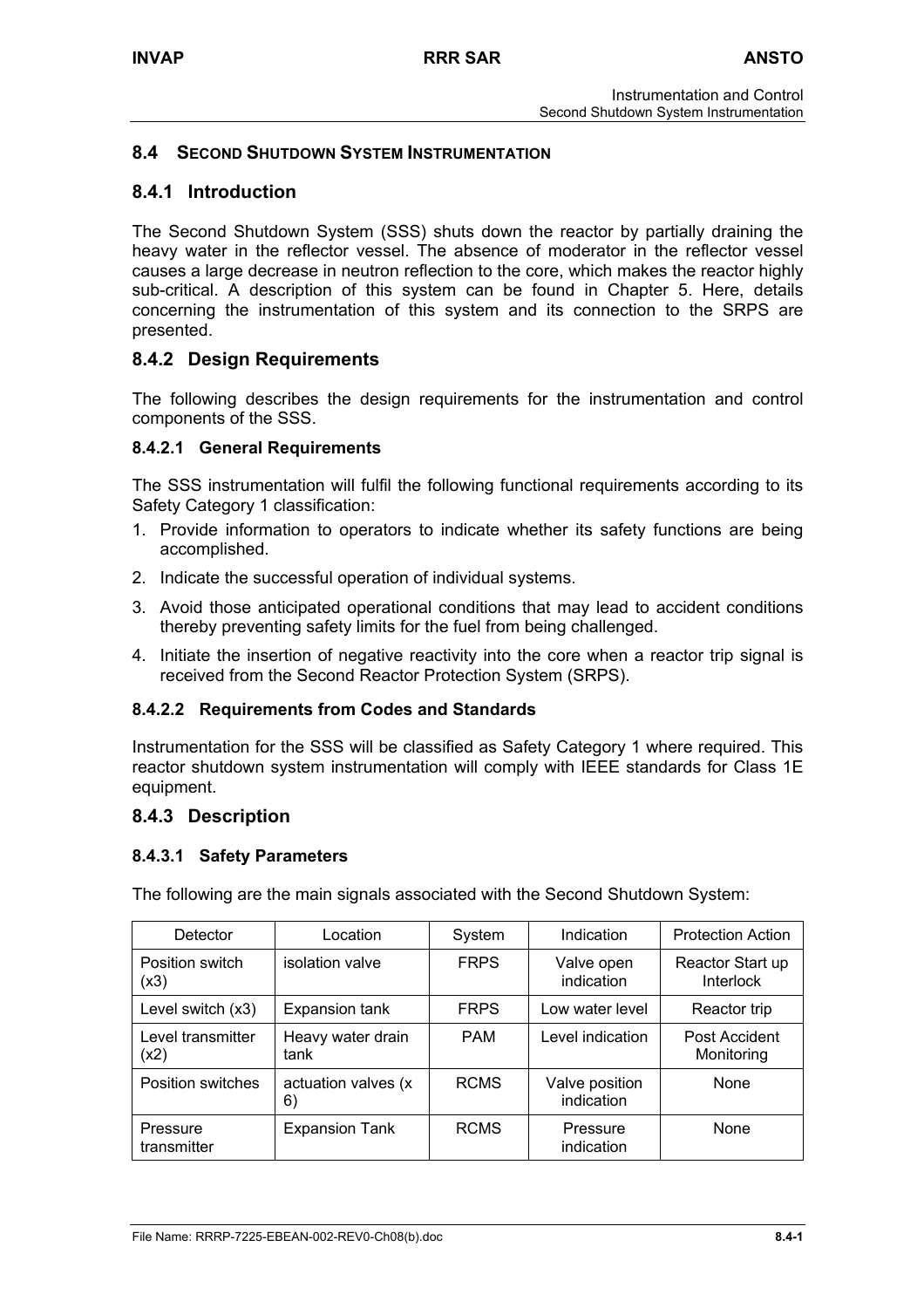Instrumentation and Control Second Shutdown System Instrumentation

| Detector                | Location                      | System      | Indication                 | <b>Protection Action</b> |
|-------------------------|-------------------------------|-------------|----------------------------|--------------------------|
| Level transmitter       | <b>Expansion Tank</b>         | <b>RCMS</b> | Indication                 | None                     |
| Pressure<br>transmitter | Compressed air<br>tank        | <b>RCMS</b> | Indication                 | None                     |
| Pressure switch         | Compressed air<br>supply line | <b>RCMS</b> | Low pressure<br>indication | None                     |

### **8.4.3.2 Failure Mode and Effects Analysis of the Second Shutdown System**

A Failure Modes and Effects Analysis (FMEA) has been conducted for the SSS with results indicating that instrumentation failures do not induce any significant effect on system performance.

## **8.4.4 Conformance Analysis**

## **8.4.4.1 Conformance to General Requirements**

### **8.4.4.1.1 Conformance to General Requirements 1 and 2**

Requirement 1: Provide information to operators to indicate whether its safety functions are being accomplished.

Requirement 2: Indicate the successful operation of individual systems.

The signals handled by the SSS are described in Section 8.4.3.1. Operators have access to all indications through the panels and consoles of the RPS, PAM and RCMS.

### **8.4.4.1.2 Conformance to General Requirements 3**

Requirement 3: Avoid those anticipated operational conditions that may lead to accident conditions thereby preventing fuel limits from being exceeded.

In case of a failure of the FSS, the system generates a failure signal that actuates the SSS Trip 2 action, which involves draining enough heavy water from the reflector vessel to make the core sub-critical. This action shuts down the reactor and prevents anticipated occurrences from evolving into accident conditions that could challenge fuel limits.

### **8.4.4.1.3 Conformance to General Requirements 4**

Requirement 4: Initiate the insertion of negative reactivity into the core when a reactor trip signal is received from the Second Reactor Protection System (SRPS).

The actuation of the SSS is automatic and results in the opening of the SSS trigger valves that allow for the partial draining of the reflector vessel. The action is initiated by request of the SRPS when; the FSS fails to fulfil its safety function after 1sec, or a trip parameter exceeds its set point value. The system can also be triggered manually by the operator. Draining of the reflector vessel is passive and occurs under gravity.

The operator cannot interfere with or interrupt the triggering signal generated by the SRPS. The operator cannot reset the SSS until thirty seconds after the trip has occurred. This allows the heavy water drain to be completed.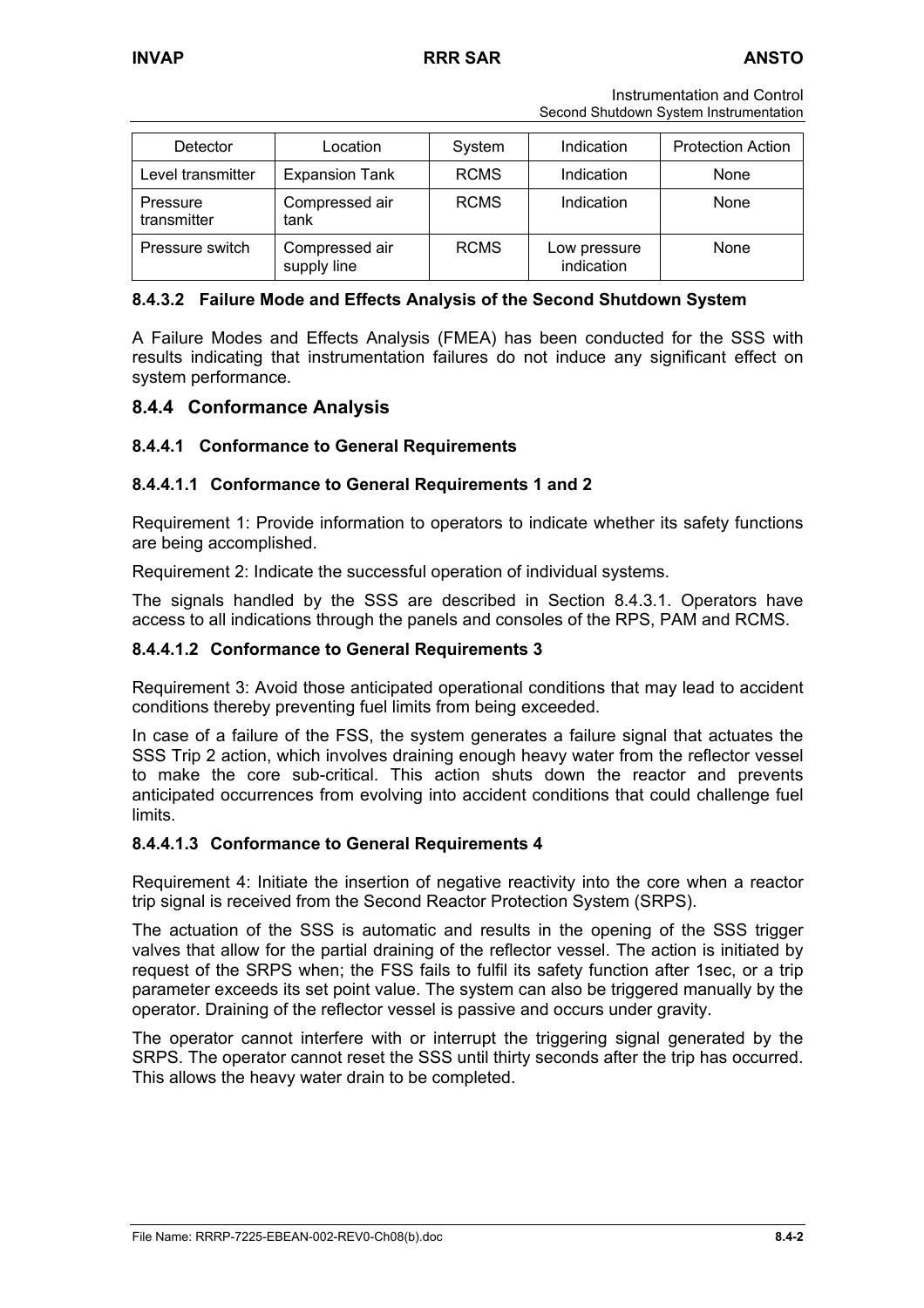# **8.4.4.2 Requirements from Codes and Standards**

## **8.4.4.2.1 Conformance to Additional Requirements 1**

Requirement 1: Instrumentation for the reactor shutdown system will be classified as Safety Category 1 where required. This reactor shutdown system instrumentation will comply with IEEE standards for Class 1E equipment.

Where required instrumentation and system components of the SSS are qualified to the same standard as the SRPS, that is, to IEEE Class 1E Standards.

*End of Section*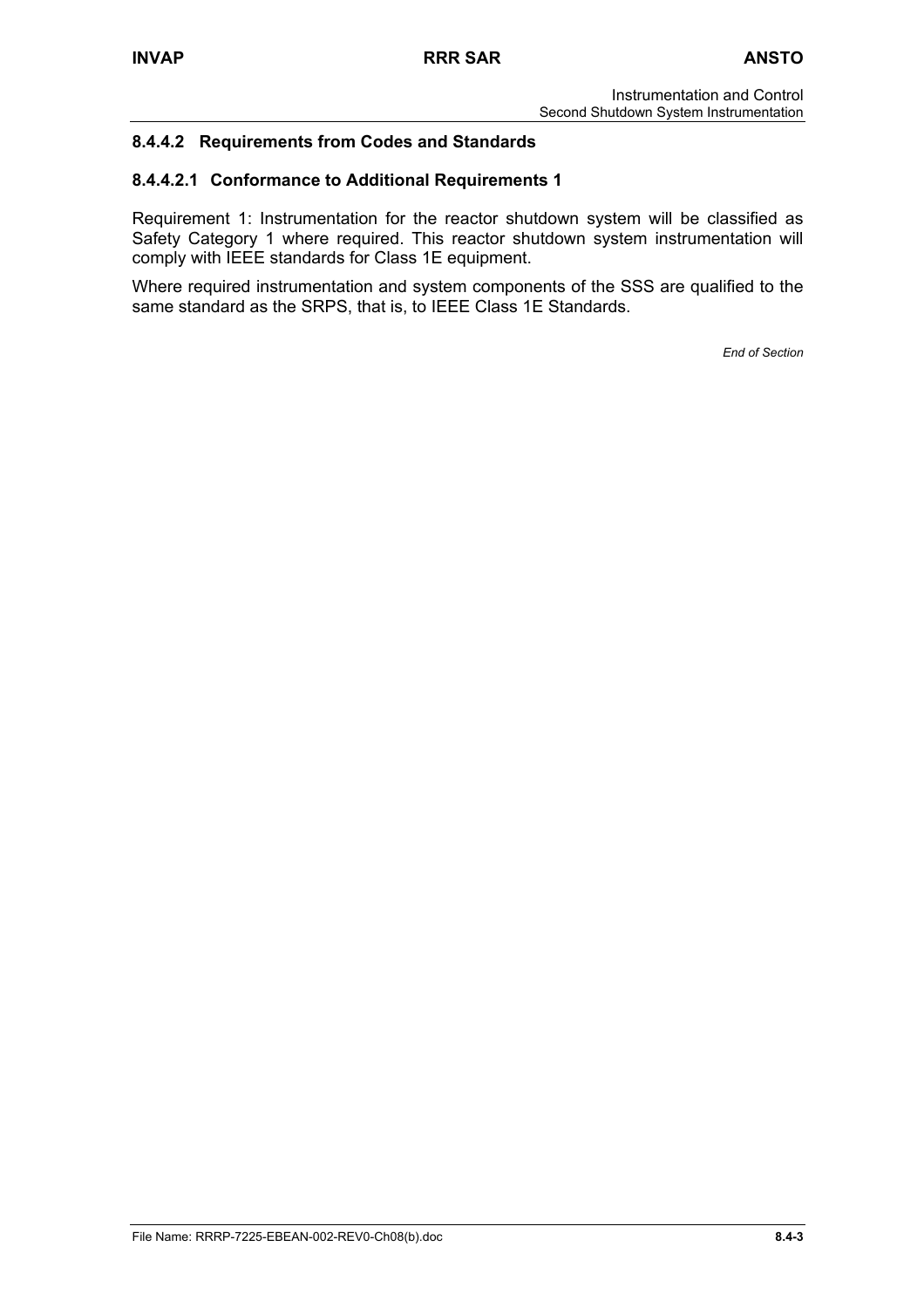# **8.5 POST ACCIDENT MONITORING SYSTEM**

# **8.5.1 Introduction**

The Post Accident Monitoring (PAM) system provides the necessary information for operators to monitor and take actions after an accident condition. In addition, it provides information to indicate whether plant safety functions are being accomplished and it is an important tool for implementing manual recovery actions. The PAM system comprises all the electrical devices and circuitry involved in generating the PAM signals for display in the MCR and ECC.

The PAM system is an ESF and is therefore classified as Safety Category 1. PAM is based on redundant trains. Some primary sensors are shared with the FRPS and SRPS, and isolated PAM signals are used by the RCMS to display the PAM parameters.

## **8.5.2 Design Requirements**

### **8.5.2.1 General Requirements**

The PAM system is designed to meet the following functional requirements:

- 1. Provide information to operators to indicate whether plant safety functions are being accomplished.
- 2. Indicate the successful operation of individual safety systems.
- 3. Alert operators to take safety actions for initiating a system or function that is not automatic.
- 4. Indicate to operators when barriers to fission product release have the potential for being breached or have been breached.
- 5. Determine the magnitude of radioactive materials released.

The following general requirements ensure PAM system availability by means of redundancy, separation, and qualified equipment.

- 6. Redundancy is provided so that undetected failures do not prevent the system functioning.
- 7. Multiple sets of equipment that cannot be tested individually are not be considered as being redundant.
- 8. Physical separation by distance, barriers or layout of reactor components is provided to enhance the reliability of systems, in particular with respect to common cause failures.
- 9. All use of diverse equipment in redundant trains is identified and justified in the design documentation.
- 10. Signals to the ECC and to the MCR are hard-wired for all designated PAM instrumentation.
- 11. Outputs from the PAM system to the RCMS are isolated.
- 12. PAM system equipment and components have been qualified under simulated worst case in-service conditions, and will be of proven technology to provide a high degree of confidence in their operability under all DBA conditions.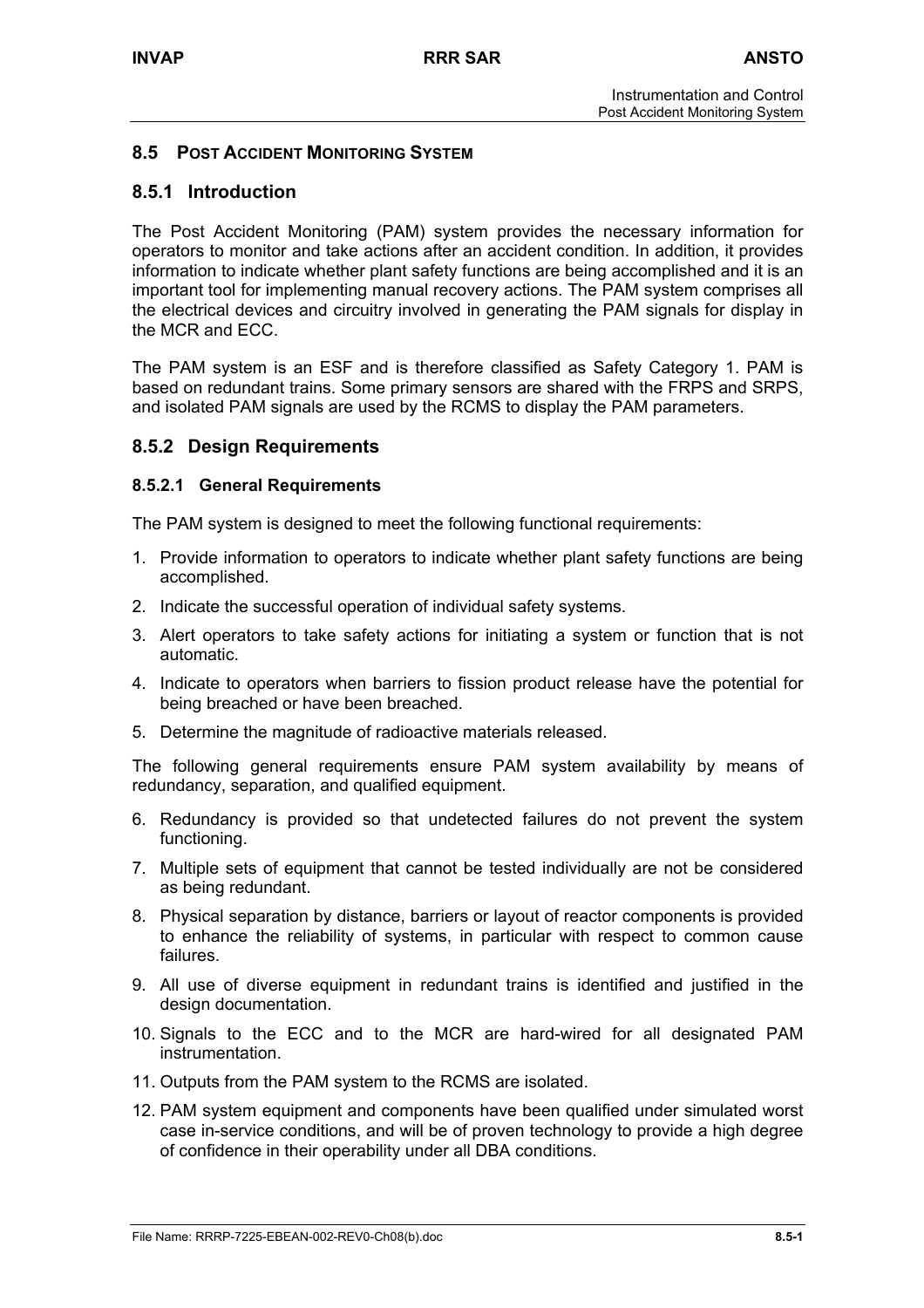## **8.5.2.2 Requirements from Standards**

- 1. The PAM system is classified as a Safety Category 1 system and complies with IEEE standards for Class 1E equipment.
- 2. Class 1E equipment has been qualified in accordance with the requirements set out in IEEE and relevant Australian standards.
- 3. The definitions for independence and redundancy for Class 1E systems contained in IEEE have been applied to the Class 1E systems for the reactor facility.
- 4. Class 1E instrumentation and control wiring will be separated in accordance with IEEE. Additionally, control wiring will conform to the wiring requirements of AS 3000 and the fire protection requirements of AS 3013.
- 5. IEEE has been used in the design of all operator interfaces.
- 6. PAM equipment will not cause any adverse electromagnetic interference that may affect other equipment. In addition, PAM equipment will not be adversely affected by any electromagnetic emissions from other equipment, that is, it will be compatible with all other reactor facility equipment.

## **8.5.2.3 Additional Requirements**

- 1. PAM instrumentation will be able to monitor the effectiveness of all ESF.
- 2. PAM instrumentation will indicate whether the reactor is shutdown.
- 3. Systems that aid re-entry into contaminated areas following a DBA will be classified as PAM systems. Such systems include Closed Circuit Television (CCTV) and communication systems.
- 4. Traceable material and test certificates will be provided for components or equipment that is required for PAM functions.
- 5. Type testing under simulated in-service conditions will be provided for all PAM equipment to provide the required confidence in such a way that equipment will perform its intended function during post-accident reactor monitoring.
- 6. Hard-wired signals to the ECC and MCR will be provided for all designated PAM instrumentation. Isolated outputs from the PAM system to the RCMS will also be provided.

## **8.5.3 Post Accident Monitoring System Description**

### **8.5.3.1 Post Accident Monitoring System Parameters**

### **8.5.3.1.1 Post Accident Monitoring System Signal Safety Characteristics**

All signals monitored by the PAM system are:

- a) Qualified as Safety Category 1.
- b) Double redundant with physical separation.
- c) Supplied electrical power via UPS.
- d) Provided with a dedicated PAM panel in the MCR and ECC.
- e) Available in the MCR and the ECC with continuous hardwired display.
- f) Have the appropriate range for accident conditions.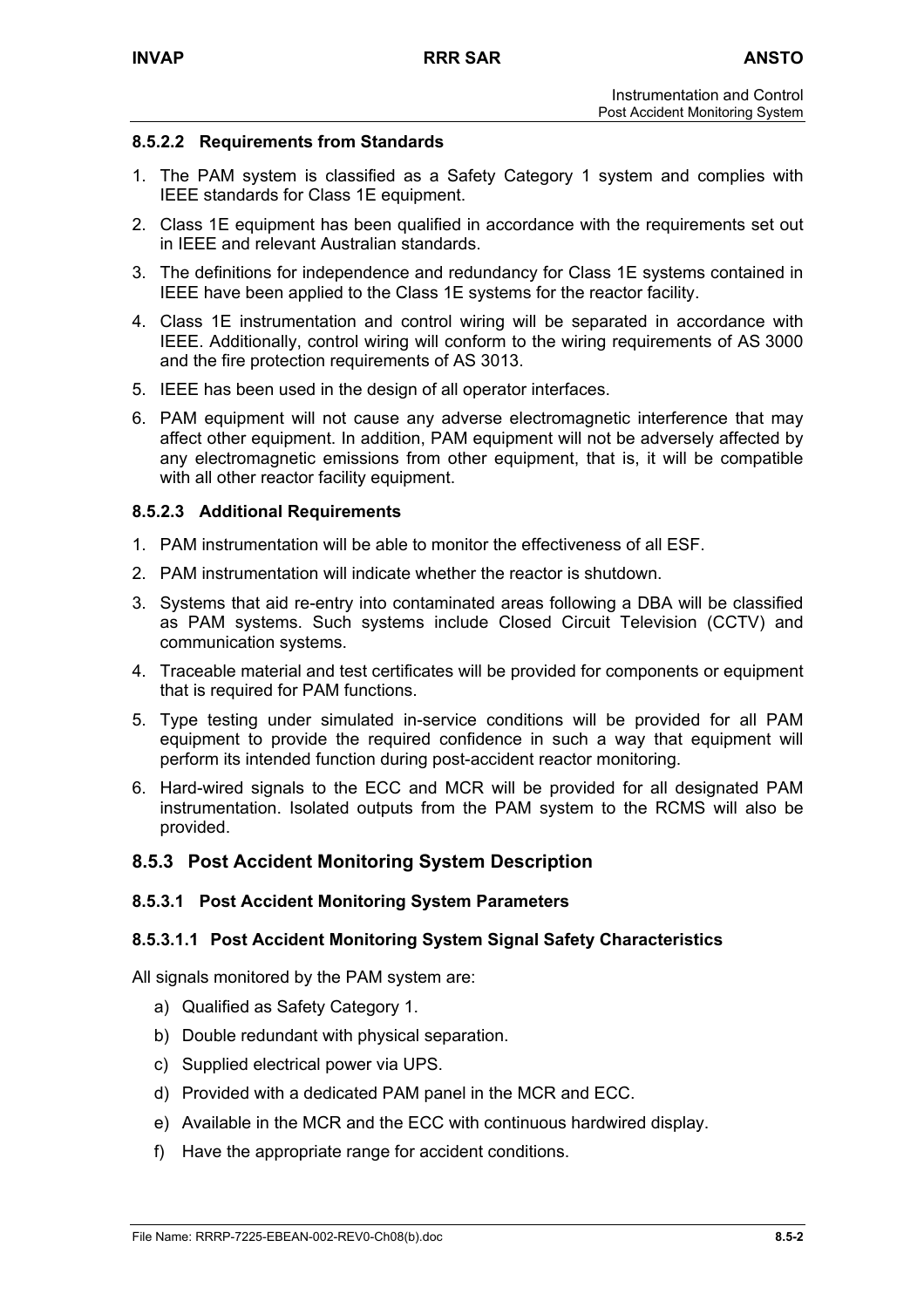g) Provided with electrically and functionally isolated interfaces with the RCMS, FRPS and SRPS.

### **8.5.3.1.2 PAM Parameters**

The parameters monitored by the PAM system are shown in Table 8.5/1. Different components (e.g. sensors), measurement principles and methods will be employed according to the process variable to be monitored.

The PAM parameters associated with each safety system are described in the following paragraphs:

### **8.5.3.1.2.1 First Shutdown System**

a) Control Rod Position.

These five parameters indicate if each of the CRs are fully inserted into the core. The indication of CR fully inserted is via limit switches that are part of the SRPS.

### **8.5.3.1.2.2 Second Shutdown System**

a) Heavy Water Storage Tank Level.

This parameter indicates if the reflector vessel has been drained and that heavy water has been drained into the storage tank. It indicates success or failure of the SSS.

### **8.5.3.1.2.3 Primary Cooling System**

- a) Reactor Pool Water Level. Three levels are detected:
	- (i) The reactor pool low level switches are located below the Hot Water Layer. At this level, the SRPS actuates Trip 2 and the PAM system actuates the reactor evacuation alarm.
	- (ii) The reactor pool EMWS trip water level switches are located close to the upper edge of the chimney. At this level the EMWS is passively actuated.
	- (iii) The core water level switches are located approximately one metre above the core level. This parameter provides indication of the availability of coolant to ensure that the fuel is not damaged.
- b) Flap Valve Position

The flap valves located on the primary cooling inlet pipelines are monitored for the fully open position to indicate that natural circulation of the pool water is occurring.

### **8.5.3.1.2.4 Reactor and Service Pool Cooling System**

a) Service Pool Water Level

The service pool level switches are located above the fuel storage area.

### **8.5.3.1.2.5 Emergency Makeup Water System**

a) Storage Tank Level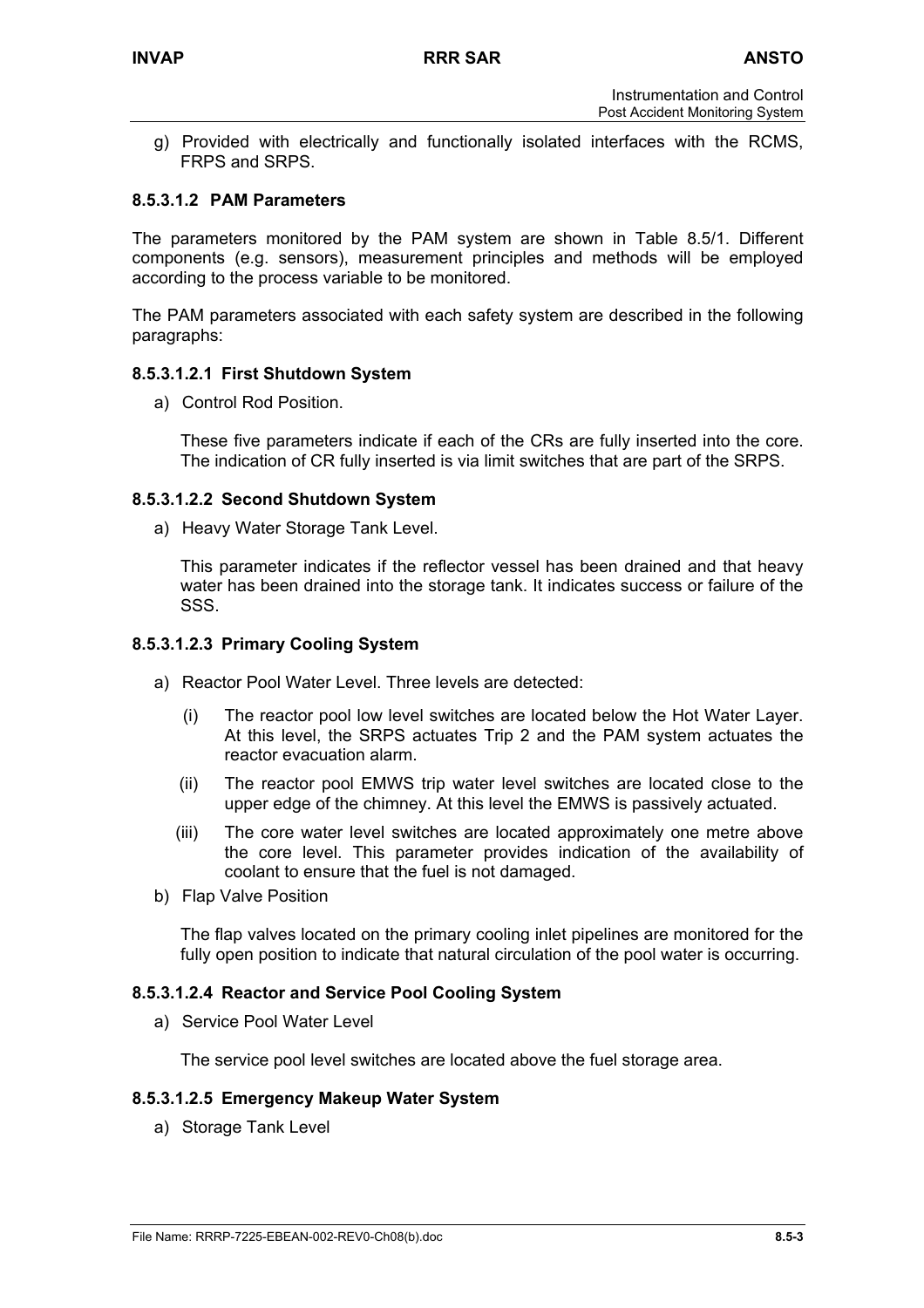The level switches are located in tank 1230-BR-002 to indicate the amount of water stored.

b) EMWS Flow

The EMWS also monitors the flow, using flow switches to show that the system is working properly.

## **8.5.3.1.2.6 Nucleonic Instrumentation**

a) Neutron Detectors – Wide Range Log Instrumentation System.

Located outside the reflector vessel, this system gives indication of the reactor shutdown condition. These neutron detectors are shared with the FRPS.

## **8.5.3.1.2.7 Radiation Monitoring System**

The following parameters are monitored:

- a) Reactor Pool area gamma dose rate.
- b) Gamma dose rate (Basement and Reactor Hall) in areas where there is a risk of radiation exposure.
- c) Pool top radiation monitors to detect fuel damage.

## **8.5.3.1.2.8 Reactor Containment Systems**

Reactor Containment Systems comprise the following ESF, a physical barrier (the Containment), the Containment Isolation System (CIS), the Containment Energy Removal System (CERS), Containment Pressure Relief and Filtered Ventilation System (CPRFVS) and the Containment Vacuum Relief System (CVRS). The systems have the following PAM parameters:

- a) Containment isolation valves open and closed positions
- b) Activity detectors in the stack (shared with the FRPS):
	- (i) particulate activity detector
	- (ii) iodine activity detector
	- (iii) noble gas activity detector
- c) Reactor Building Pressure
- d) SAS Doors Position

### **8.5.3.1.2.9 General**

Other parameters monitored by the PAM system are:

- a) ECC ventilation and pressurisation system (ON signal)
- b) Diesel Generators (ON signal)
- c) Diesel Generators fuel low indications.

### **8.5.3.2 Post Accident Monitoring System Architecture**

The Post Accident Monitoring System (PAM) is a dual redundant system consisting of two independent, redundant trains named Train 1 and Train 2. Each parameter connected to the PAM is provided with dual measurement channels named Channel 1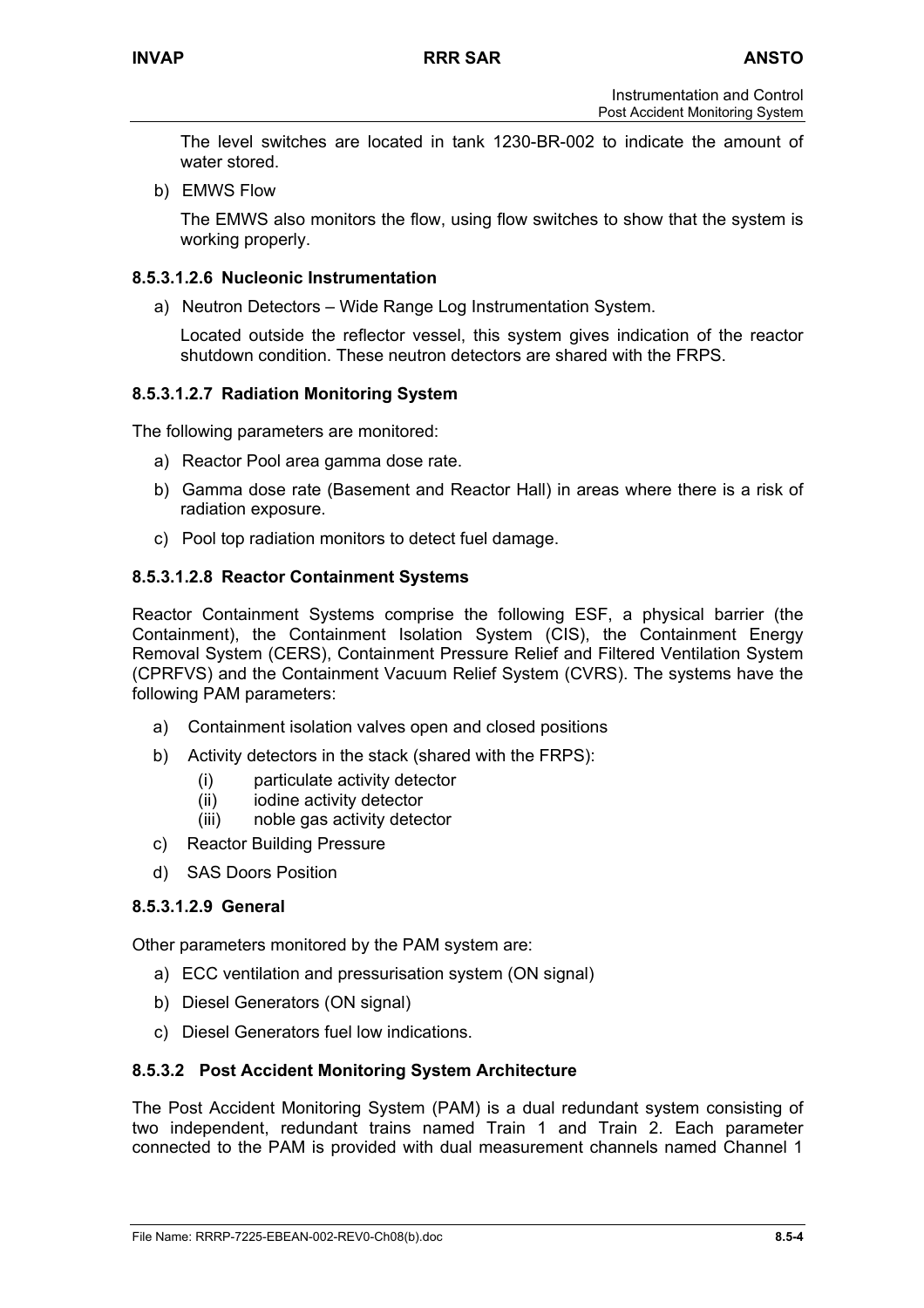and Channel 2, where Channel 1 is connected to Train 1 and Channel 2 is connected to Train 2. All PAM channels are completely independent from each other. Some PAM channels share common components with the corresponding RPS channels. In these cases signals are electrically isolated prior to transmission to the SRPS and PAM systems.

# **8.5.3.2.1 Signal Conditioners**

The signal conditioners are sensor specific items that may be an integral part of a sensor or a separate field mounted transmitter. They perform any or all of the following functions:

- a) signal amplification
- b) signal conversion
- c) signal processing

They deliver a final analogue or digital value, within prescribed ranges, to the Spec 200 input modules. The types of sensors interfaced by the signal conditioners cover nucleonic instruments, radiation protection monitors and process instrumentation.

## **8.5.3.2.2 Post Accident Mitigation/Surveillance Devices**

The following post accident mitigation/surveillance devices are included:

- a) CCTV in areas where there is a risk of radiation exposure
- b) Communication system in areas where there is a risk of radiation exposure
- c) PAM area radiation monitors around the reactor pool area and in the Basement

## **8.5.3.3 Environmental Conditions**

The PAM system is designed to withstand the conditions of temperature, pressure and humidity that are found in normal operation conditions and post accident.

The PAM system is designed to withstand the design bases seismic event and all equipment is qualified to Class 1E requirements based on IEEE.

## **8.5.4 Post Accident Monitoring System Design Evaluation and Conformance Analysis**

### **8.5.4.1 Conformance to General Requirement**

### **8.5.4.1.1 Conformance to General Requirements 1 and 2**

Requirement 1: Provide information to operators to indicate whether plant safety functions are being accomplished.

Requirement 2: Indicate the successful operation of individual safety systems.

The system fulfils its functional requirements by reliably monitoring a selected set of parameters. The selected monitored parameters indicate, in case of a DBA, if the corresponding plant safety functions are being accomplished.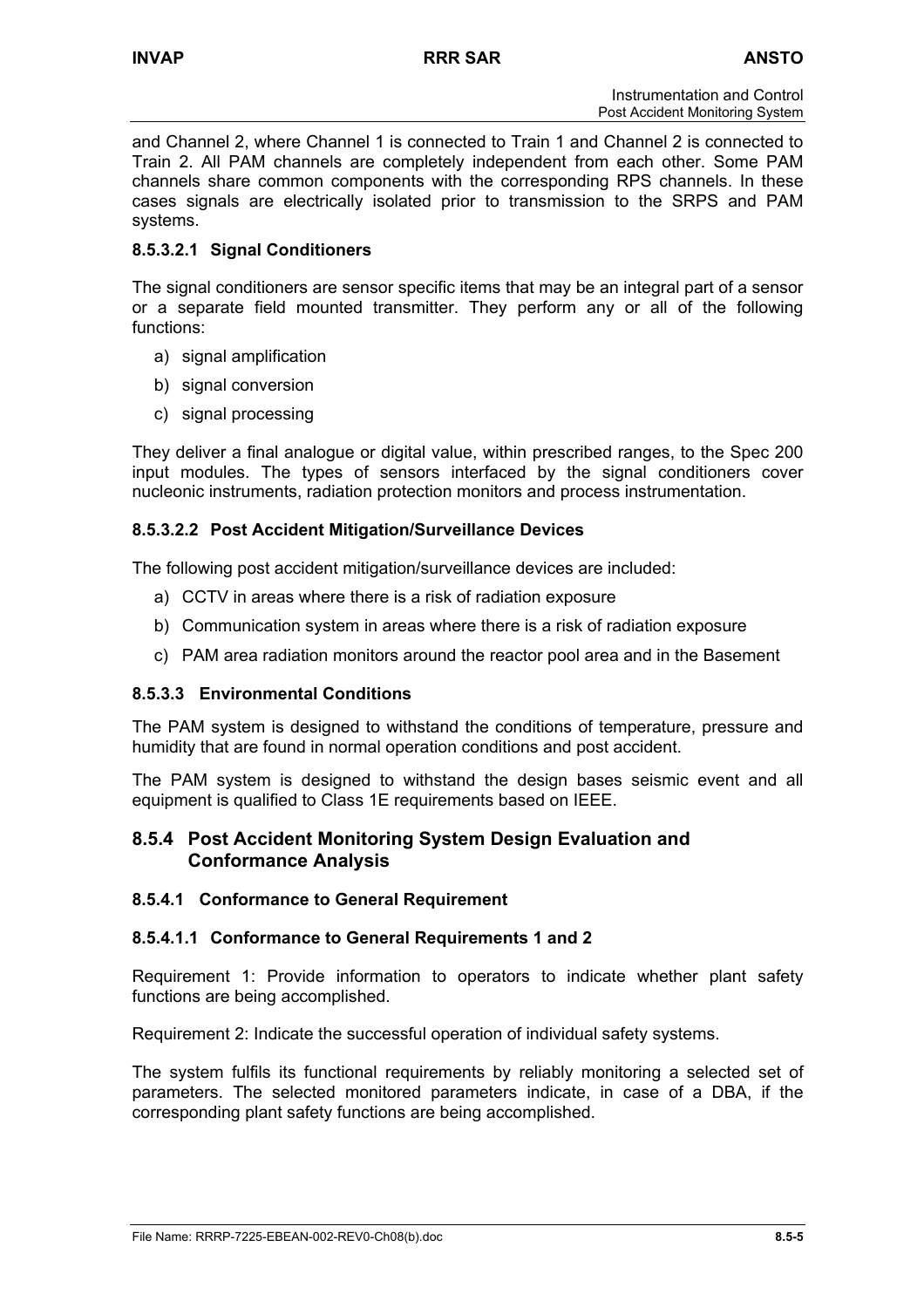- a) The reactor control rod bottom position parameters indicate success or failure of the FSS. In addition, information about reactor neutron flux is provided to the operator.
- b) The  $D<sub>2</sub>O$  storage tank level parameter indicates success or failures of the SSS.
- c) Water level in EMWS storage tanks together with the pool water level for the EMWS emergency level parameter indicates success or failure of the EMWS.
- d) Isolation valves and vent valve positions, together with the containment pressure valves, indicate the success or failure of the Reactor Containment.
- e) The diesel parameters indicate the success or failure of the Standby Power System.
- f) The parameter of the ECC Ventilation and Pressurisation System provides indication that the ECC environment is habitable.

## **8.5.4.1.2 Conformance to General Requirement 3**

Requirement 3: Alert operators to take safety actions for initiating a system function that is not automatic.

All monitored parameters were selected to indicate whether or not the corresponding safety functions are being accomplished. Table 8.5/1 shows a list of PAM system monitored parameters. As the PAM system is a monitoring system, mitigation actions are required from the operators. When an accident condition exists, PAM parameters alert operators to initiate the necessary safety functions that will mitigate the consequences of the accident. Some PAM parameters directly indicate that a given system has not performed its safety function properly and that an operator action is necessary, as in the case of failure of the containment isolation where operators can manually close the isolation valves. In other cases, the manual operations that can be done to mitigate accident consequences are not directly determined by the monitored parameter state and may depend on the state of a set of safety parameters in which case plant personnel decide which actions are pertinent.

### **8.5.4.1.3 Conformance to General Requirement 4**

Requirement 4: Indicate to operators when barriers to fission product release have the potential for being breached or have been breached.

The PAM system monitors several parameters associated with radiological protection of operators and the environment.

A determination of reactor pool top gamma activity will determine the risk for operators, indicating when the protection provided by the pool water column is inadequate.

The PAM system monitors the gamma activity in the Basement to detect activity produced by leaks.

A determination of stack particulate, iodine and noble gas activity informs operators that the barrier to fission products, provided by the containment isolation system, has been breached and allows the operators to prevent product release to the environment by initiating corrective actions.

## **8.5.4.1.4 Conformance to General Requirement 5**

Requirement 5: Determine the magnitude of release of radioactive materials.

The PAM system monitors several parameters associated with radioactive material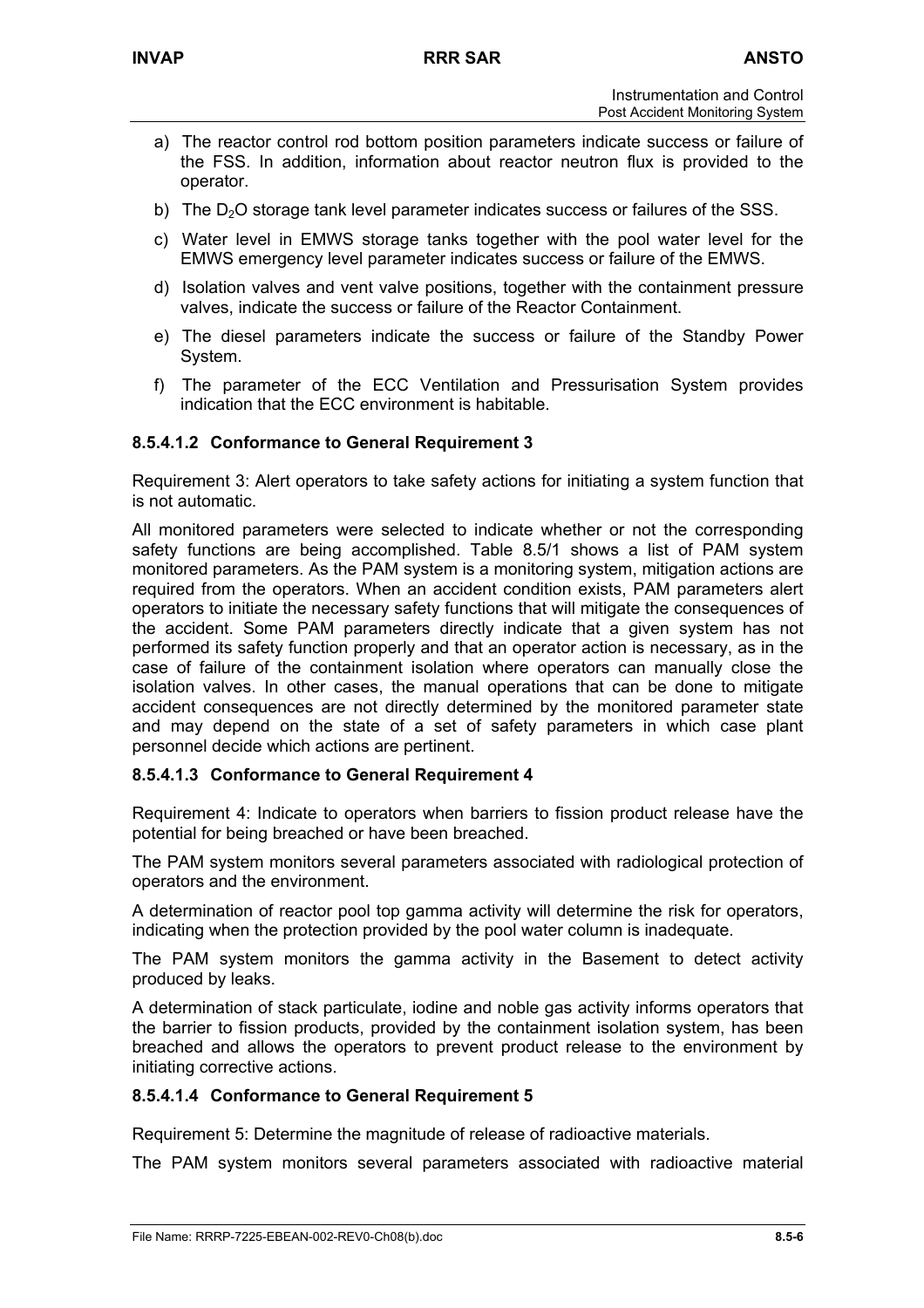release. Measurements of stack particulate, iodine and noble gas activity allow the operators to determine the magnitude of released radioactive materials to the environment through the stack.

## **8.5.4.1.5 Conformance to General Requirement 6**

Requirement 6: Redundancy will be provided so that undetected failures do not prevent the system functioning.

To comply with the requirement of reliability, the PAM system uses redundancy in a wide range of levels, from the high system-level to the lowest level of sensors, units and components. The PAM system is designed so that all parameters are measured by two independent redundant measurement channels. Both channels are physically separated in a way that ensures common cause failures of the system can be neglected. The PAM itself is a dual redundant system composed of two trains. In addition, the PAM system is supplied by two redundant UPSs, one per train. All subsystems are designed to accomplish their monitoring function following all DBA. Undetected single random failures are adequately controlled through system redundancy thus assuring that the system will properly perform its safety actions.

## **8.5.4.1.6 Conformance to General Requirement 7**

Requirement 7: Multiple sets of equipment that cannot be tested individually will be considered as not being redundant.

The two redundant trains of the PAM system are completely independent. Equipment belonging to one channel, even when repeated through that channel, is not considered as being redundant. In the case of testing a single component, the channel it belongs to will be disabled, meaning that all equipment of the same channel cannot be considered redundant. The alternate channel must remain fully functional for the two channels to be considered redundant.

### **8.5.4.1.7 Conformance to General Requirement 8**

Requirement 8: Physical separation by distance, barriers or layout of reactor components will be provided to enhance the reliability of systems, in particular with respect to common cause failures.

To avoid common cause failures like fires or floods, adequate physical separation of the PAM trains is provided. The two redundant trains are designed according to IEEE where the required criteria to avoid common mode failures are presented. The Reactor Facility design incorporates the separation of trains by using enclosed cable trays. According to IEEE, the required minimum distance between enclosed trays is one inch, which is surpassed in this case by approximately a factor of five. Each redundant train is run to its dedicated room where all its corresponding instrumentation is located. Room walls provide enough physical separation to ensure that common cause failures do not affect more than one train at a time. Signals are transferred through different levels using risers, fulfilling the IEEE requirements.

## **8.5.4.1.8 Conformance to General Requirement 9**

Requirement 9: All use of diversity of equipment in redundant trains will be identified and justified in the design documentation.

Although diversity is a useful tool to improve the reliability of systems, diminishing the possibilities of common mode failures, diversity was not applied to PAM system design. PAM system reliability stands mostly on its simplicity, double redundancy and hardwired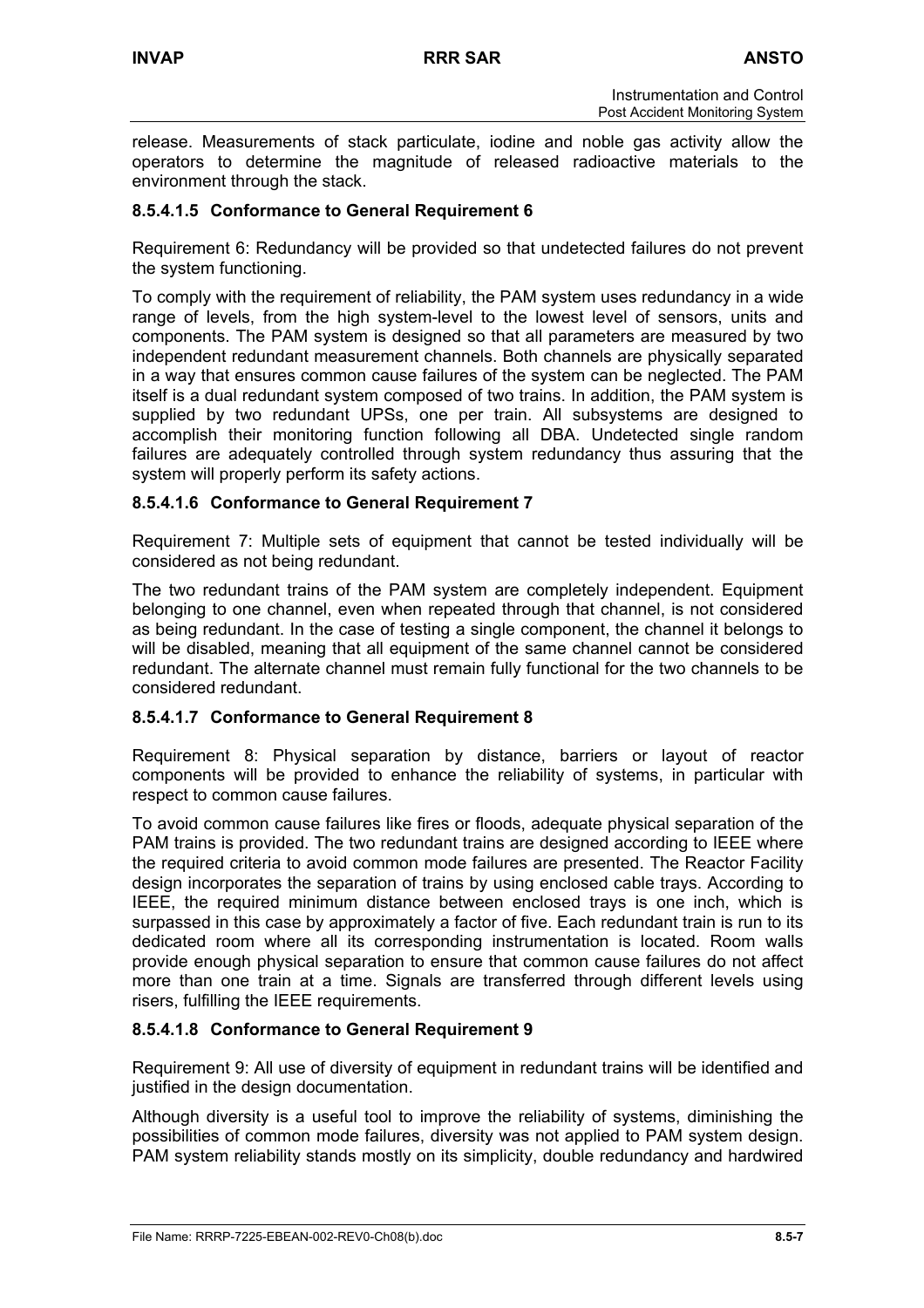design.

### **8.5.4.1.9 Conformance to General Requirement 10**

Requirement 10: Signals to the ECC and to the MCR will be hardwired for all designated post accident monitoring instrumentation.

As shown in Section 8.5.3, PAM instrumentation is based on hardwired technology. This applies to all signals to the ECC and to the MCR.

### **8.5.4.1.10 Conformance to General Requirement 11**

Requirement 11: Outputs from the PAM system to the RCMS will be isolated.

Several parameters monitored by the PAM system are shared with the FRPS, SRPS and RCMS. The PAM system is electrically isolated from other systems by the input and output modules. These modules contain electrical de-coupler devices, such as relays or transformers, to enable the transmission of signals to the PAM consoles located in the MCR and ECC and to share information with the RCMS. The PAM parameters that are shared with the FRPS have their signals generated from different field devices or from different isolated outputs of a transmitter. This is the case for the containment valves positions, wide range log flux, pool open end activity and stack activity parameters. PAM parameters shared with the SRPS have signals that are transmitted firstly to the SRPS. The SRPS then transmits an isolated output, from the output module to the PAM input module, which also provides isolation. This applies to the control rod down position and the reactor pool level parameters. All PAM signals, except those which are already transmitted by the FRPS and SRPS, are transmitted to the RCMS from the isolation output modules and are hardwired to the RCMS field unit.

### **8.5.4.1.11 Conformance to General Requirement 12**

Requirement 12: PAM system equipment and components will be qualified under simulated worst case in-service conditions, and will be of proven technology, to provide a high degree of confidence in their operability under all DBA conditions.

PAM system equipment is qualified to withstand the worst case DBA conditions by type testing certification.

### **8.5.4.2 Conformance to Requirements from Standards**

### **8.5.4.2.1 Conformance to Requirements from Standards 1 to 3**

Requirement 1: The PAM system will be classified as a Safety Category 1 system, and will comply with IEEE standards for class 1E equipment.

Requirement 2: Class 1E equipment will be qualified in accordance with the requirements set out in IEEE and relevant Australian standards.

Requirement 3: The definitions for independence and redundancy for Class 1E systems contained in IEEE will be applied to the Class 1E systems for the reactor facility.

All equipment and components of the PAM system are IEEE 1E qualified.

### **8.5.4.2.2 Conformance to Requirements from Standards 4**

Requirement 4: Class 1E instrumentation and control wiring will be separated in accordance with IEEE. Additionally control wiring will conform to the wiring requirements of AS 3000 and the fire requirements of AS 3013.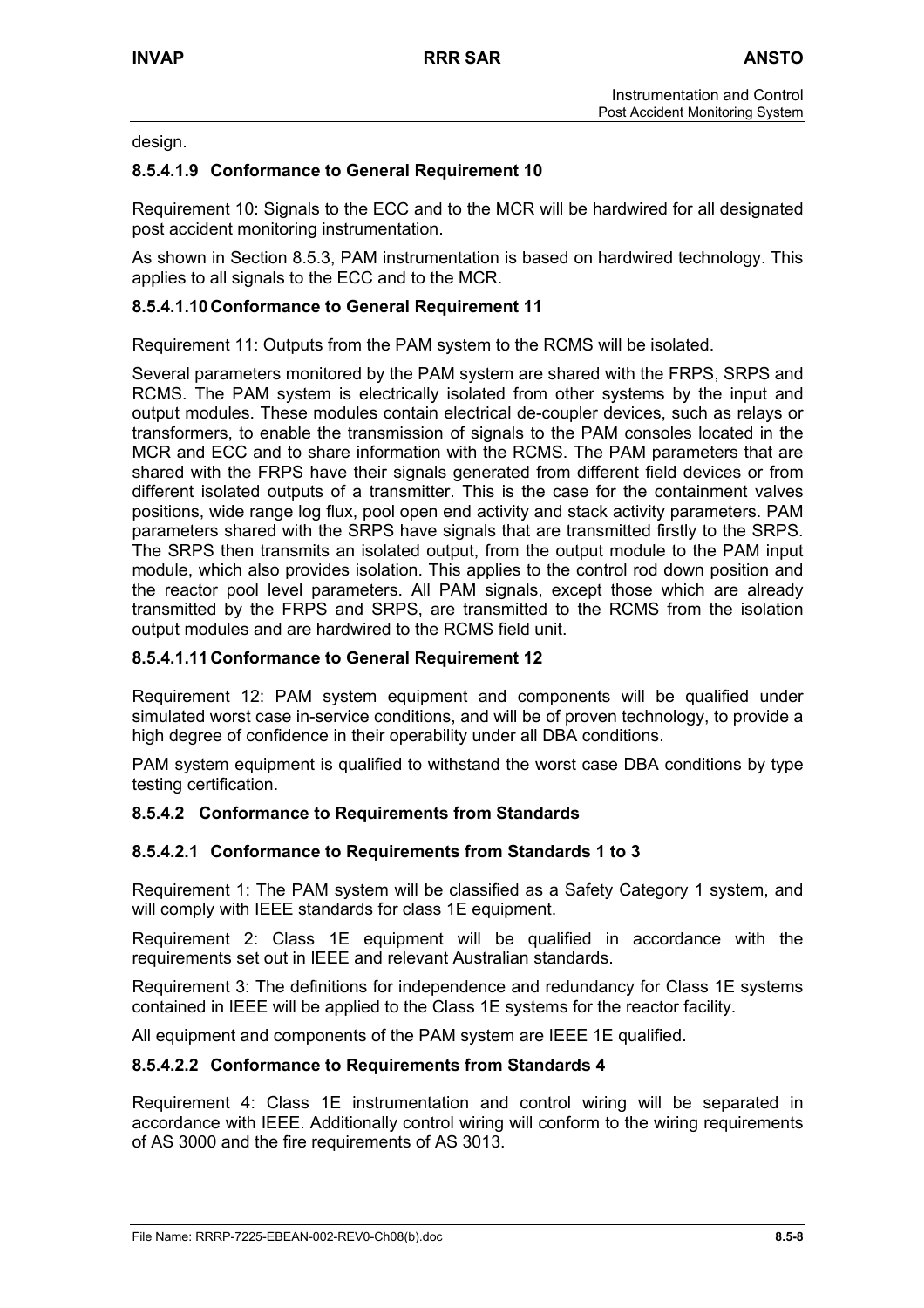All Class 1E instrumentation and control wiring is separated according to IEEE and AS 3000 requirements. Fire protection requirements are fulfilled according to AS 3013.

# **8.5.4.2.3 Conformance to Requirements from Standards 5**

Requirement 5: IEEE will be used in the design of all operator interfaces.

Interfaces are designed according to IEEE.

## **8.5.4.2.4 Conformance to Requirements from Standards 6**

Requirement 6: PAM equipment will not cause any adverse electromagnetic interference which may affect other equipment. In addition, PAM equipment will not be adversely affected by any electromagnetic emissions from other equipment, that is, it will be compatible with all other reactor facility equipment.

PAM system equipment is qualified to ensure it will not cause electromagnetic interference to other equipment and will not be adversely affected by electromagnetic emissions from other equipment.

## **8.5.4.3 Conformance to Additional Requirements**

## **8.5.4.3.1 Conformance to Additional Requirements 1**

Requirement 1: Post Accident Monitoring instrumentation will be able to monitor the effectiveness of all ESF.

As mentioned in 8.5.4.1.1 (requirement 2), the selected parameters for the PAM system ensure the monitoring capability of the relevant ESF, allowing determination that the corresponding safety functions are being accomplished.

## **8.5.4.3.2 Conformance to Additional Requirements 2**

Requirement 2: PAM instrumentation will indicate whether the reactor is shutdown.

As mentioned in the response to General Requirement 1, several parameters indicate the correct performance of shutdown systems. In addition, a measurement of neutron flux allows the operators to determine if the reactor is shutdown.

### **8.5.4.3.3 Conformance to Additional Requirements 3**

Requirement 3: Systems that aid re-entry into contaminated areas following a DBA shall be classified as PAM systems. Such systems include CCTV and communication systems.

The PAM system includes a CCTV and a communication system to critical occupational areas. Both systems are qualified for DBA environmental conditions.

### **8.5.4.3.4 Conformance to Additional Requirements 4**

Requirement 4: Traceable material and test certificates will be provided for components or equipment that is required for PAM functions.

All equipment for PAM functions is qualified according to Safety Category 1 requirements. Test certificates to the required codes and standards for PAM system equipment and components are provided.

## **8.5.4.3.5 Conformance to Additional Requirements 5**

Requirement 5: Type testing under simulated in-service conditions will be provided for all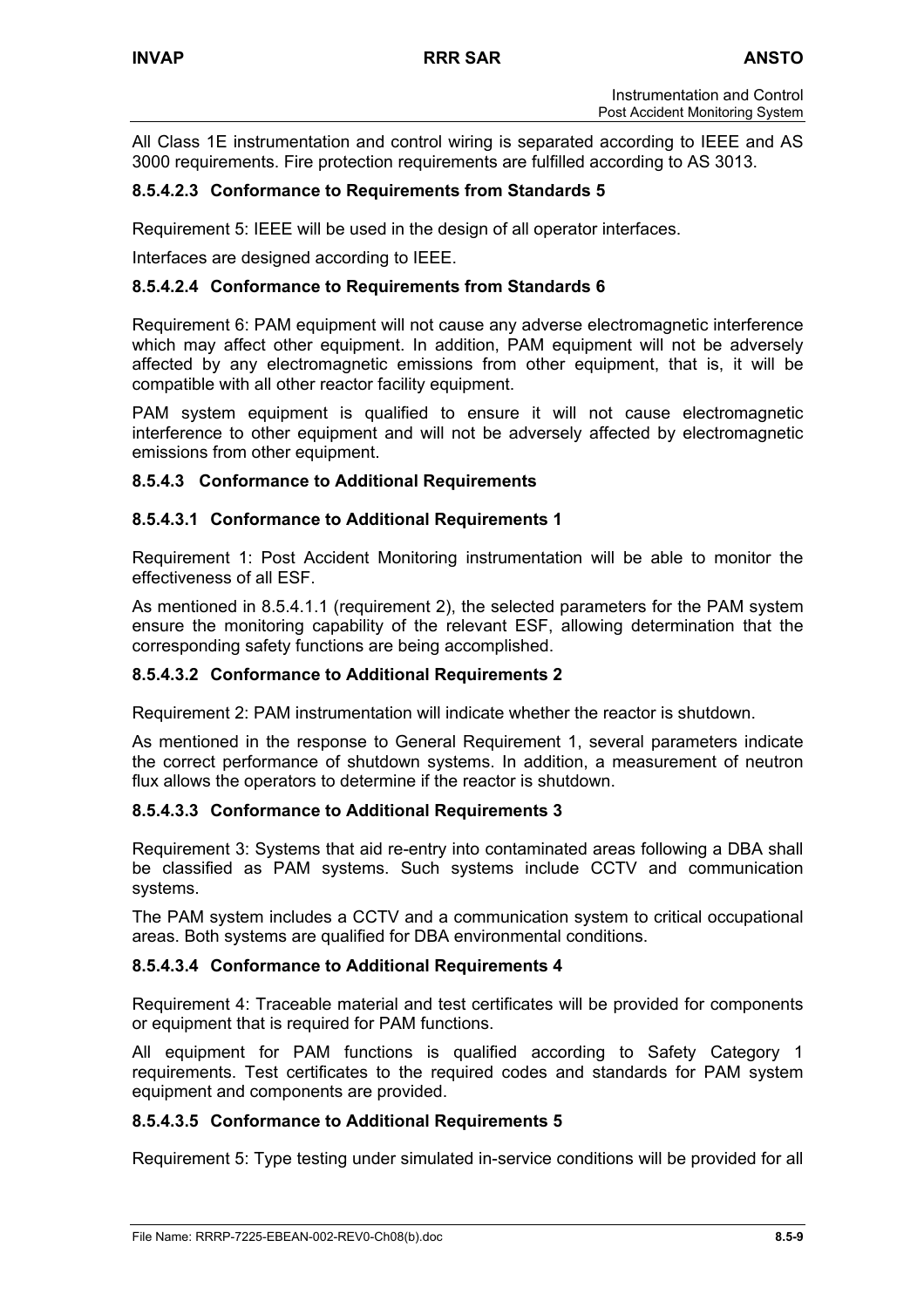PAM equipment to provide the required confidence in such a way that equipment will perform its intended function during post-accident reactor monitoring.

Qualification results for all PAM equipment are provided.

### **8.5.4.3.6 Conformance to Additional Requirements 6**

Requirement 6: Hardwired signals to the ECC and MCR will be provided for all designated PAM instrumentation. Isolated outputs from the PAM system to the RCMS will also be provided.

All signals to the ECC and to the MCR coming from the PAM systems are hardwired. In addition, outputs for all signals shared with the FRPS, SRPS, and the RCMS are electrically isolated.

*End of Section*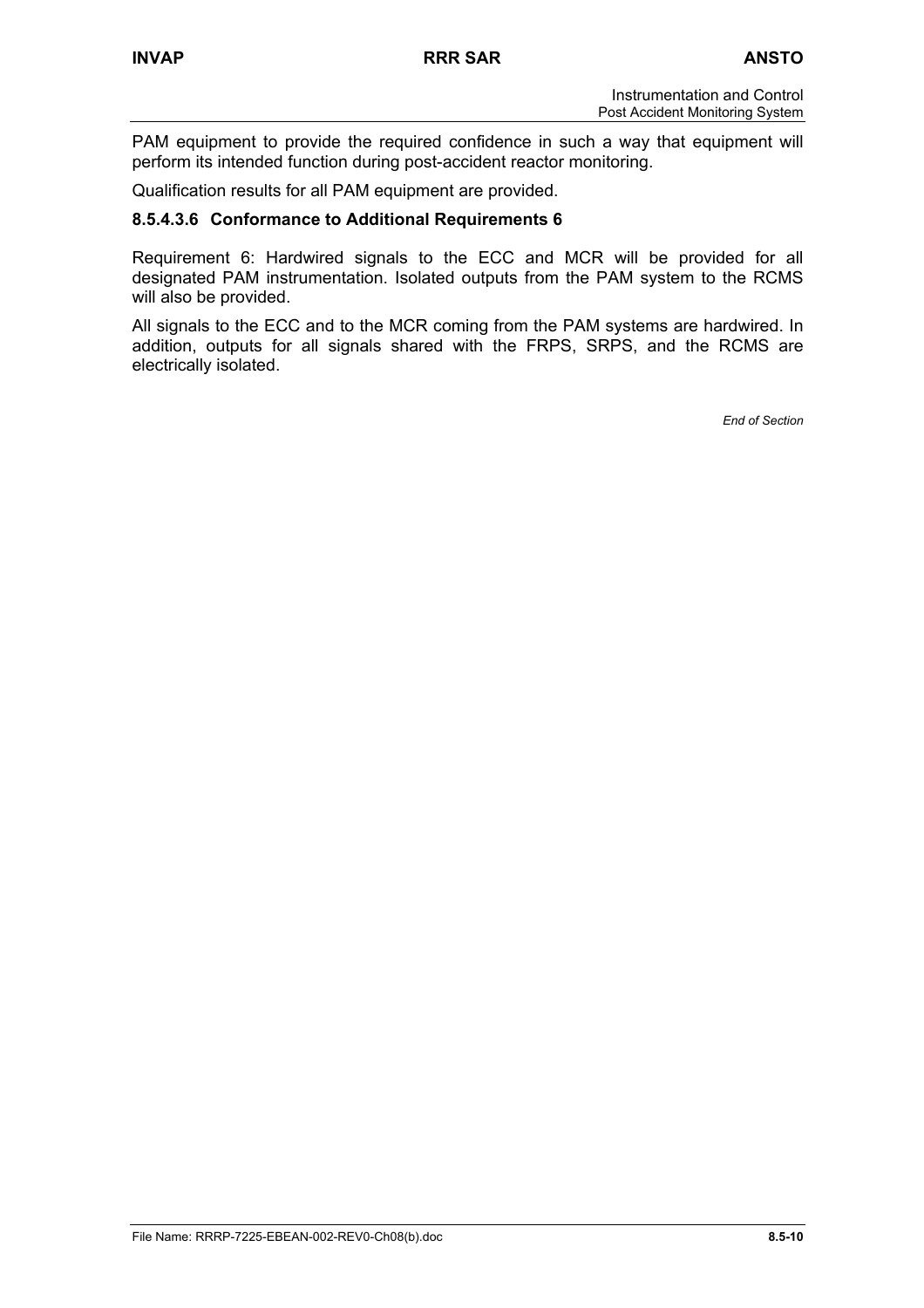Instrumentation and Control Post Accident Monitoring System

## **Table 8.5/1 PAM Parameters**

| Post Accident Monitored Signals (PAMS)        |
|-----------------------------------------------|
| <b>Reactor Core Water Level</b>               |
| <b>Chimney Water Level</b>                    |
| Pool Water Level (EVACUATION Trip)            |
| Flap valve                                    |
| Flap valve                                    |
| <b>Control Rod 1 Down Position</b>            |
| Control Rod 2 Down Position                   |
| Control Rod 3 Down Position                   |
| <b>Control Rod 4 Down Position</b>            |
| Control Rod 5 Down Position                   |
| <b>EMWS flow rate switch</b>                  |
| <b>EMWS tank level</b>                        |
| Service Pool Water Level                      |
| D2O Storage Tank Level                        |
| Wide Range Log Neutron Flux                   |
| Reactor Pool Open End gamma activity          |
| Reactor Hall Gamma Activity                   |
| Basement Gamma Activity (Process Room)        |
| <b>Stack Particulate activity</b>             |
| Stack lodine activity                         |
| <b>Stack Noble Gases activity</b>             |
| Reactor Pool Area Dose Rate                   |
| <b>Reactor Building Containment Pressure</b>  |
| Containment Penetration Group Signal 1-1 Int. |
| Containment Penetration Group Signal 2-1 Int. |
| Containment Penetration Group Signal 2-2 Int. |
| Containment Penetration Group Signal 3-1 Int. |
| Containment Penetration Group Signal 4-1 Int. |
| Containment Penetration Group Signal 4-2 Int. |
| Containment Penetration Group Signal 5-1 Int. |
| Containment Penetration Group Signal 1-1 Ext. |
| Containment Penetration Group Signal 2-1 Ext. |
| Containment Penetration Group Signal 2-2 Ext. |
| Containment Penetration Group Signal 3-1 Ext. |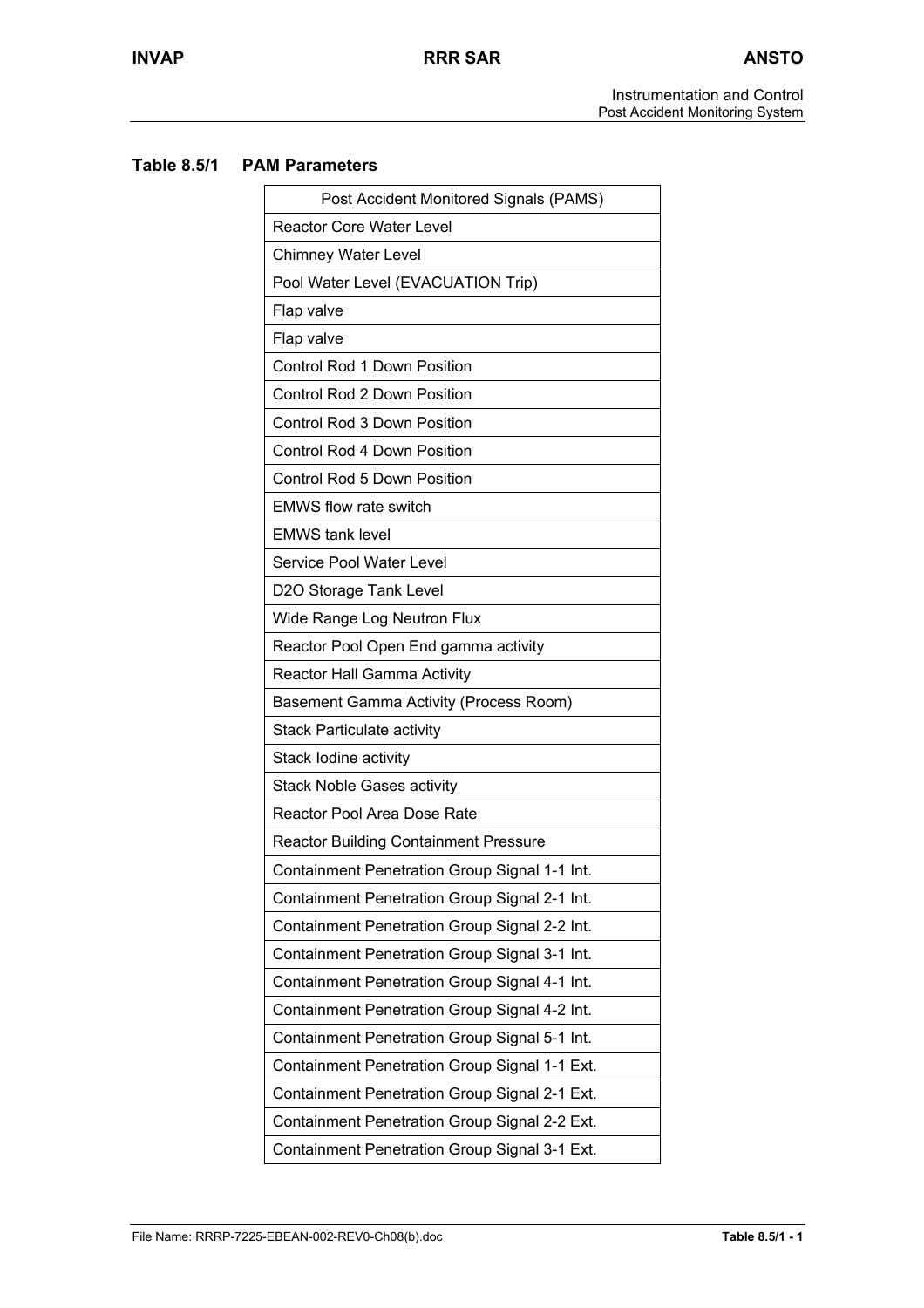Instrumentation and Control Post Accident Monitoring System

| Post Accident Monitored Signals (PAMS)        |
|-----------------------------------------------|
| Containment Penetration Group Signal 4-1 Ext. |
| Containment Penetration Group Signal 4-2 Ext. |
| Containment Penetration Group Signal 5-1 Ext. |
| Evacuation                                    |
| <b>Reset Evacuation</b>                       |
| ECC Ventilation and Pressurisation System     |
| Diesel Generator                              |
| Diesel Generator Fuel Level                   |
| <b>SAS Doors Inner</b>                        |
| <b>SAS Doors Outer</b>                        |

*End of Tables*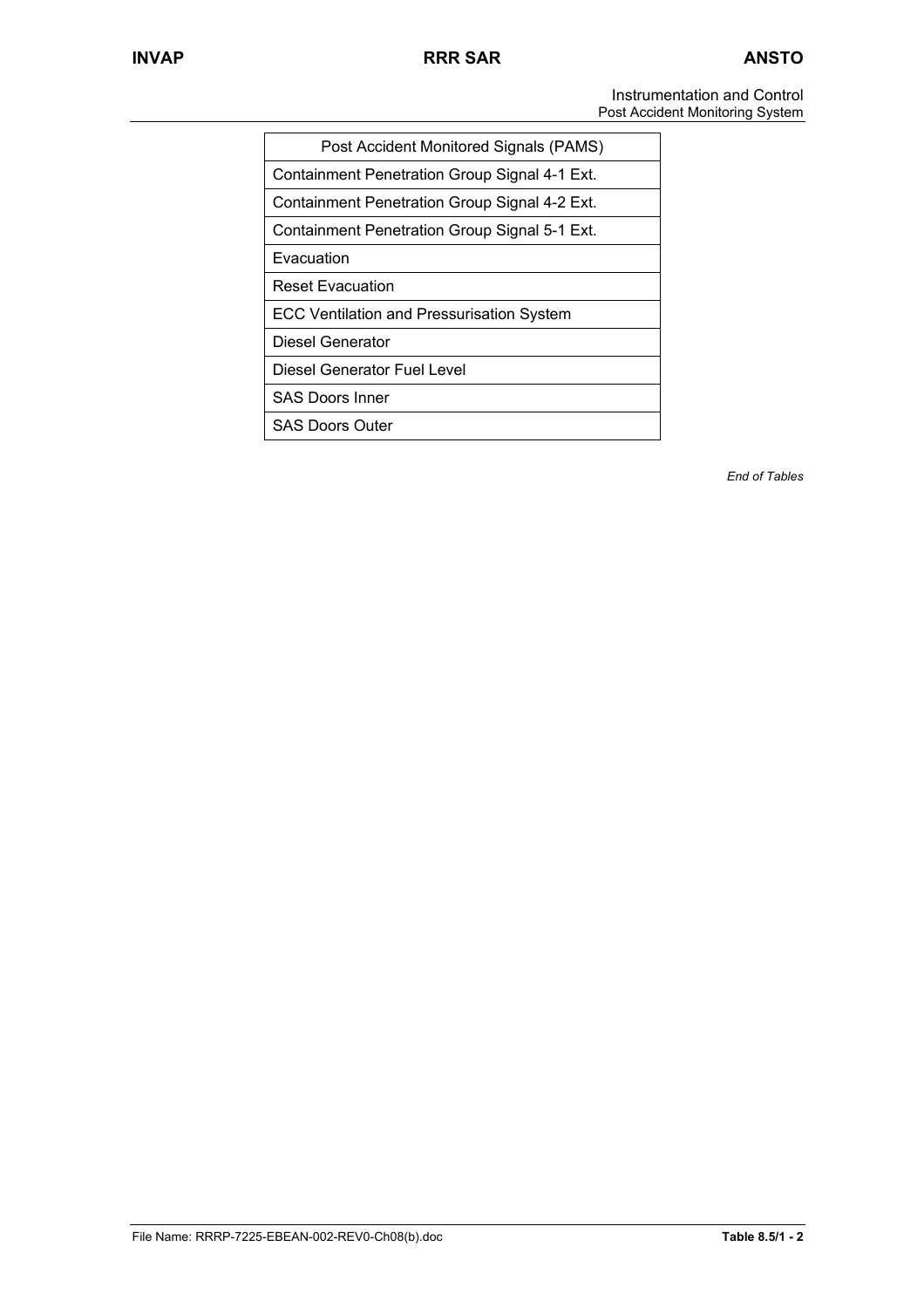# **Figure 8.5/1 Post Accident Monitoring System Block Diagram**

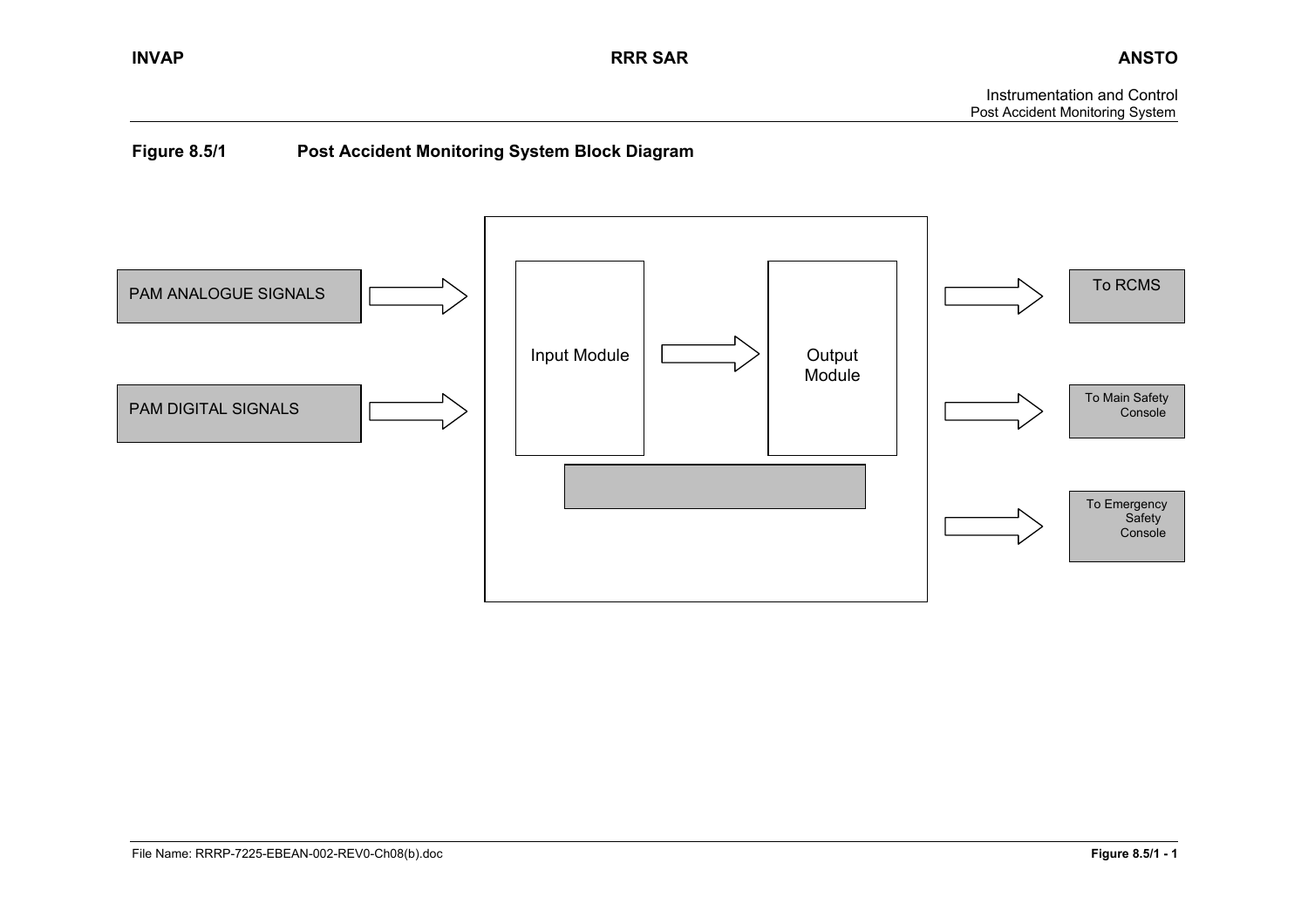## **8.6 REACTOR CONTROL AND MONITORING SYSTEM**

## **8.6.1 Introduction**

The RCMS is a distributed, computer-based, high-availability system which reads all plant and reactor information and presents it to the operator at MCR, ECC, local workstations and local supervision centres. It enables reactor control, process command and overall data-management.

These systems cover all necessary automatic and manual functions to operate and monitor the facility in normal conditions, and to ensure that safety actions are executed under interlock conditions or when limits are exceeded.

From a safety perspective, the RCMS is a safety-related system (Safety Category 2). In all cases, the FRPS and SRPS have priority over the RCMS.

The RCMS, FRPS and SRPS are functionally, physically and electrically independent. FRPS and SRPS signals are only sent to the RCMS without feedback using Class 1E qualified isolation devices. The RCMS does not perform any Safety Category 1 functions.

The RCMS is a reactor control, instrumentation, monitoring, display, alarm and warning system that serves the normal operating requirements of the reactor plant including:

- a) Reactor plant open and closed loop control systems.
- b) Reactor control and monitoring instrumentation, including isolated inputs from the FRPS, SRPS and PAM.
- c) MCR and ECC reactor operator control and monitoring workstations, control and indication panels and instrumentation.
- d) Historical data storage and retrieval system.
- e) Engineering, development, diagnostics and maintenance system to maintain and upgrade the system.
- f) Redundant and separate reactor control and information data networks.

The RCMS complies with applicable ISO and IEEE standards.

The RCMS incorporates computer-based reactor operator control and monitoring workstations. Workstations are provided for the MCR, ECC and other specific locations.

RCMS computer devices and equipment are located, where possible, such that they are protected from the effects of DBA that could adversely affect their performance.

The RCMS is equipped with a dedicated redundant Local Area Network (LAN) system. No connection exists to the ANSTO site LAN system.

### **8.6.2 Design Requirements**

### **8.6.2.1 General Requirements**

The RCMS will meet the following functional requirements:

1. To control the plant, keeping the reactor parameters within operational limits without reaching safety limits. This includes data gathering, processing and displaying of information on plant status to the operator to give early warning on plant deviation from normal operation to start control and corrective actions.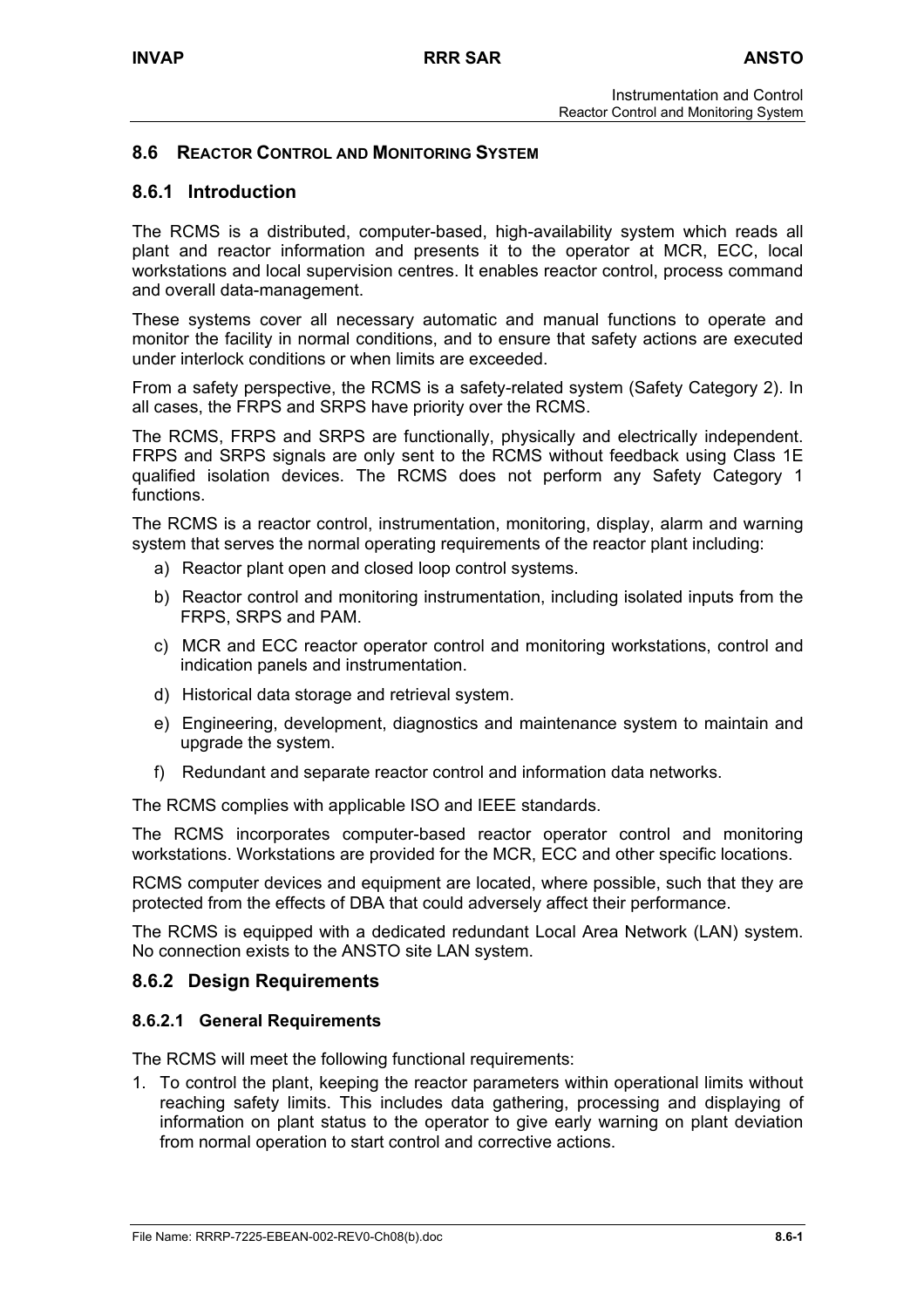2. To control the reactor core reactivity during operational states.

The following requirements assure RCMS simplicity:

- 3. Low number of hardware components within the system, with low diversity of types.
- 4. Simple interconnection between system components.
- 5. Low number of software components due to the use of similar platforms on each processor.
- 6. Low software complexity due to the reduced number of communication paths between software components.
- 7. Processor communication will be based on a horizontal logic structure (identical hierarchy level).

The following requirements assure RCMS reliability:

- 8. The system will have the capability to reach operational requirements with low error rate due to the structured development methodology and intensive verification and validation testing.
- 9. Highly reliable hardware components.
- 10. The functions of the system will be permanently distributed among the different units or processors.
- 11. The system database will be divided and distributed among all processors.

The following requirements assure RCMS availability:

- 12. The RCMS communication network will be implemented with redundancy.
- 13. Redundant control units will be provided.
- 14. Redundant power supplies will be provided on control units to ensure high availability.
- 15. The RCMS is supplied electrical power from a UPS.
- 16. A required overall RCMS availability greater than 99.9%.
- 17. Use of redundant processors and power supplies on units where it is necessary to fulfil availability figures.

The following requirements simplify RCMS maintenance:

- 18. The RCMS will be designed to facilitate maintenance of hardware components by replacement. The RCMS will be designed to be modular so that board replacement can be done with the system on-line, with only temporary local function degradation.
- 19. Standardisation to minimise the number of active components with spare active components and the required diagnostics to detect a problem.
- 20. The RCMS software will include modules to automatically detect errors in most of the runtime processes, including processing and communication modules.
- 21. Maintenance will be eased by the low diversity of hardware components.
- 22. The capability will be provided for on-line replacement of I/O modules, rack power supplies and control processors.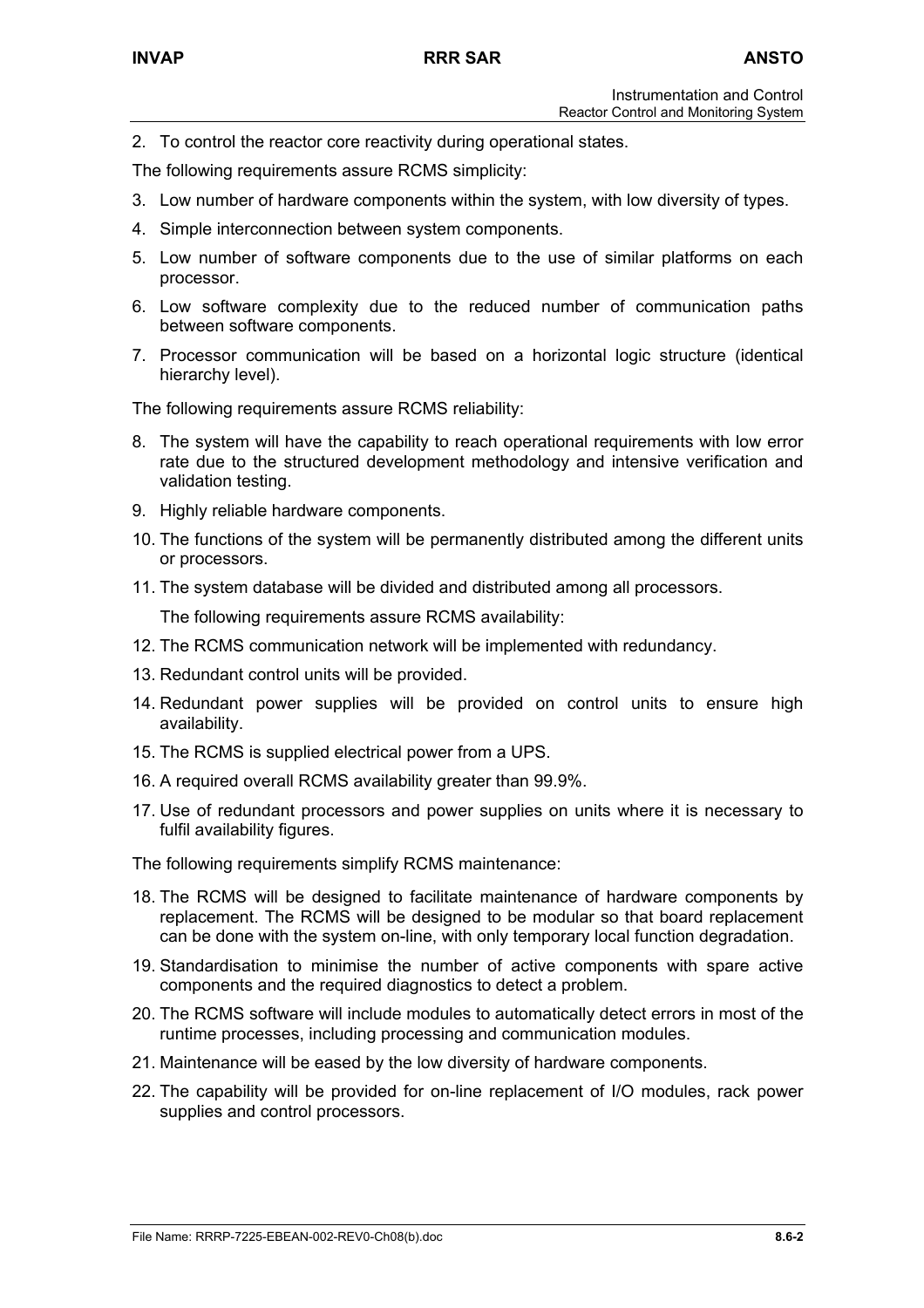## **8.6.2.2 Requirements from Codes Standards**

1. The control system will comply with applicable ISO and IEEE standards.

## **8.6.2.3 Additional Requirements**

- 1. The control system will incorporate facilities for controlling:
	- a) all closed loop controls, for example: reactivity, temperature etc;
	- b) All open loop controls, such as starting or stopping of the reactor facility's components.
- 2. The control system will incorporate computer-based reactor operator control and monitoring workstations. Workstations will be provided in the MCR and ECC.
- 3. Data storage and retrieval systems will be provided for continuously logging of important reactor facility equipment status including analogue parameters, alarms, operator actions and reactor facility process and control system faults. Redundant storage devices and suitable data handling/logging software will be provided to ensure that mandatory records of all the reactor facility operations are automatically gathered and stored.
- 4. All microprocessor based control systems and equipment will be located, as far as possible, such that they are protected from the effects of a DBA that could adversely affect their performance.
- 5. The reactor control system will be equipped with a dedicated LAN system.
- 6. The control system will have sufficient redundancy to ensure that no single point of failure exists and that the overall system availability is met.
- 7. The control system will be equipped with dual redundant processor units.
- 8. The switchover from the failed to the healthy redundant unit will be automatic and seamless.
- 9. Separated inputs and outputs will be provided for associated duty and stand-by plant whenever it is practical. That is, they will be connected to separate I/O modules and power supply circuits etc.
- 10. The control system will ensure that failure of any single point on a multiple I/O card has no effect on the other points on that card.
- 11. The memory update of control processor returned to service after being taken offline or after a failure will be automatic.
- 12. The RCMS availability will be greater than 99.9%.
- 13. The availability of the installed control systems will be tested after final commissioning and before practical completion.
- 14. The reactor facility control system will have sufficient dedicated resources including: memory, processor speed and network bandwidth etc to perform the control functions, point scanning, online diagnostics and other requirements without exceeding 40% of system resources under worst case conditions.
- 15. A minimum of 20% spare carded, installed and terminated I/O points will be provided at the time of practical completion for each of the reactor facility control system's input-output cubicles.
- 16. The RCMS input and output cubicles provide for an expansion capacity in addition to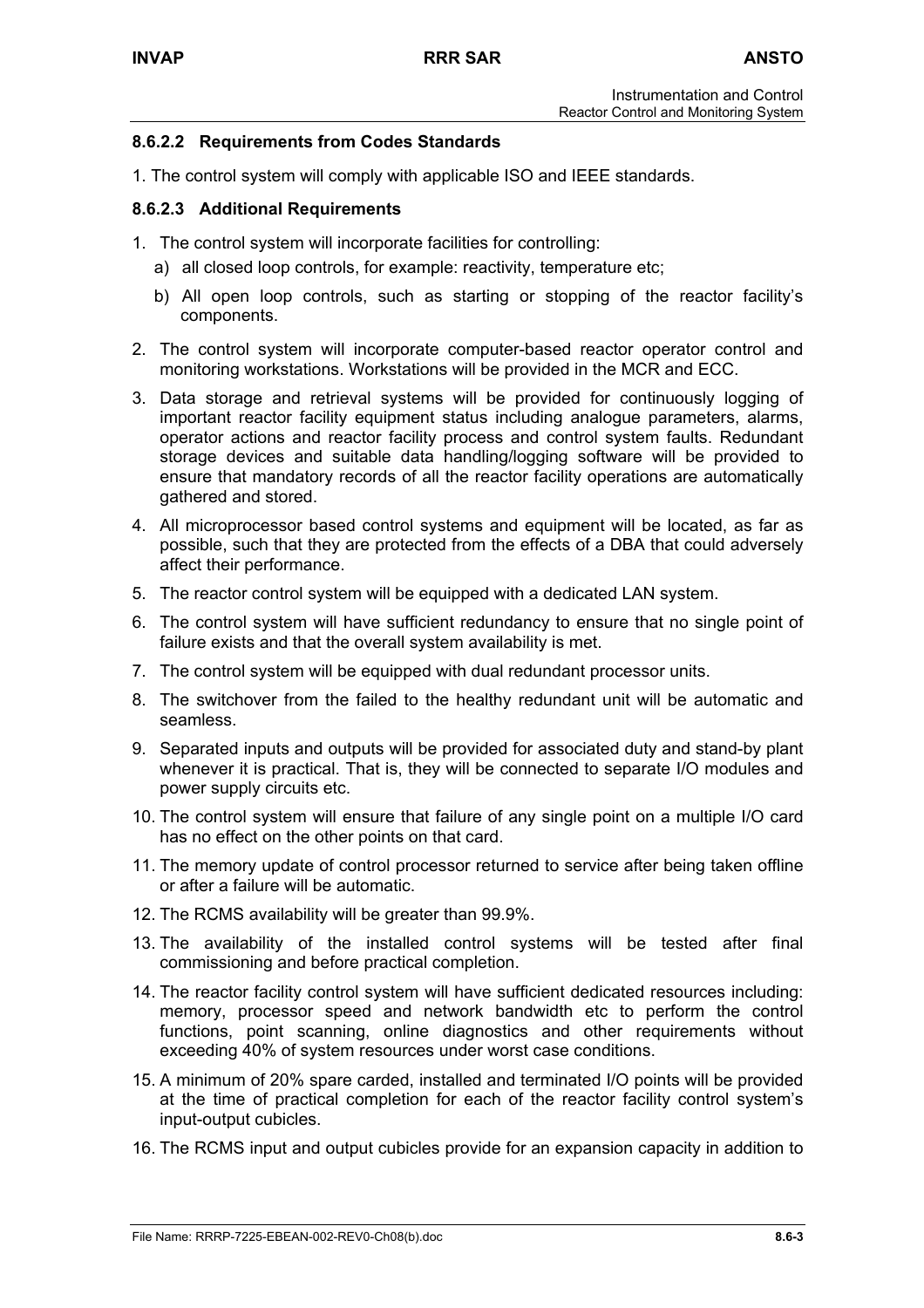the installed spare capacity. A minimum 20% spare capacity will be provided for all aspects of the control system.

- 17. Expansion capability will be provided such that I/O modules, internal cubicle wiring, I/O cards, signal interfacing or conditioning equipment and running of cables can be added or changed without having to upgrade any processors, operator work station hardware or software, power supplies or cubicles.
- 18. Operator workstations will be provided to centralise the task of controlling and monitoring the reactor plant. They will communicate with the reactor control and monitoring system and provide the interface between the operator, control functions and the plant.
- 19. Operator workstations will be provided to represent the status of the plant in a modern, graphical environment. An open systems architecture employing state-ofthe-art hardware and software including operating system technology will be provided.
- 20. Operator workstations equipped with keyboard, mouse and/or touch screen etc will be provided to allow the operator to navigate and interact with the graphics screens as well as perform data entry operations.
- 21. Multiple 48cm or larger, colour Visual Display Units (VDU) for the display of operator information in the MCR will be provided.
- 22. An arrangement whereby all colour Visual Display Units are capable of displaying all reactor information will be provided.
- 23. A minimum of three colour Visual Display Units for the ECC with the capability of displaying all reactor information will be provided.
- 24. Operator workstations will include a warning and alarm system.
- 25. Operator workstation displays will incorporate a form of data quality coding (for example, colour coded data displays) so that a judgement can be made by the operator about the reliability of the information being presented on the screen. The data quality indication system will also cover computed parameters, which may rely on the status of more than one data point.
- 26. The maximum time lag will be no greater than three seconds for a screen display or window to be updated when selected, under the worst possible computer and network loading conditions.
- 27. The maximum time lag will be no greater than two seconds for a screen to update any variable change under the worst possible computer and network loading conditions.
- 28. A dedicated engineering workstation will be provided to allow screen and database development. It will also allow maintenance, testing and diagnostic checks on control systems, networks and peripherals etc to be carried out.
- 29. Maintenance work will be able to be performed from the engineering workstation on the control system, database and graphic screens etc while the system is operational and without affecting online operation. MCR and ECC workstations will have priority for control at all times.
- 30. The control system will be able to down load database information as well as update graphical information while the system is being used without affecting normal operation.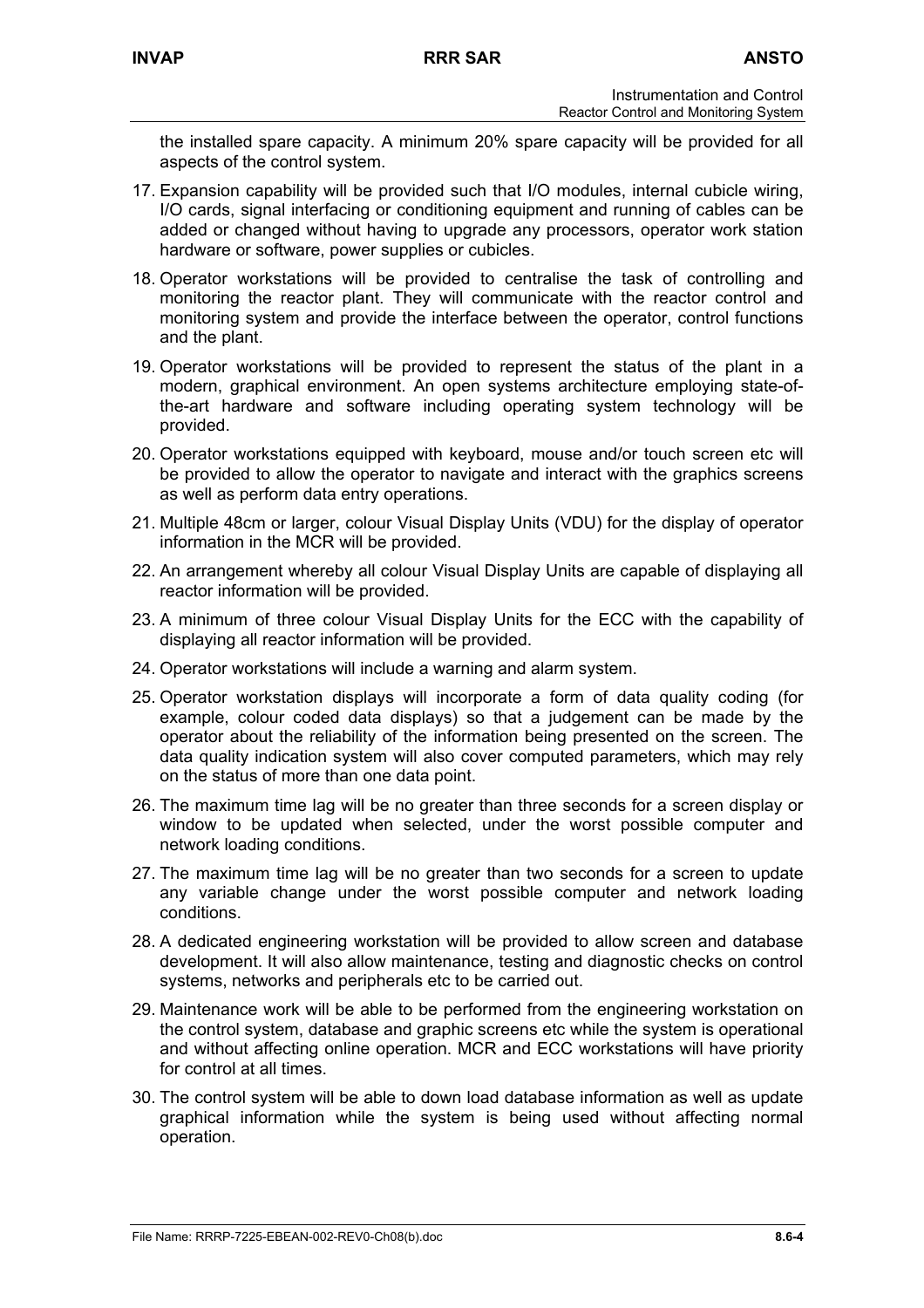- 31. The control system will be able to use relational database search techniques to allow for engineering analysis of real-time, historical/archival and database parameter information.
- 32. No limits will be placed on the ability to expand the size of the database and the number of graphical screens developed for display. All the graphical and database editing software will be included with the engineering workstation.
- 33. The control system will be able to save all its database points at the same rate as their respective scan rate and time-stamped with the scanned time. Archiving of data will be automatic to a suitable medium (magnetic tape, optical disc etc). A warning message to operators will be provided when the archive medium is at 75% and 90% of capacity.
- 34. Scanning of all sequence-of-events inputs following a change of state will be provided. Such inputs will be time-stamped (at the control system or associated sequence-of-events hardware) within 5 ms of the time of the occurrence of the event.
- 35. Fast access to short term (up to 12 months) historical data will be provided.
- 36. A long term archive storage medium will be provided which is easy to load and operate and is convenient to store. It will be of a suitable capacity to hold at least one year's information.
- 37. On-line dual redundant historical and archival data storage will be provided.
- 38. Interfacing and signal-conditioning equipment to instrumentation, field devices, switches, actuators, motors etc, will be provided to enable open and closed loop control and monitoring of the reactor facility.
- 39. Redundant serial communication field buses will be provided for the connection of all Safety Category 3 control and monitoring instrumentation signals to the RCMS.
- 40. The reactor protection and shutdown systems will be equipped with serial communications capabilities, unidirectional, send only, data interfaces to allow the reactor protection and shutdown systems to send data to the RCMS. All interconnection of reactor protection, shutdown and ESF signals to the RCMS will be via appropriate isolation devices to ensure the complete separation of Safety Category 1 from Safety Category 2 and 3 systems.
- 41. LAN interface hardware (for example isolation gateways) and software will be provided to enable communication with other systems such as the BMCS network. This will provide remote access facilities to selective data from the ECC such as for example following an evacuation.
- 42. All hardware and software required for configuring and maintaining the network and networking interfaces will be provided.

# **8.6.3 Reactor Control and Monitoring System**

## **8.6.3.1 Architecture**

The system comprises the MCR console and supervision desks, the ECC console and supervision desks, local supervision centres, processing hardware and software, wiring and networking and plant instrumentation. Dedicated workstations are included for the Radiation Monitoring System (RMS) and Facilities Control and Monitoring System (FCMS).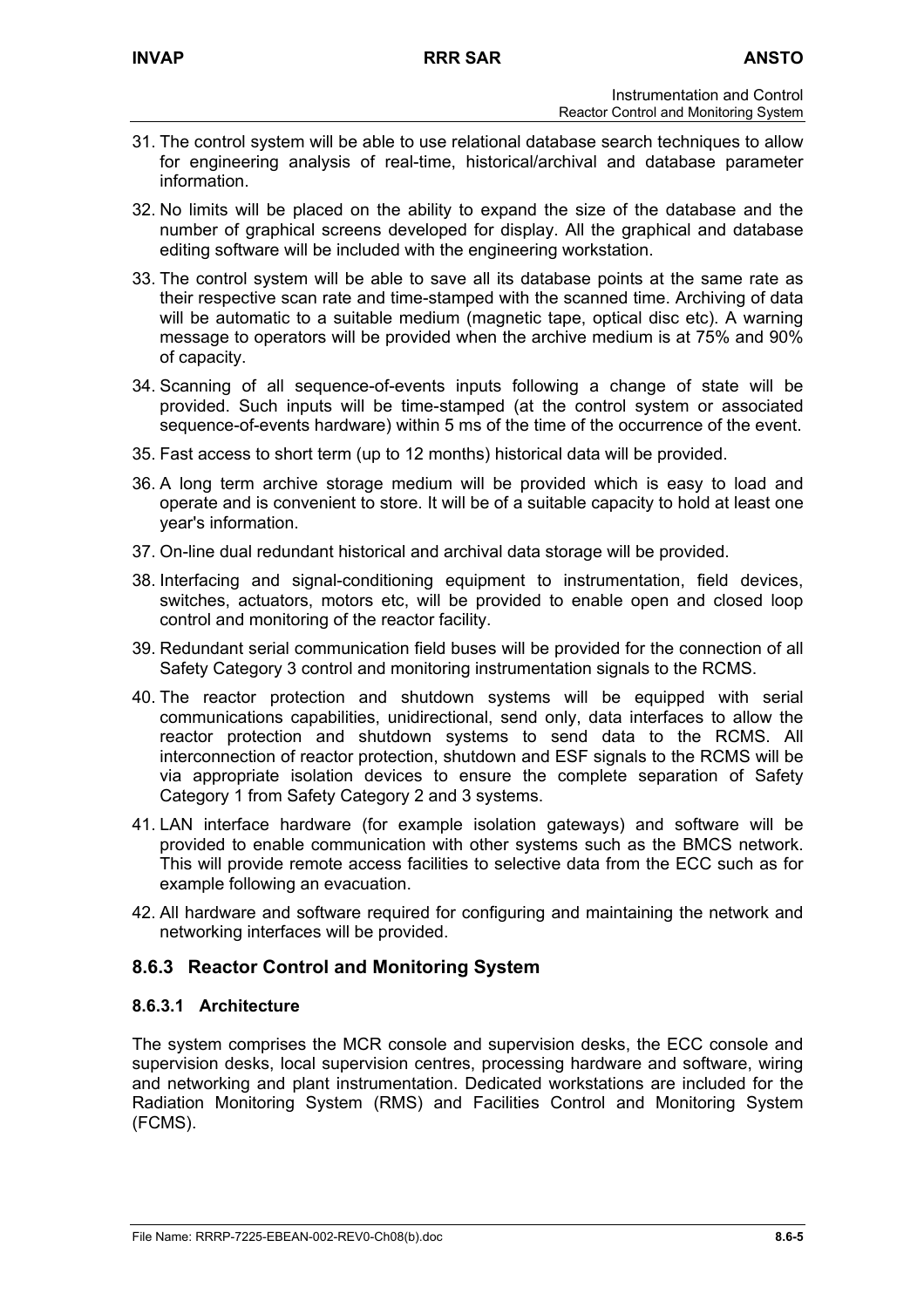The RCMS is a distributed computer-based system with an open architecture of three hierarchical processing levels:

- Supervision level
- Control level
- Field level

And three communication levels:

Supervision communication network level

Control communication network level

Field communication network level

The RCMS possesses the following units:

- a) Supervision Units (SUs): These units which run the man-machine interface are used for reactor process supervision, command and plant data recording and management. These units are located in the MCR console, ECC console and in the local supervision workstations and desks.
- b) Control Units (CUs): These units are used to collect and centralise plant data from all field units, to execute overall operational control algorithms and to output all actuation signals corresponding to control loops.
- c) Field Units (FUs): These units are within the boundary of the system and constitute the link between CUs and intelligent devices, sensors and actuator devices. Input data are acquired from plant sensors and processed here before sending the information to upper levels in the hierarchy. Plant output data generated in a CU is sent to the appropriate FU and then to the appropriate plant actuators or intelligent devices.

The RCMS possesses three dedicated communication networks or LAN that are responsible for data link communication between the different processing levels. Each unit is treated as a node into the LAN system that it is connected to. The three networks are:

- a) Supervision Network: This LAN performs the data link connection between SUs and the Control Network. Its main function is to distribute information and supervision data.
- b) Control Network: This LAN performs the data link communication between CUs and is connected to the Supervision Network and the Field Network. Its main function is to distribute monitoring and control data.
- c) Field Network: This individual LAN performs the data link communication between each CU and a set of FUs. Its main function is to distribute local monitoring and control data.

The Supervision, Control and Field Networks are physically redundant.

### **8.6.3.1.1 Supervision Level**

All man-machine interactions between operators and the RCMS take place at the supervision level. This level includes displays, controls, and operator support interfaces to link operating staff with the RCMS.

Supervision level functions include: alarm presentation, plant status visualisation through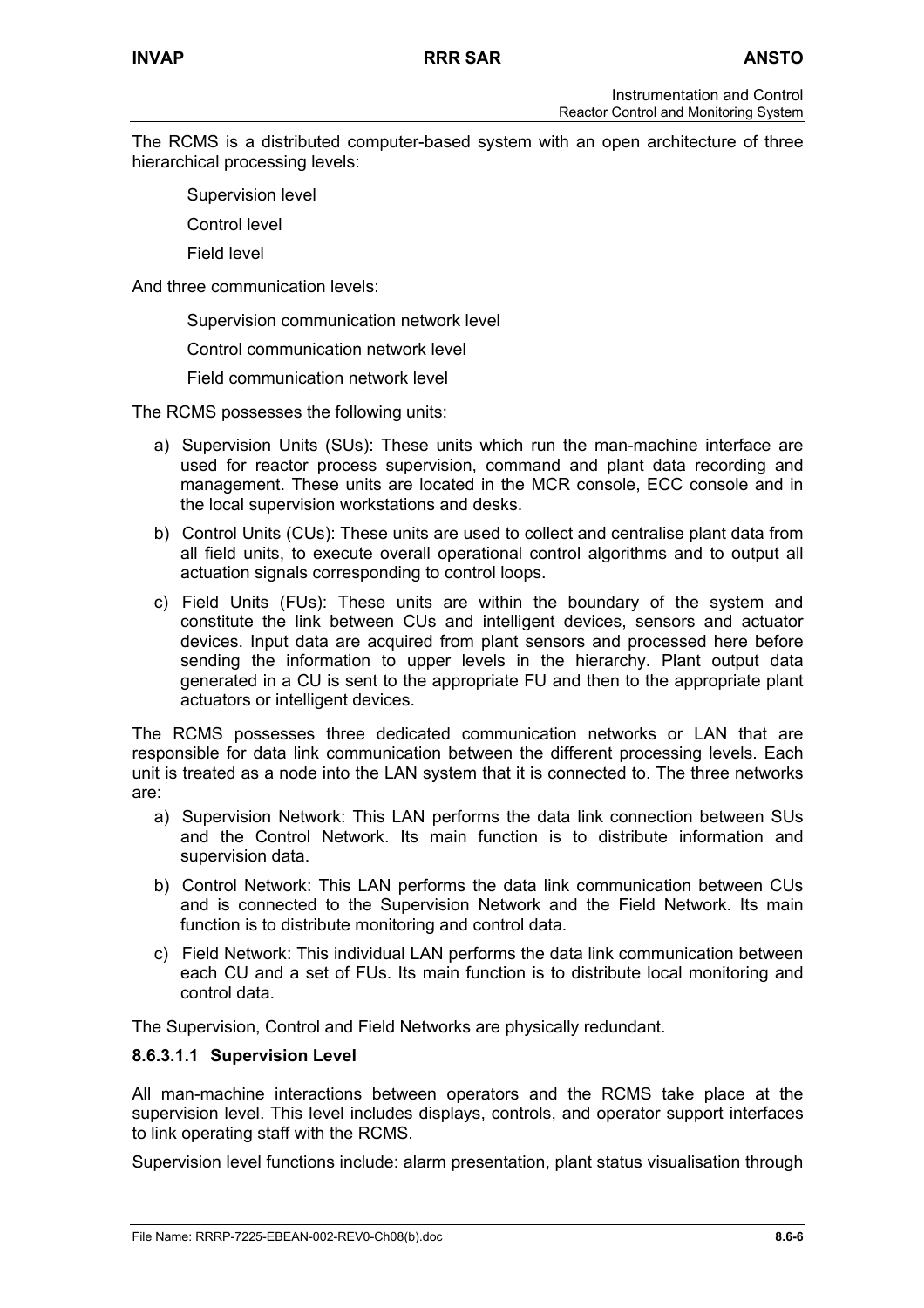various displays, operator notification of transients, operations or mode selection, and manual equipment control (pumps, valves, etc.).

There are two operating modes in the supervision level: interactive and monitoring mode. In the interactive mode, all functions and supervision capabilities for start-up, operation, maintenance and refuelling are available. Within this mode there are various levels of access to differentiate between operator tasks and engineering tasks. In the monitoring mode displays can only be viewed.

The SUs implement all information management functions, such as historic database update, alarm generation and operations sequences.

The RCMS can also access safety parameters from the RPS to provide the operators with safety system status information. Safety settings cannot be changed from the Sus.

The communication links with the Facilities Control and Monitoring System takes place at this level. This connection is implemented by means of an isolated gateway and fibre optic cable link.

The supervision level uses a highly reliable duplicated supervision network for communication between SUs.

### **8.6.3.1.2 Control Level**

Reactor plant process control functions take place at this level.

Redundant CUs, are responsible for data collection and transmission, control algorithm execution, process interlocks, health verification, reactor state determination and control states transition.

Both CUs work in a redundant fault tolerant configuration. While one CU acts as the operating unit the other remains in a hot standby state. The hot standby CU continuously checks the operation of the duty CU. If the hot standby unit detects that the duty unit has deviated from the normal functioning mode it immediately takes control and disables any control function from the failed unit.

Automatic and manually controlled output parameters (driving signals for process actuators) are handled at this level. Each CU has the capability to send command signals to the FU connected to it. These output values are also stored in the real-time database for that unit.

The connections from the FRPS are made to the RCMS at the control level except Nucleonics Instrumentation, which is made at the Field Level.

The control level uses a highly reliable duplicated network for communication between  $CLIs$ 

### **8.6.3.1.3 Field Level**

The field level comprises the FUs, all reactor plant data acquisition, primary data handling processes, execution of local interlock algorithms and final generation of actuator commands.

Signal conditioning takes place at this level for all acquired signals through field sensors, and for all actuation signals (field actuator excitation). This conditioning includes scaling, linearisation and local validation.

Active or passive sensors carry on physical process measurements. Intelligent devices can be either smart sensor/actuators or small programmable logic controllers.

The field level uses a highly reliable duplicated network for communication between FUs.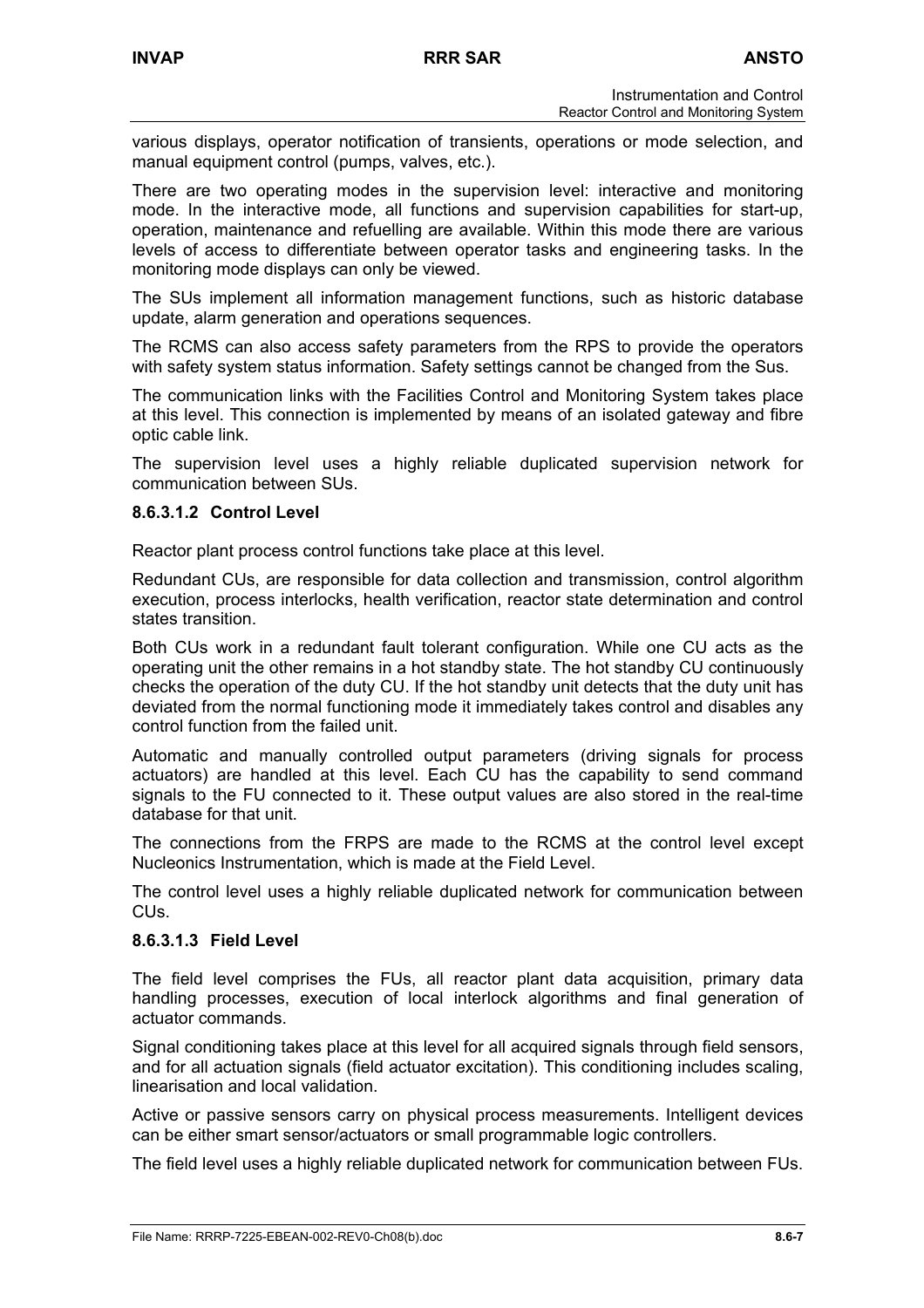The sensors and actuators that are connected to the RCMS are safety-related sensors (Safety Category 2) or non-safety sensors (Safety Category 3). They are typically not redundant and their signals are of different types, for example: on or off, digital or analogue. These sensors can be connected directly to the FU conditioning modules or through a signal transmitter.

In the case of intelligent signal transmitters, they access the FU via a communication channel. The use of intelligent or smart sensors and actuators has the advantage of selfcalibration and self-diagnostic features and provides this information at the supervision level.

## **8.6.3.1.4 Modularity**

The RCMS is a modular system both in software and hardware that allows simple handling of possible configuration variations, modifications, replacements and extensions.

The RCMS architecture allows for functional divisions to be made between different subsystems, retaining an integrated supervision method.

## **8.6.3.1.5 Redundancy**

The RCMS includes sufficient redundancy to ensure that no single point of failure exists and the overall system availability is met. For that purpose the system possesses:

- a) dual redundant network at the Supervision Communication level
- b) dual redundant network at the Control Communication level
- c) dual redundant network at the Field Communication level
- d) dual redundant power supply in CU
- e) dual redundant power supply in the FU
- f) dual redundant CU control processors
- g) dual redundant equipment for historical data storage

All control processors are dual redundant and configured in fault tolerant mode. The redundant processor units will have an automatic and seamless changeover from the failed to the healthy processor unit.

The RCMS does not perform any Safety Category 1 protection or trip functions. However in the case of a fault or malfunction which affects normal operation, an isolated hardwired trip request signal is sent to the RPS requesting reactor trip.

The input and output signals associated with duty and standby plant are kept separated wherever practical. This is fulfilled by the connection of these signals to separate I/O modules.

The design of input and output points and the selection of components consider the use of isolated I/O modules, independent I/O fuses and separated field power supplies to avoid a failure of any point on a multipoint I/O card having an affect on other points of the same card.

### **8.6.3.1.6 Availability**

The RCMS availability will be greater than 99.9%.

The availability of the installed RCMS will be tested after final commissioning and prior to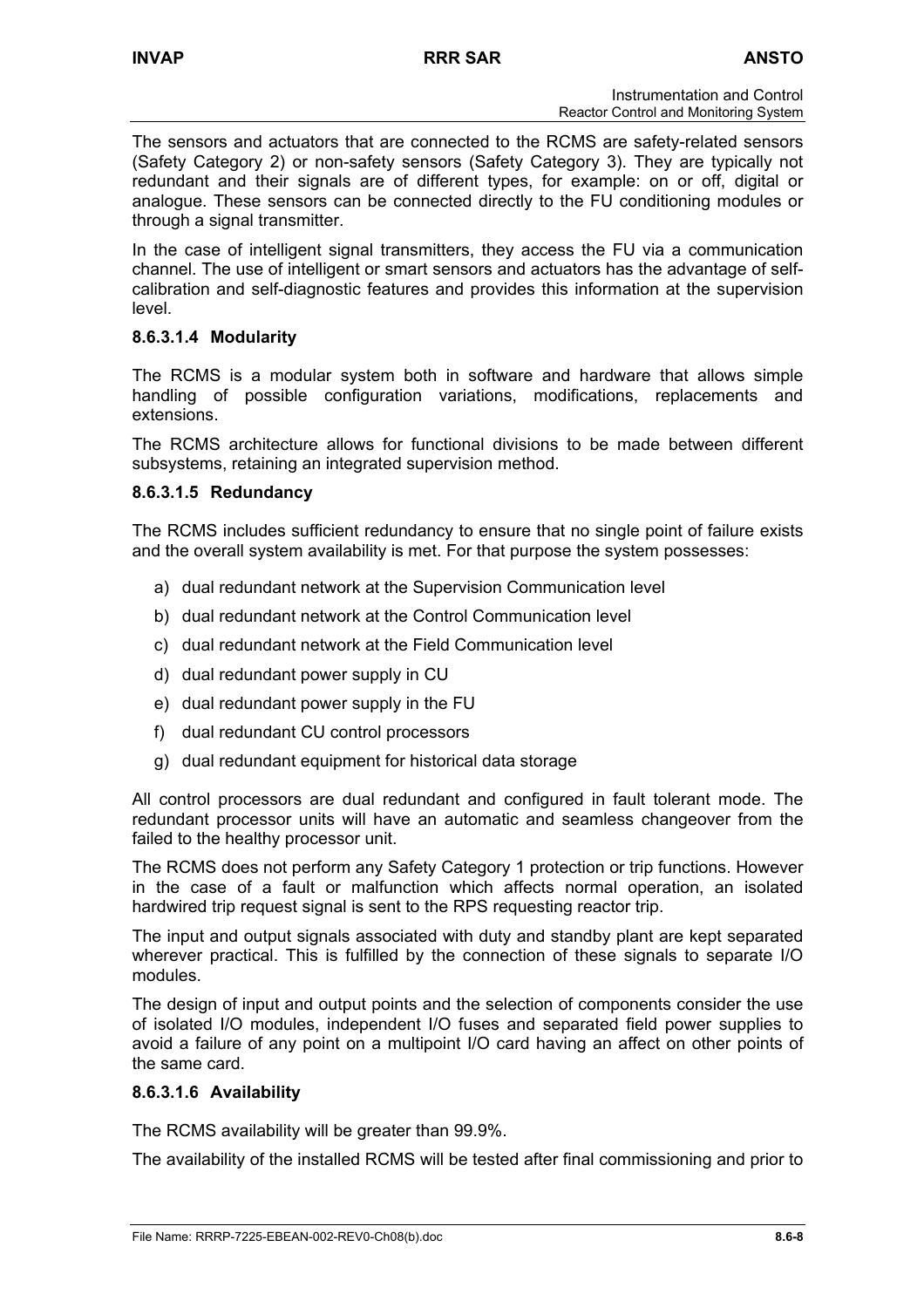the practical completion stage.

## **8.6.3.1.7 Spare Capacity**

The RCMS includes sufficient dedicated resources including memory, processor speed and network bandwidth to perform the control functions, point scanning, on-line diagnostics and other requirements without exceeding 40% of system resources under worst case conditions.

The RCMS input and output cubicles will include a minimum of 20% spare installed and terminated I/O points at the time of Practical Completion.

The RCMS input and output cubicles provide expansion capacity in addition to the installed spare capacity.

A minimum of 20% spare capacity is provided for all aspects of the RCMS

The expansion capability may require additional I/O modules, internal cubicle wiring, I/O cards, signal interfacing or conditioning equipment and running of cables, but does not require upgrading of any processors, operator workstation hardware or software, power supplies or cubicles.

### **8.6.3.1.8 Control Room Workstations**

The systems SUs are the operator workstations that centralise the task of controlling and monitoring the reactor plant. The SUs provide the interface between the operator, the control functions and the plant.

SUs represent the status of the plant in a graphical environment. The RCMS uses an open system architecture employing state-of-the-art hardware and software, including operating system technology.

SUs are equipped with touch screens, keyboards and trackball to allow the operator to navigate and interact with the graphic screens as well as perform data entry operations. The MCR console and ECC console consist of a number of SUs with high quality industrial colour monitors.

All SUs include a warning and alarm system that is managed by the alarm management system. During reactor operation one SU at the MCR is devoted to displaying all the reactor plant alarm information and to interact with operators while the remaining SUs are able to display alarm information when requested.

### **8.6.3.1.9 Engineering Workstation**

The RCMS has two dedicated SUs, the Engineering Workstations, for engineering functions. This unit allows maintenance, testing and diagnostic checks to be performed on the RCMS, networks and peripherals and also allow system level configuration such as screen and database development.

Maintenance activities include on-line testing and diagnostic checks on the SUs, CUs, FUs, communication networks and peripheral devices.

Configuration tasks are related with modification or changes in databases, control functions, graphic screens, historic data and reports, system access control, logic and interlock function, operational state conditions, alarm system and process supervision. All update tasks such as database information download and graphical information are carried out without affecting system operation.

Database search and query techniques are applied to allow engineering analysis of real time data, system parameters and historic files.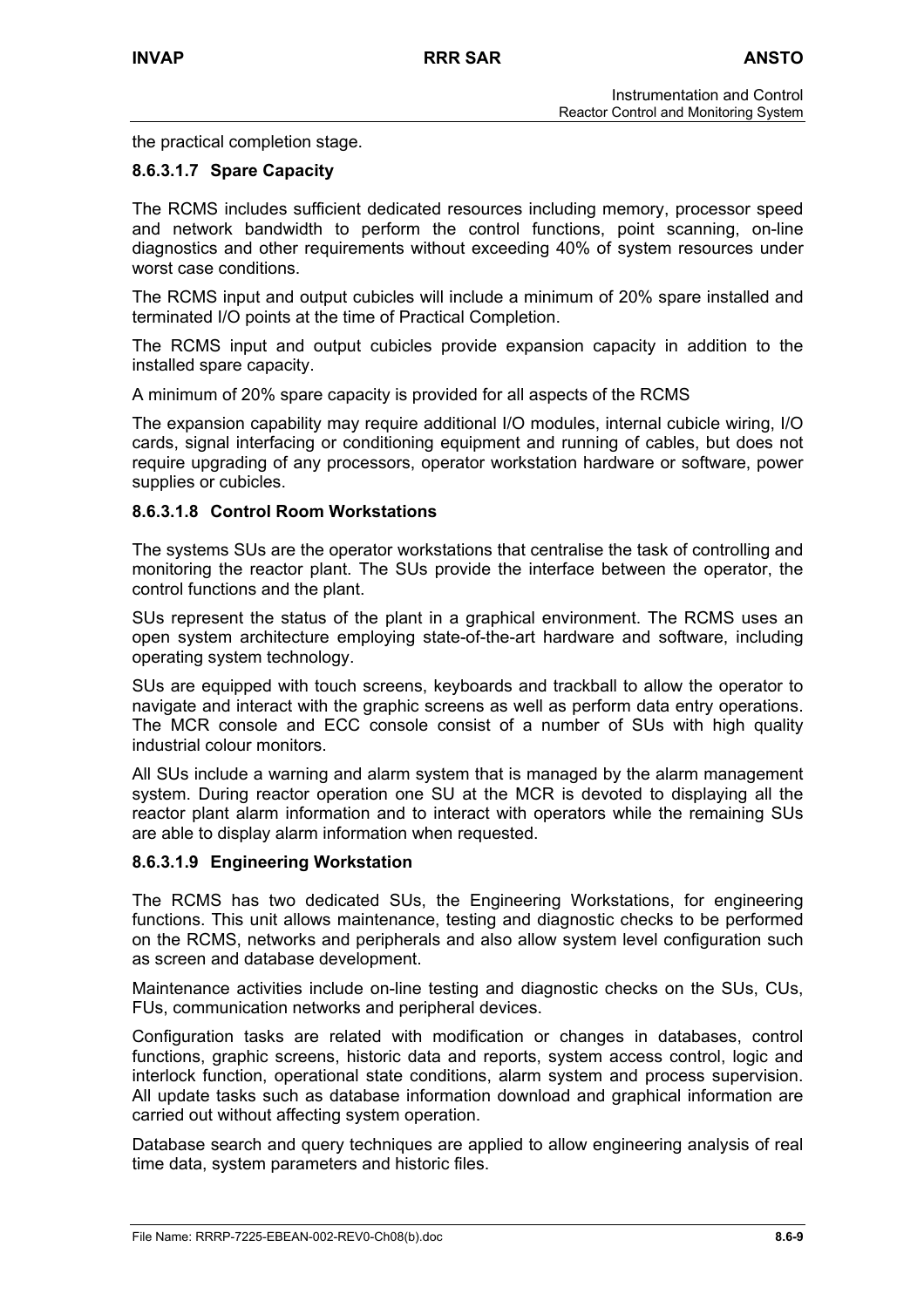Maintenance and configuration software packages and all graphical and database editing software are included in the Engineering Workstation.

The system is designed to allow future expansion of the database and to increase the number of graphical screens to accomplish any future requirement or plant update or upgrade.

### **8.6.3.1.10 Reactor Control and Monitoring System Historical and Archival Storage**

The RCMS historical data module saves all important system database points. Data can be saved at the same rate as their respective scan rate (scan rate is based on the acceptable industry standard at the time of procurement of the system) and timestamped.

Archiving of data to a suitable medium (for example magnetic tape) is automatic. An operator warning message is provided when the archive medium is at 75% and 90% capacity.

All sequence-of-event inputs related with reactor parameters are scanned following a change of state and are time-stamped at the RCMS within 5 ms of the event. These events are stored in an intermediate buffer before being transferred for historical data recording.

The information is classified as short-term and long-term historical storage. The shortterm (up to 12 months) historical storage facility is immediately accessible on the system.

Access to long-term archived data will require loading the appropriate storage medium. Long-term historical storage devices have the capacity to hold at least one year's information.

The RCMS includes a dual redundant storage device for all historical and archival data storage. Both devices operate concurrently.

### **8.6.3.1.11 System Interfaces**

The RCMS is provided with interfacing and signal-conditioning equipment for instrumentation such as field devices, switches, actuators and motors to enable open and closed loop control and monitoring of the reactor plant.

The FRPS is equipped with digital communication capabilities to interface with the RCMS. This communication interface carries out data collection from the safety systems and the ESF in a uni-directional mode; sent only from the FRPS to the RCMS.

The RCMS has an interface to acquire SRPS and PAM data. This interface is hardwired and uni-directional. In addition, the SRPS and PAM output modules, which generate the signals fed to the RCMS, are qualified Class 1E isolation devices to ensure complete separation between the SRPS and PAM systems and RCMS.

The ECC console, in addition to the RPS and PAM consoles, is part of the RCMS and is connected to the supervision LAN system. The RCMS is responsible for data administration that is required in the ECC console.

### **8.6.3.2 Reactor Control and Monitoring Systems**

### **8.6.3.2.1 Automatic Reactor Power Control System**

The Automatic Reactor Power Control System (ARPCS) is implemented as a software module within the RCMS. This system is responsible for the regulation of reactor power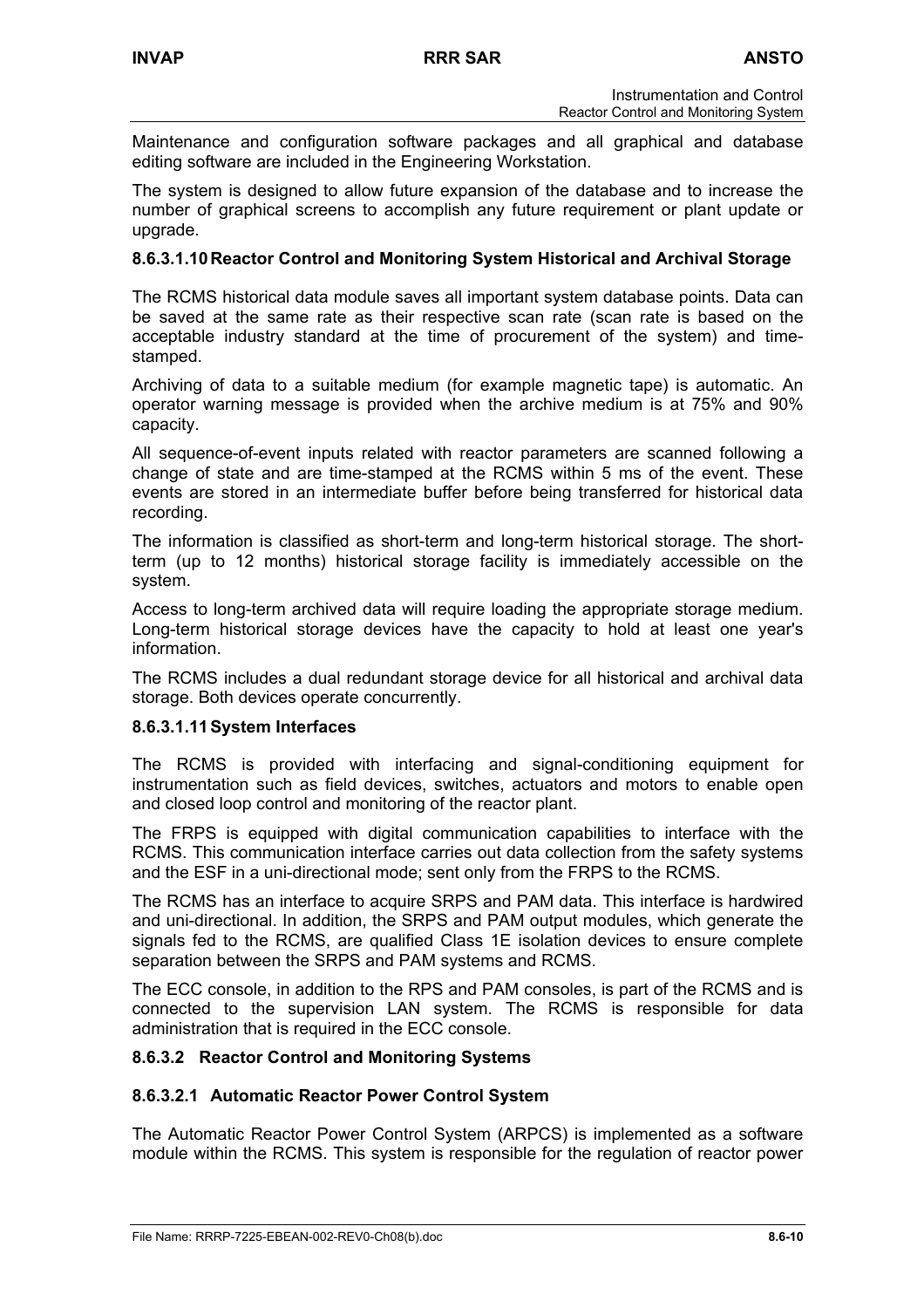to within its setting limits, compensating for normal reactivity changes due to, for example, effects associated with temperature, xenon, target insertion/removal and fuel burn-up, and to perform power changes to new levels upon modification of the power setting.

The ARPCS has two inputs:

- a) Wide Auto-Range Linear Instrumentation System
- b) Linear Instrumentation System

The Wide Auto-Range Linear Instrumentation System is used to monitor the reactor neutron flux from source level up to 125% of reactor nominal full power level. It provides the neutron flux and flux rate to the Automatic Reactor Power Control System (ARPCS) to allow the automatic control of reactor power.

The Wide Auto-Range Linear Instrumentation System comprises a single neutron flux measuring channel: Wide Auto-Range Linear Channel. This channel provides a measure of the neutron flux over ten decades

The Linear Instrumentation System measures the effective core global power and is used as a complimentary system to the Wide Auto-Range Linear Instrumentation System for the power regulation function of the ARPCS.

The Wide Auto-Range Linear Channel provides a fast input to the ARPCS based on local flux measurement whereas the Linear Channel provides a delayed value of the core global power, sensitive to cooling flow.

The ARPCS can be overridden by operator manual control at any time.

### **8.6.3.2.2 Radiation Monitoring System**

The Radiation Monitoring System (RMS) forms part of the RCMS, FRPS and PAM, providing all radiation monitoring functions for the Reactor Facility. The RMS provides continuous monitoring of processes involving potentially radioactive liquids and gases, as well as area and personnel monitoring inside the Reactor Facility. The RMS transmits data to the RCMS and also directly to the FRPS and PAM system consoles.

The RMS includes sensors, cabling, intelligent processing monitors and controlling software and communication protocols. All radiation surveillance tasks related to reactor operation are performed by the RMS. The RMS surveillance tasks include monitoring of liquid effluents and liquid streams inside the reactor (PCS, RSPCS and SCS included), air effluents at the reactor stack and at specific locations (namely Heavy Water Room and Chemistry Blue Lab), fuel integrity condition, area radiation monitoring (both gamma and neutron) and personnel contamination monitoring (walk-through monitors).

The systems of the RMS that form part of the RCMS, FRPS and PAM are detailed below. Dedicated RCMS VDUs are provided for the RMS displays in the MCR, ECC and the health physics office to display real time values, automatic alarming of abnormal releases or contamination events and automatic compiling, logging and integration of releases. Systems related to the FRPS and PAM include redundant detection units and the indications and alarms are presented on the RPS and PAM wall panels.

## **8.6.3.2.2.1 Liquid Systems Monitoring**

The continuous on-line sampling of all potentially radioactive liquid streams inside the reactor facility is performed by the Liquid Monitoring System (LMS). This system consists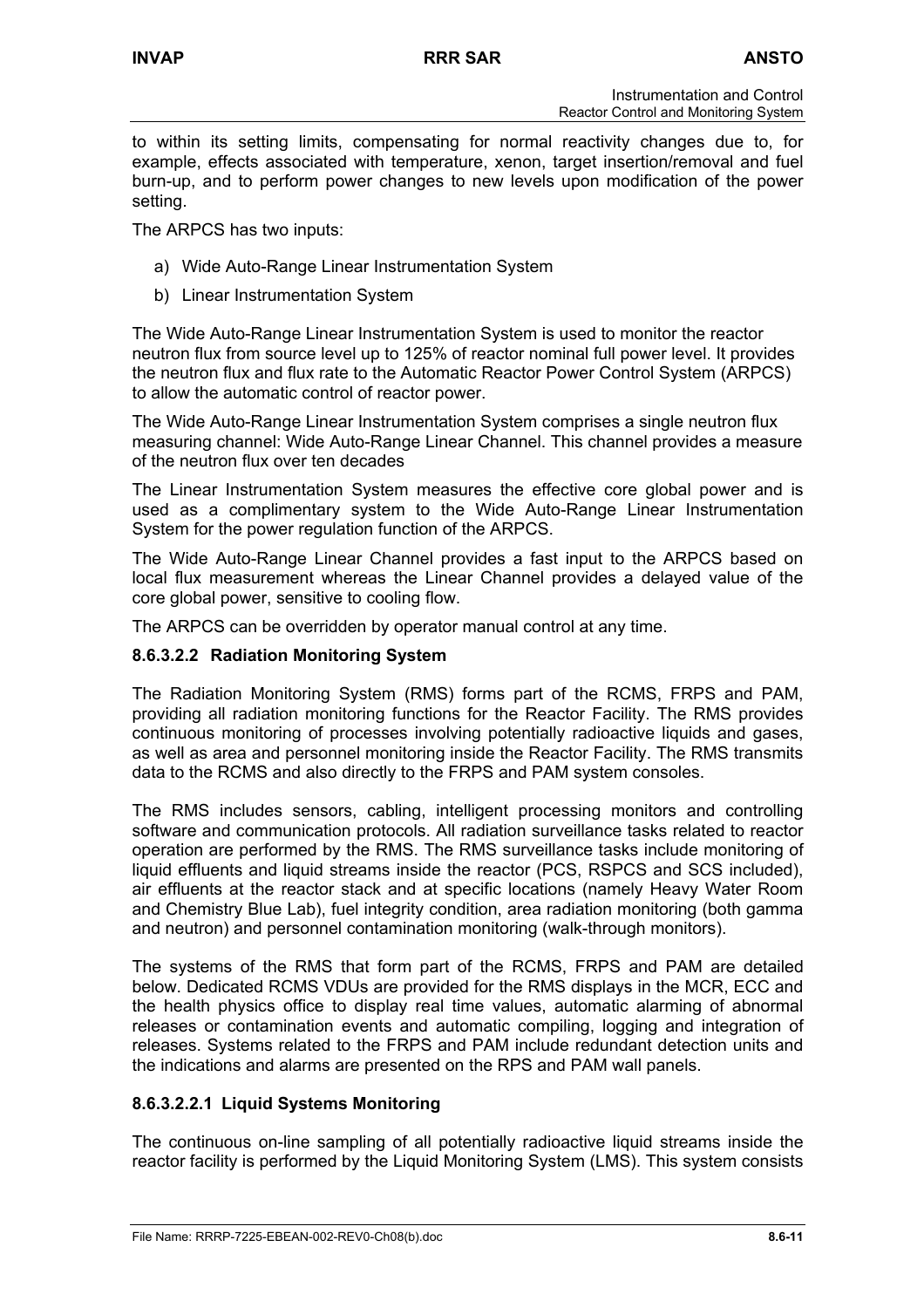of three separate subsystems: Waste Streams Monitor (WASMO), Active Liquids Monitor (ALMO) and Secondary Water Activity Monitor (SAMO).

WASMO includes two gamma sensing heads directly connected to the waste water streams prior to delivery to the corresponding storage tank.

ALMO comprises two gamma sensing units directly connected to the Reactor and Service Pool Cooling System and the Primary Cooling System. These detectors are provided to monitor activity in the cooling water streams that may arise from damaged fuel or irradiation targets.

SAMO monitors the Secondary Cooling System for possible leaks in the heat exchangers that could lead to contamination of the normally non-active Secondary Cooling System water. SAMO consists of a gamma sensing head installed to achieve high sensitivity, as the activity levels are expected to be very low.

The three monitoring systems trigger local as well as remote alarms (via the RCMS) in the MCR and ECC if the authorised activity concentration level or activity concentration rate of the water exceeds the preset limits.

These systems are categorised as Safety Category 2

## **8.6.3.2.2.2 Liquid Effluent Monitor**

The Liquid Effluent Monitor (LEM) provides local and remote alarms which provide warning if the radioactive liquids approach or exceed the authorised limits prior to and during tank discharge. Prior to discharge of the waste tanks the LEM monitors the tank contents through a recirculation line. In parallel with this operation, manual samples are taken to confirm the LEM readings. During discharge the LEM acts as an online monitor able to stop the discharge if the activity concentration being released is exceeding the authorised limit.

The system is categorised as Safety Category 2.

### **8.6.3.2.2.3 Failed Fuel and Irradiation Target Monitors**

The operation principle of the failed fuel element monitor and the failed irradiation target monitor is based on the detection of neutrons.

The monitor uses a neutron counter to detect the presence of thermal neutrons emitted by fission products. In addition there is a fixed gamma monitor (ALMO) in series with each neutron counter as a backup.

These systems are categorised as Safety Category 2.

### **8.6.3.2.2.4 Monitoring of Gases**

The Air Effluent Monitoring System (AEM) consists of four independent Particulate, Iodine and Gas detectors that monitor the stack discharge. Three sets of these are connected directly to the FRPS as part of the containment isolation function on stack releases reaching the safety setting. They are classified as Safety Category 1 and are designed to the requirements of IEEE Class 1E. The fourth monitor (AEMi) is used for routine stack emission monitoring and includes a gross Beta and gross Gamma detection channel as well as a spectrum analyser that enables the system to generate real time data regarding the isotopes and quantity released in stack emissions. This monitor is categorised as Safety Category 2.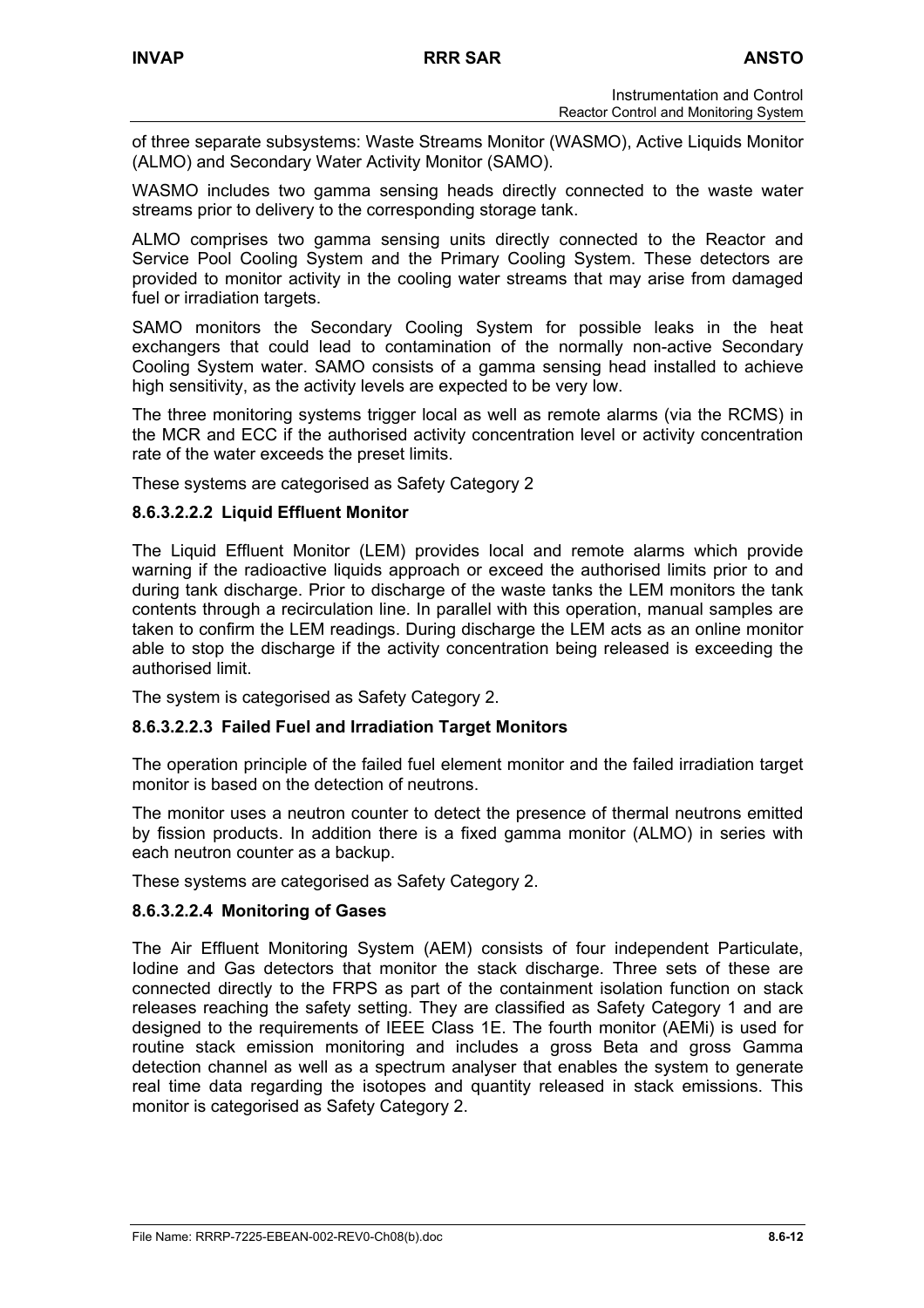# **8.6.3.2.2.5 Area Radiation Monitoring System**

The Area Radiation Monitoring System (ARM) comprises both safety and safety related channels. Three FRPS monitors provide a reactor trip if radiation levels above the reactor pool exceed the safety setting. Two of the FRPS channels are also used for PAM indication. In addition to these, there are dedicated PAM monitors located in the reactor hall and in the Basement for aiding in accident analysis and re-entry operations. They are classified as Safety Category 1 and are designed to the requirements of IEEE Class 1E. The remainder of the area monitors are Safety Category 2 and are located to provide sufficient coverage for the area around the reactor and any area where radiation may be present.

Area monitors are detectors with local readout, lights and audible alarms. The PAM and RPS monitors are analogue units while the others are based on microprocessor technology.

## **8.6.3.2.2.6 Neutron Monitoring System**

The Neutron Monitoring System (NMS) consists of a set of fixed radiation monitors able to measure the neutron dose rate in the Beam Hall for the purpose of protection of personnel. The system is based on a set of neutron detectors connected to a local dose rate indicator that can support two probes each. Dose rate is displayed at each probe location. Two neutron dose rate monitoring modules with two probes each are installed in the Beam Hall. The system is categorised as Safety Category 2.

## **8.6.3.2.2.7 Monitoring of Personnel**

Two fixed portal monitors are installed in the Reactor Facility at the exits from blue areas on the main building entry level. Complementing these portal monitors is a set of portable monitors (not included within the RMS). These can be used as a backup in case of failure of a portal monitor and enables a detailed surveillance of the personnel exiting from contamination risk areas. The portal monitors can be operated alternatively in two different modes: walk-through and stop-count-go.

### **8.6.3.2.3 Vibration Monitoring System**

The Vibration Monitoring System (VMS) is a system connected to the RCMS.

The VMS is designed such that automatic shutdown of equipment can be performed as a result of a vibration value that indicates a dangerous situation. Vibration monitoring is performed on all motors with a large rating. On-line monitoring is applied to the PCS pumps, the RSPCS pumps and the SCS pumps.

The VMS is designed to perform the following functions:

- a) continuous indication
- b) warning generation
- c) alarm generation
- d) shutdown of motors

The VMS is classified as Safety Category 2 system.

## **8.6.3.2.4 Facilities Control and Monitoring System**

The Facilities Control and Monitoring Systems (FCMS) consist of the Irradiation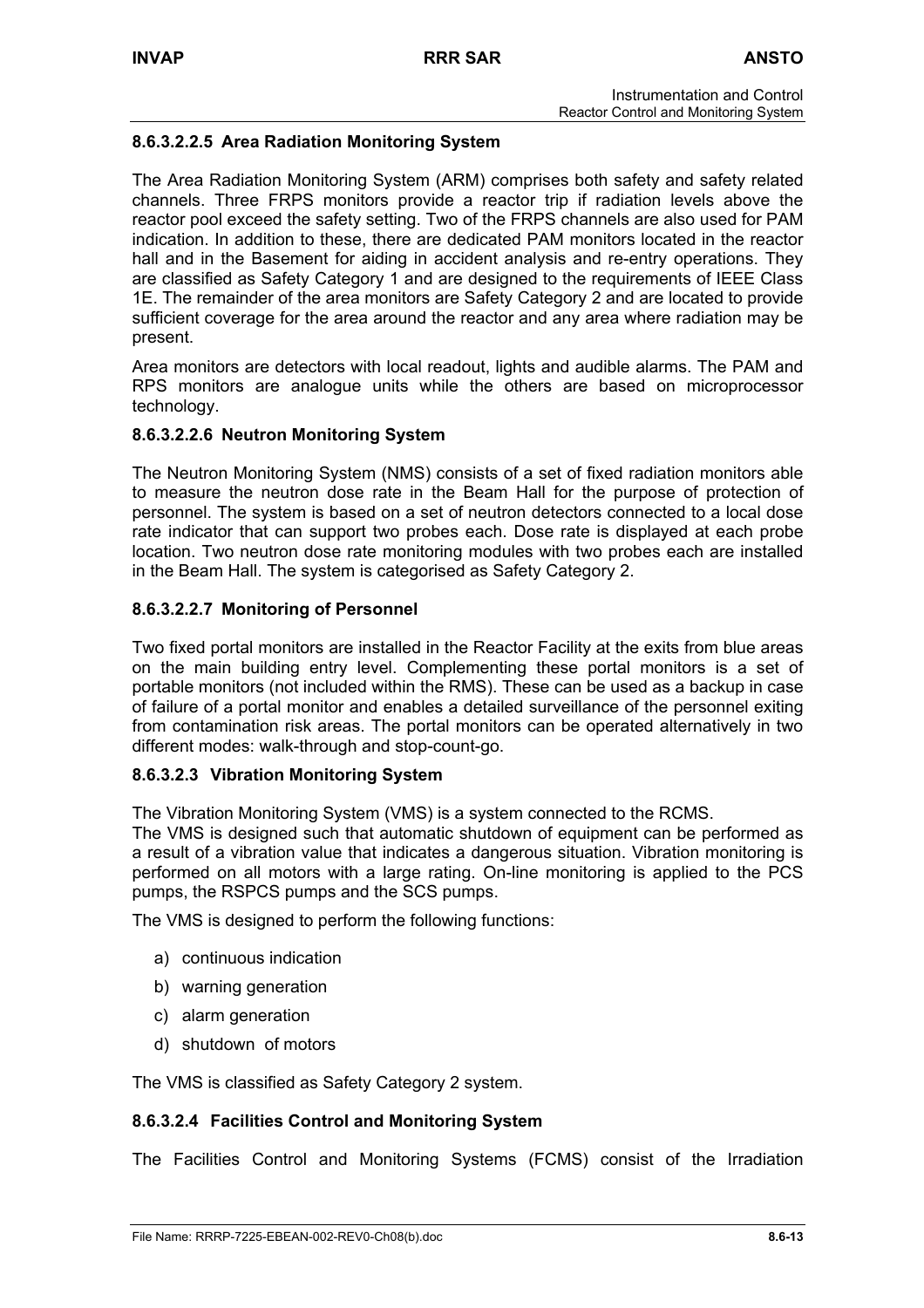Facilities, Beam Facilities and Cold Neutron Source Control and Monitoring Systems. It also includes the Cold Neutron Source Protection System.

The instrumentation provided for Irradiation Facilities include neutron flux, rotational monitoring, coolant flow, pressure and temperature. The design of the systems is such that all instrumentation and computerised controls associated with all Irradiation Facilities is separated from the Reactor Control and Monitoring System. The design is based on a distributed computer system with high availability and independence. The FCMS is provided by the same vendor and has the same basic architecture as the RCMS. The RCMS and FCMS networks are connected by a fibre optic carrier band link.

Local control stations for Irradiation Facilities are located as close as possible to the loading stations. Separate programmable controllers in a distributed control system are used. Inputs from the beam shutter positions to the Reactor Control and Monitoring System for indication are provided. Additionally an indication of primary and secondary beam shutter position is provided on large and easy to read local annunciators near each port to alert staff.

Separate instrumentation and computerised controls for the Cold Neutron Source (CNS) are provided. The CNS local controls are located as close as possible to the CNS equipment.

The FCMS is designed with the same level of performance as the RCMS. Testing of the system will meet the same standards as the RCMS. In order to facilitate changeover in case of failure, the system is provided with redundant sensors at the same location where instrumentation sensors cannot be replaced or serviced in a normal routine shutdown.

The FCMS is categorised as Safety Category 2

## **8.6.3.2.5 Simulator Training System**

The Simulator Training System for the Reactor Facility allows operators to familiarise themselves with the systems, screen displays and alarms etc without the need for a fully replicated MCR. The Simulator Training System is designed to realistically replicate the Reactor Facility performance characteristics including process parameters. The following design features have been incorporated:

- a) Under transient conditions, the simulated parameters do not violate physical laws.
- b) Transient accuracy is such that alarms and trips will not occur during simulation if they do not occur on the real plant. Alarms and trips are identical to the real plant.
- c) Trend curves of simulated plant parameters follow the same trends as their corresponding real plant parameters.
- d) Software development tools and documentation are provided which ensure that any future changes in the real plant can be appropriately modelled on the simulator.
- e) The simulator computer has availability greater than 99.9% and has the same testing requirements as the RCMS.

The Simulator Training System has the capability to simulate all aspects of all reactor DBA, refuelling and normal plant operations.

## **8.6.3.3 Reactor Control and Monitoring System Functional Overview**

The RCMS performs several functions that are described in the following section.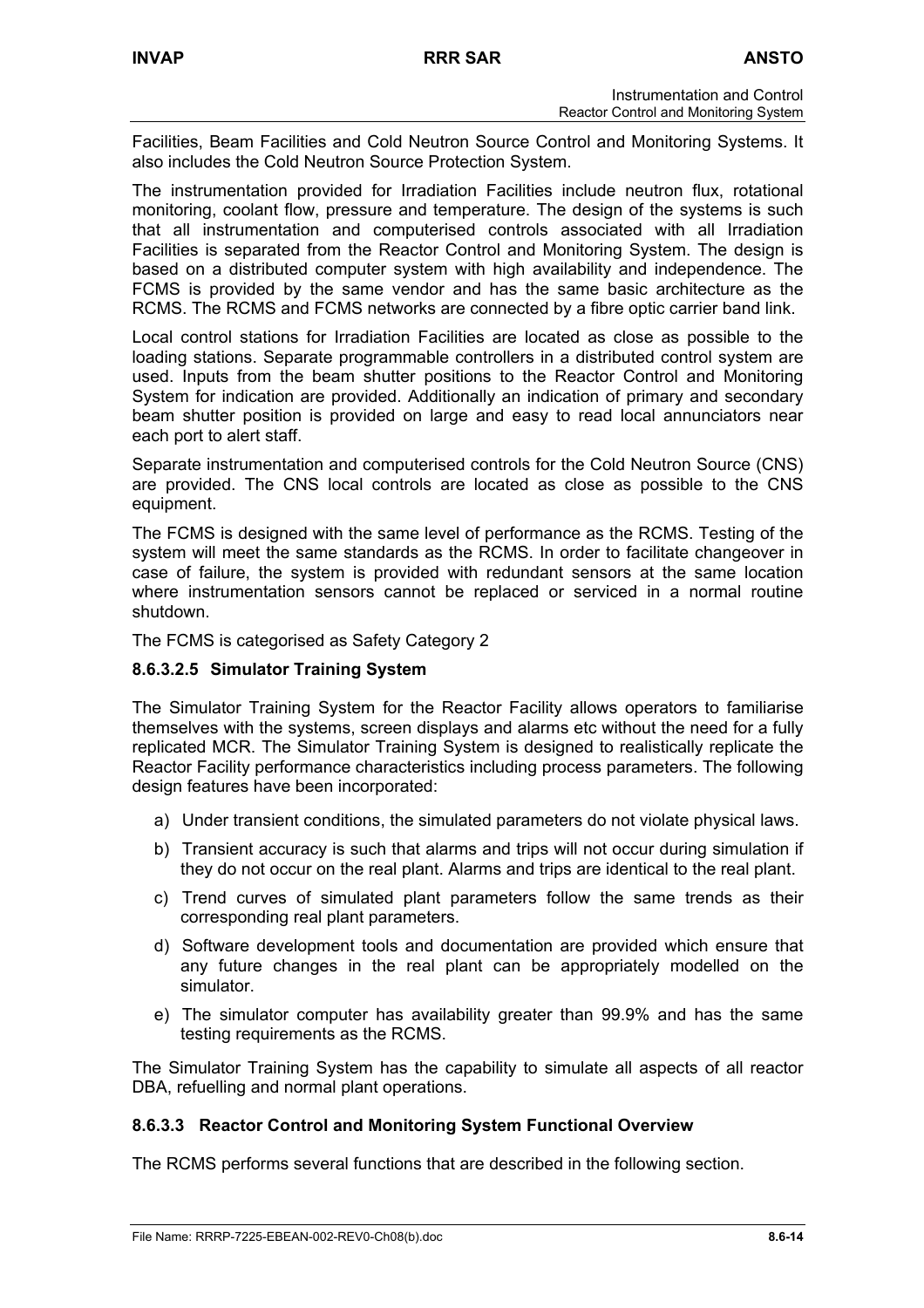# **8.6.3.3.1 Plant States**

All reactor plant operational states and the transition between states are controlled and supervised through the RCMS.

The Reactor States are:

Power

Physics Test

Shutdown

Refuelling

The system continuously checks plant process conditions to identify reactor state and checks the logic conditions for state transitions.

The RCMS guides the operator by means of an administrative control and logic condition display to fulfil the conditions to perform reactor plant state transitions.

## **8.6.3.3.2 Automatic Reactor Limitation System**

The Automatic Reactor Limitation System has limit control mechanisms that protect the plant from operational perturbations that could occur if operational parameters were allowed to be outside predetermined ranges.

The Automatic Reactor Limitation System is designed using a layered approach of protective actions culminating in a full Bank Insertion. The safety settings for these actions are set conservatively compared to the RPS safety settings such as to catch any undesirable plant behaviour before reaching the RPS Trip Safety Settings. The Automatic Reactor Limitation System comprises three protection actions that are designed to be affective in a layered approach in the order given:

- 1. Control Rod Withdrawal Interlock (CRWI)
- 2. Power Reduction (PR)
- 3. Bank Insertion (BI)

The Control Rod Withdrawal Interlock protective action prevents the ARPCS from raising any Control Rod while the initiating conditions are active. The initiating conditions for the Control Rod Withdrawal Interlock are based on high neutron flux and neutron flux rate parameters.

The Power Reduction protective action causes a reduction in reactor power level to 80% of the current reactor power level.

The Bank Insertion protective action is independent of the ARPCS and inserts all five Control Rods simultaneously from their current location at maximum controlled insertion velocity using the control rod drive motors until all Control Rods are fully inserted. This action essentially brings about an automatic reactor shutdown before the Reactor Protection System is called upon.

## **8.6.3.3.3 Plant Control**

Reactor operators have direct and simple access to the control commands for different plant processes.

Software modules included in the RCMS handle regulating control loops, interlocking logic, execution of logical sequences and manual control commands.

Individual control commands are generated by the operator via supervision units and are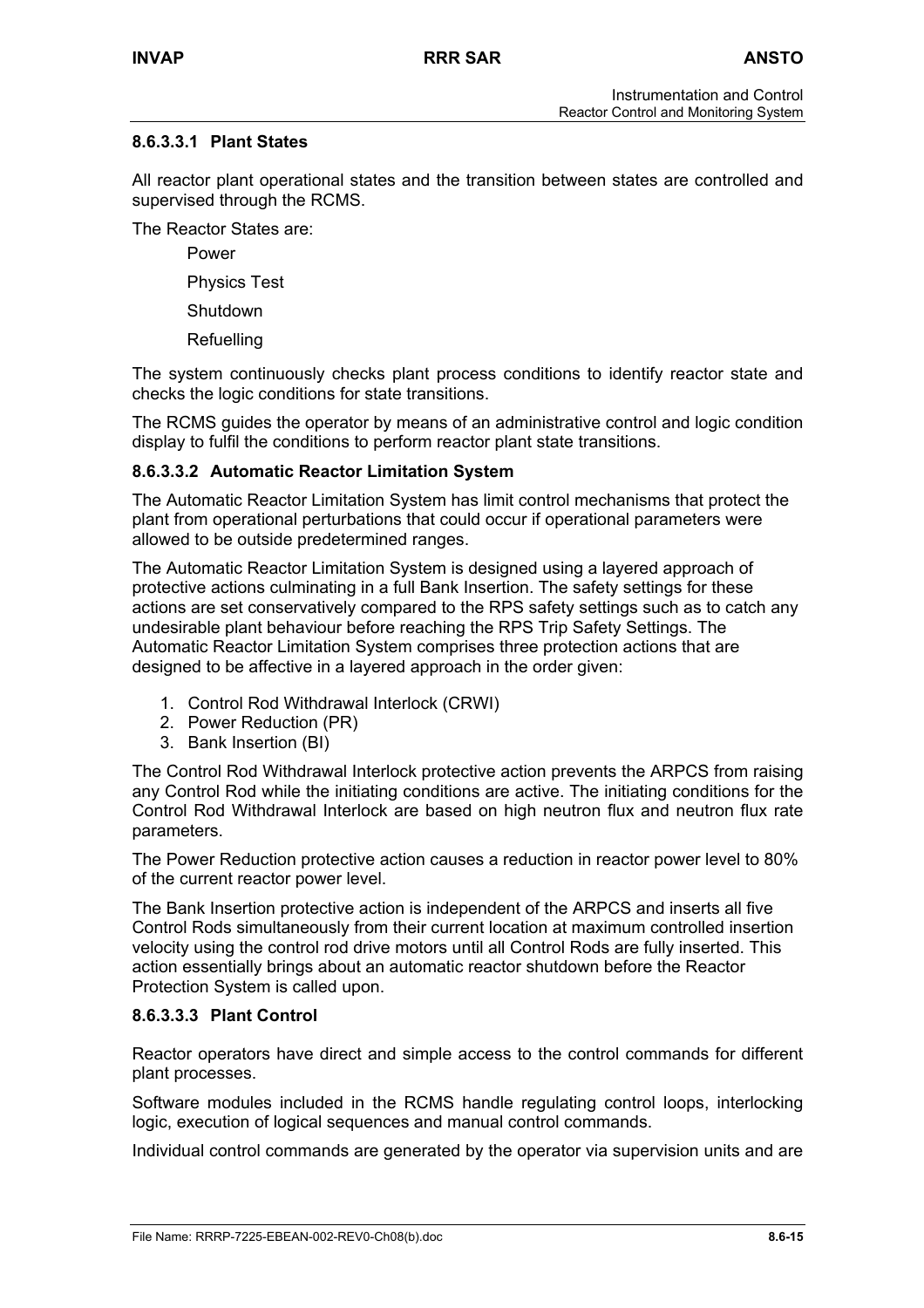sent to field units that activate the plant actuators.

## **8.6.3.3.4 Manual Reactor Power Control System**

The RCMS includes a Manual Reactor Power Control System function that allows operators to manually control the movement of each control rod one at a time through a dedicated Module 4 – Control Rods on the Main Control Room main console. Module 4 consists of a hardwired panel of control rod commands including control rod raise and lower push buttons and an associated Visual Display Unit (VDU).

Using the Manual Reactor Power Control System the operator can accurately monitor and control the position of each control rod. Feedback information is presented in numerical and graphical form on the VDU. All commands generated by operators through the Manual Reactor Power Control System override any signal generated by the Automatic Reactor Power Control System. Use of any Manual Reactor Power Control System command automatically disconnects the Automatic Reactor Power Control System.

## **8.6.3.3.5 Control Rod Functions**

Operation of the Automatic Reactor Power Control System requires that of the four Safety and Compensating control rods; two control rods are selected as Safety only while the remaining two are selected as Compensating control rods or control absorbers. The two control rods selected as control absorbers can be used alongside the central regulating control rod in the ARPCS to control reactor power. The position of the two Safety control rods is kept fixed during normal operation.

The assignment of control rod function and control rod movement is continuously supervised by the RCMS that monitors sequences and movements of control rods with interlock logic also provided.

Special functions for testing control rod insertion time are implemented. This allows periodic measurement of the drop time of each control rod under the same condition as a Trip 1.

The CRD reset function (initial positioning and control rod movement system ready) after a Trip 1 event is performed by the RCMS.

### **8.6.3.3.6 Alarm Management System**

The RCMS includes an advanced Alarm Management System that presents all information related to reactor plant system alarm status.

The Alarm Management System has the capabilities for detection, prioritisation and presentation of real-time process alarms and provides the operator with understanding of the current plant state without an overload of presented information.

The Alarm Manager System detects alarm activation and clearance at different levels. Alarms are generated on digital, analogue or computed parameters. They can be categorised according to process requirements:

- a) alarm priority according to alarm relevance
- b) alarm masking on cause-effect relationship
- c) chronological alarm storage
- d) alarm differentiation by means of colours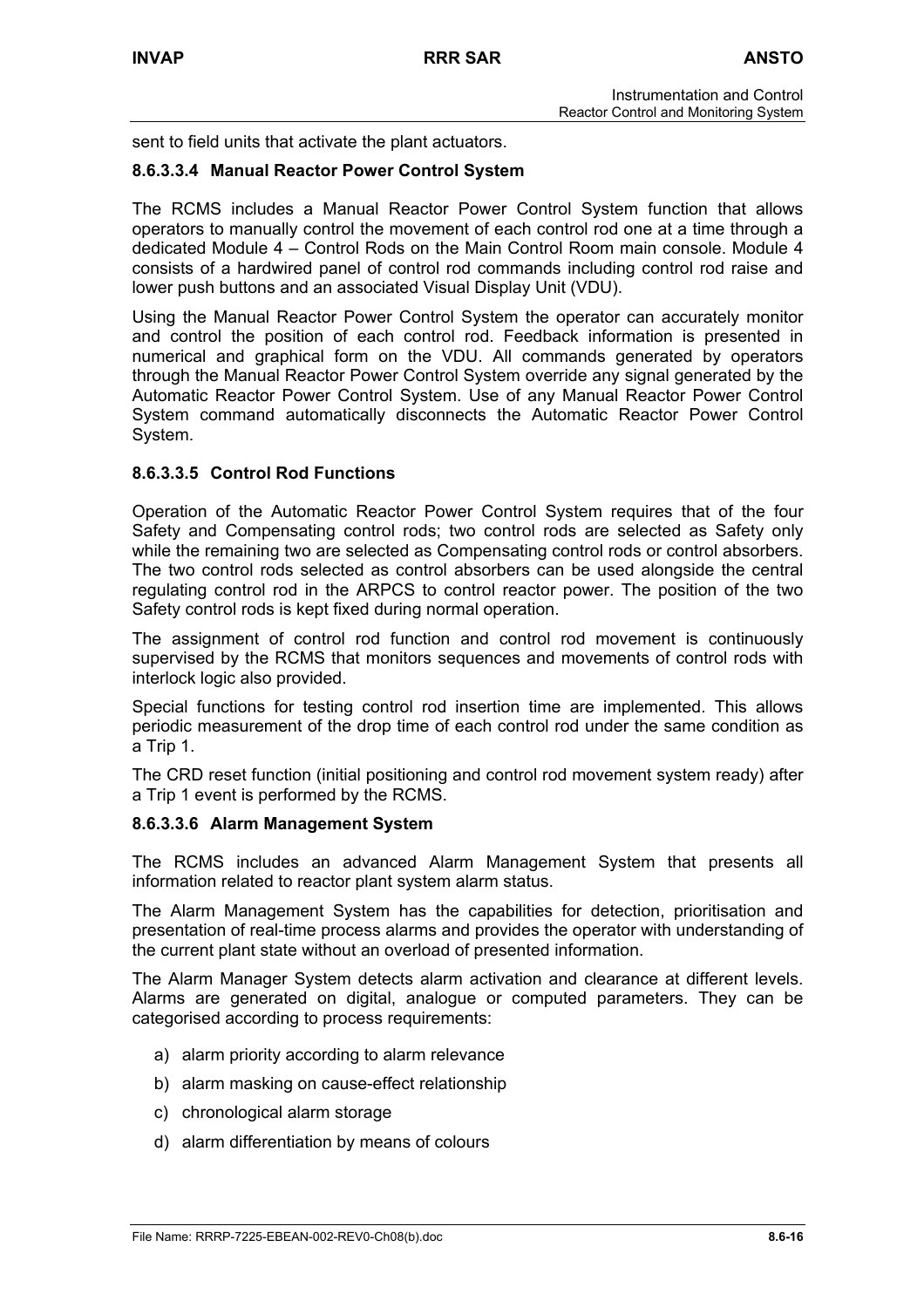The system provides several notifications means to alert the operator on an alarm condition such as; message presentation on monitors, indicators on console, graphical presentation in system context and audible indications.

The operator must acknowledge all activated alarms. An explanatory message is available for each alarm.

The use of different colours and attributes in the display information allows the operator to assess the plant status clearly.

All alarm condition events, alarm clearing or acknowledge actions are stored chronologically along with the time of occurrence and relevant additional information in the historical database.

Plant alarm status can be displayed on screen panel graphics. Each graphic shows a summary of the current alarm state of a particular plant system. In that way a top-down approach to alarm presentation is used.

Detailed alarm information about the related process is shown on the alarm pages. On each alarm page events are presented in chronological order displaying: message descriptions, alarm tags, trigger or normalisation times, alarm state conditions and relation to safety.

The Alarm Management System has dedicated printers that are devoted to producing hard copies of all requested alarm events in a chronological order. The printers print messages with alarm information including date and time, safety importance, trigger, acknowledgement and clearance events.

A VDU at the MCR console is dedicated to managing alarm information. Its primary functions are system alarm status display, detailed alarm information display and the main interface that enables the operator to perform the associated alarm tasks.

### **8.6.3.3.7 Report Generation**

The RCMS has a printed report generator management module. This module can generate spreadsheets with fixed text along with process and operators data.

Report generation can be triggered by operator request or periodically by an automated procedure at specified time intervals, for example at shift rotation or experiment completion.

### **8.6.3.3.8 Event Recording**

The system has the capability to record events produced during control and supervision of different plant processes. They are stored chronologically in the database.

### **8.6.3.3.9 Historic Data Recording**

The RCMS includes a Historic Data Recording System that generates an historic database including safety, safety related and non-safety data.

The Historic Data Recording System is a storage and retrieval system that continuously logs important plant status including digital and analogue parameters, alarms, events, operator actions, plant parameters and plant and control system faults.

The main data recording methods available are at periodic frequencies (at scanning rate or lower), value or state changes exceeding the dead band and events. A redundant storage device is used in order to ensure that all records are automatically stored in the case of one device failure. Redundant storage devices and suitable data handling software are provided to ensure that records of all reactor plant operations are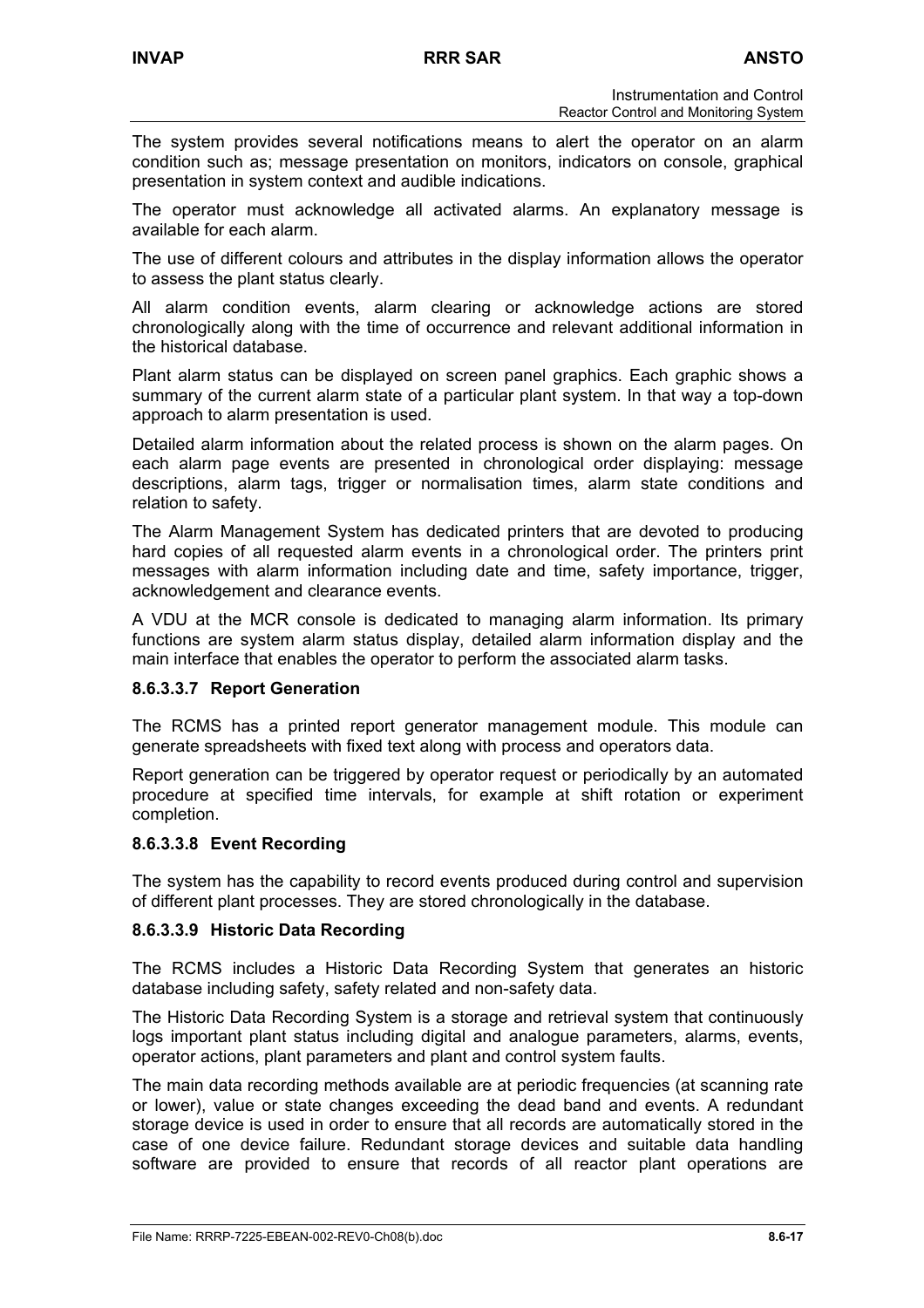automatically gathered and stored.

All selected archived data are automatically saved on a permanent medium. The system generates messages to the operator warning when the medium capacity is almost full.

The system has short term historical data storage saved in the system for fast data retrieval. To work with long term historical data, the data is loaded from the permanent storage medium.

### **8.6.3.3.10 Supervision Interface**

The system provides the operator overall plant status information by means of several diagrams and tables (for example mimics, histograms, graphs and alphanumeric and audible information) and time trend graphics of selected parameters (i.e. reactor power, rod position, neutron flux and temperature).

The system supervises operator actions during component manipulation such as valve opening or closing, pumps start-up or shutdown, parameter or safety setting changes, command sequences and provides guidance for operators.

The RCMS displays information in the MCR and ECC to assist reactor operators during normal or abnormal conditions, providing them with clear and concise information. This information is arranged hierarchically in the VDU according to functionality and priority.

### **8.6.3.3.11 On-line Help**

The system has the capability to display documents on line to help operators with screens' symbols interpretation and system navigation.

### **8.6.3.3.12 Status and Self Diagnosis**

The RCMS has a set of routines to verify overall system performance and to diagnose its functional status.

Self-diagnostic software detects and alerts the operator of hardware faults and enables easy identification and replacement of failed components. Components or units with online replacement capability can be replaced without disrupting system operation.

The RCMS is continuously self-checked and an active healthy signal is generated. In the case of a fault or malfunction affecting normal operation, the signal is lost and a trip request signal is generated by the FRPS for a reactor trip.

### **8.6.3.3.13 Access Control**

The purpose of the Access Control System is to avoid unauthorised personnel from accessing the RCMS and performing control activities that could affect reactor security. An access control level is assigned to each person of the operational staff according to their duties. User identification and passwords are requested on each Supervision Unit, for login or logout functions and to perform restricted activities.

### **8.6.3.3.14 Reactor Control and Monitoring System Performance**

System resources allocated to the RCMS possess the necessary capabilities to fulfil all functions and tasks under maximum system load.

Under the worst operating conditions (maximum load) the RCMS never exceeds 40% of system resources.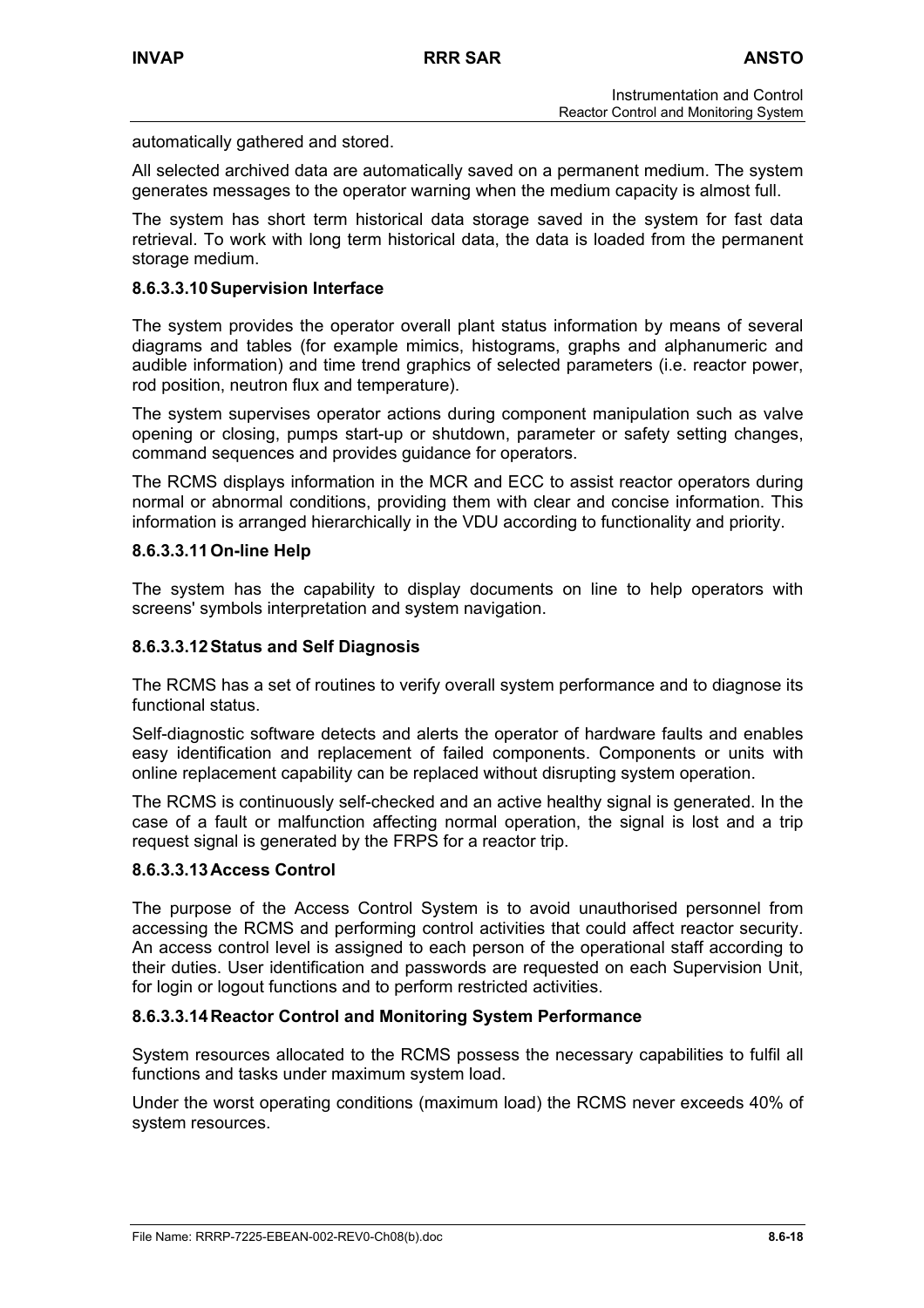### **8.6.3.4 Reactor Control and Monitoring System Software Development Verification and Validation Process**

A verification and validation process is provided to ensure that the RCMS meets its functional, performance and reliability requirements. Differing techniques are employed during the verification and validation process according to the type of software and the stage of the development process. All systems are verified at the unit and system level, and validated at the system level only. Verification is applied from the beginning of system development in order to ensure maximum efficiency. The amount of verification to be performed depends upon the importance of the system to plant safety. All development work is reviewed by individuals or groups not involved in carrying out the development work. The adequacy of the software including development tools, inputs and outputs is verified or validated by individuals or groups other than those who originally performed the work.

## **8.6.3.4.1 Software Verification and Validation Plan**

All Software modules are compliant with the Software verification and validation plan. Confidence is ensured by means of peer reviews along the software life cycle and testing of the software at different stages of the development. Review participants have system, interface, sub-system hardware and software backgrounds from INVAP together with designated ANSTO personnel. The reactor instrumentation and control system reviews include software reviews that comprise:

- a) Software Requirements Review
- b) Software Development Review
- c) Implementation Review
- d) Validation Review

During each phase of system development test plans for the next phase were developed. As a result, the test plans have been captured in the verification process. See Tables 8.6/1 through 8.6/7 for further details of the Verification and Validation Plan for the RCMS.

## **8.6.3.4.2 Verification and Validation Reports**

All outputs of verification and validation tasks become inputs to subsequent development processes and activities. At each phase all documentation from previous phases is available.

The following verification and validation reports are generated:

- a) Task Reports: verification and validation task results are documented in task reports. The following task reports have been or will be generated:
	- (i) Software Requirement Verification Reports
	- (ii) Software Development Verification Reports
	- (iii) Test Results
	- (iv) Evaluation of New Constraints
	- (v) Proposed Change Assessment
- b) Anomaly Reports: Each anomaly detected by the verification and validation effort is documented as an Anomaly Report and is evaluated for its impact on the system.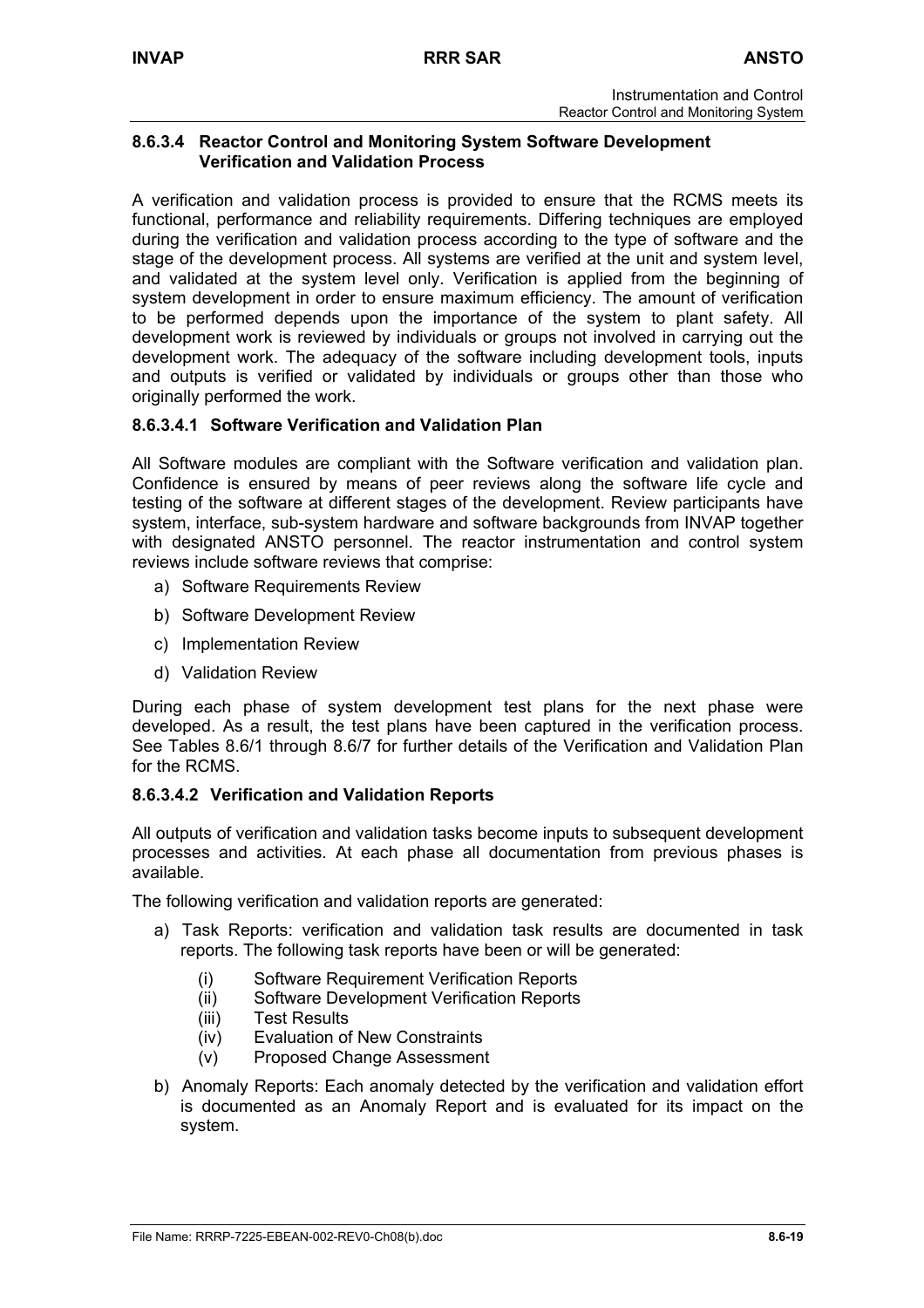- c) Verification and Validation Final Report: This report will be issued at the end of the Installation and Commissioning Activity. The verification and validation final report contains the following:
	- (i) summary of all life cycle verification and validation activities
	- (ii) summary of task results
	- (iii) summary of anomalies and resolutions
	- (iv) lessons learned
	- (v) recommendations

# **8.6.4 Conformance Analysis**

## **8.6.4.1 Conformance to General Requirements**

## **8.6.4.1.1 Conformance to General Requirement 1**

Requirement 1: To control the plant, keeping the reactor parameters within operational limits without reaching safety limits. This includes data gathering, processing and displaying of information on plant status to the operator to give early warning on plant deviation from normal operation to start control and corrective actions.

The RCMS is a reactor control, instrumentation, monitoring, display, alarm and warning system. The adopted design serves the normal operating requirements of the reactor plant including:

- a) Reactor plant open and closed loop control systems.
- b) Reactor control and monitoring instrumentation, including isolated inputs from the FRPS, SRPS and PAM.
- c) MCR and ECC, reactor operator control and monitoring workstations, control and indication panels and instrumentation.
- d) Historical data storage and retrieval system.
- e) Engineering, development, diagnostics and maintenance system to maintain and upgrade the system.
- f) Redundant and separate reactor control and information data networks.

## **8.6.4.1.2 Conformance to General Requirement 2**

Requirement 2: To control the reactor core reactivity during operational states.

A thorough explanation of the effectiveness of reactor core reactivity control by the RCMS can be found in section 8.6.3.2.1.

## **8.6.4.1.3 Conformance to General Requirement 3**

Requirement 3: Low number of hardware components within the system, with low diversity of types.

Standardisation is a basic Reactor Facility design criterion. For the RCMS, where possible according to the safety criteria, the number of hardware components has been reduced to a minimum. Furthermore, wherever possible hardware components of the same type have been chosen.

## **8.6.4.1.4 Conformance to General Requirement 4**

Requirement 4: Simple interconnection structure between system components.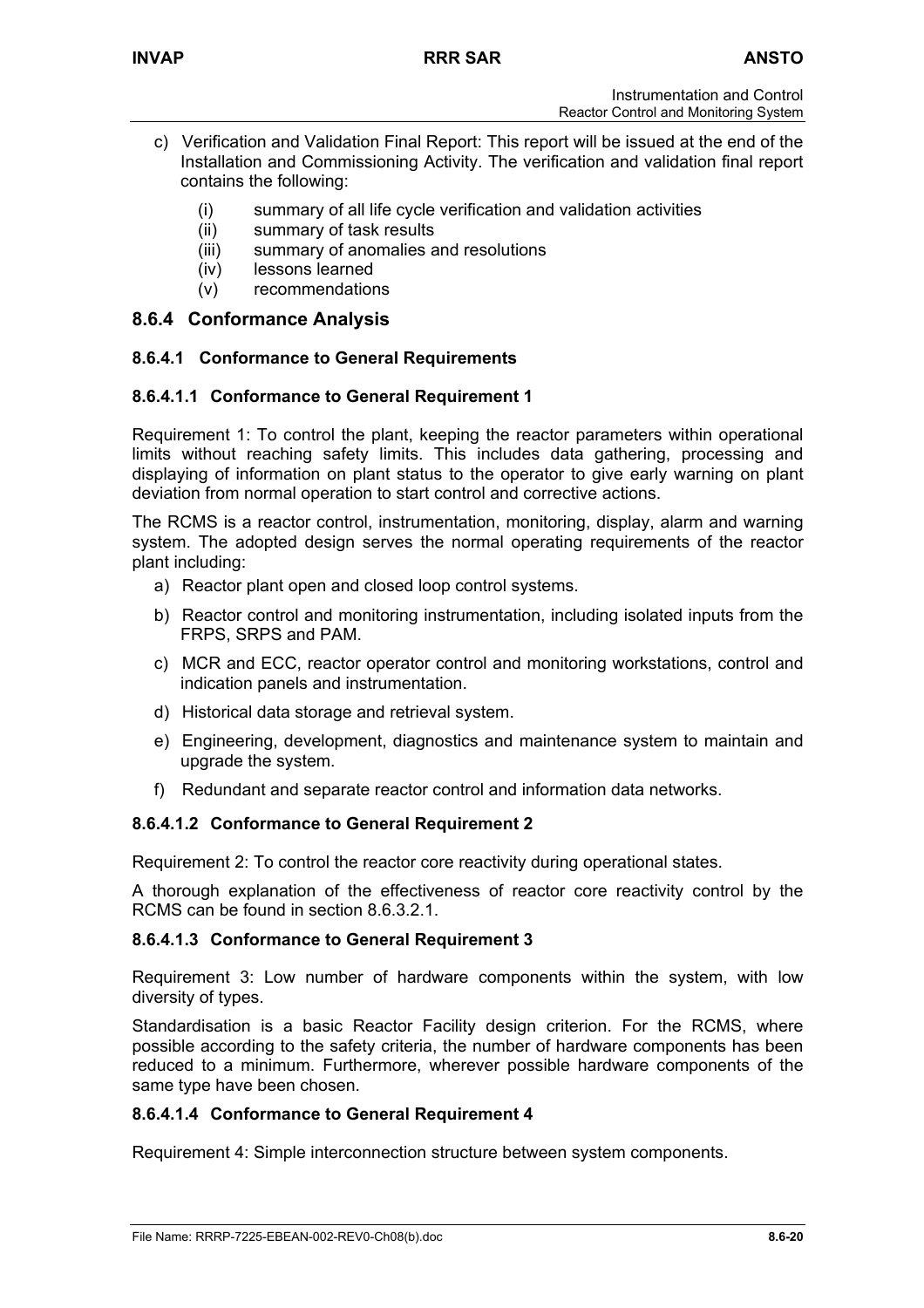The RCMS structure has a horizontal logic thus allowing for a simple interconnection structure between system components.

## **8.6.4.1.5 Conformance to General Requirement 5**

Requirement 5: Low number of software components due to the use of similar platforms on each processor.

All processors use similar platforms thus minimising the number of software components according to the simplicity criterion.

## **8.6.4.1.6 Conformance to General Requirement 6**

Requirement 6: Low software complexity due to the reduced number of communication paths between software components.

The number of communication paths has been minimised thereby reducing software complexity.

## **8.6.4.1.7 Conformance to General Requirement 7**

Requirement 7: Processor communication will be based on a horizontal logic structure (identical hierarchy level).

Supervision, Control and Field levels are based on a horizontal logical structure where all components have the same hierarchical level.

### **8.6.4.1.8 Conformance to General Requirement 8**

Requirement 8: The system will have the capability to reach operational requirements with low error rate due to structured development methodology and intensive verification and validation testing.

The RCMS development is organised following a structured development methodology to minimise the possibility of error. Appropriate validation and verification processes for each stage of the development are applied. See section 8.6.3.4 for the RCMS Validation and Verification Development Process.

### **8.6.4.1.9 Conformance to General Requirement 9**

Requirement 9: Use of highly reliable hardware components.

All hardware complies with the reliability requirements. In the case of commercially available off the shelf components, conformance certificates are provided. In the case of INVAP manufactured hardware, tests are performed and the results reported to ensure the required reliability is achieved.

### **8.6.4.1.10 Conformance to General Requirement 10**

Requirement 10: The functions of the system will be permanently distributed among the different units or processors.

Modularity has been a basic design criterion in the RCMS development. Both hardware and software components are modular allowing simple handling of configurations and modifications. Additionally the RCMS allows functional division in different but interconnected subsystems. Field Units are distributed physically and functionally. For further information see Section 8.6.3.1.4.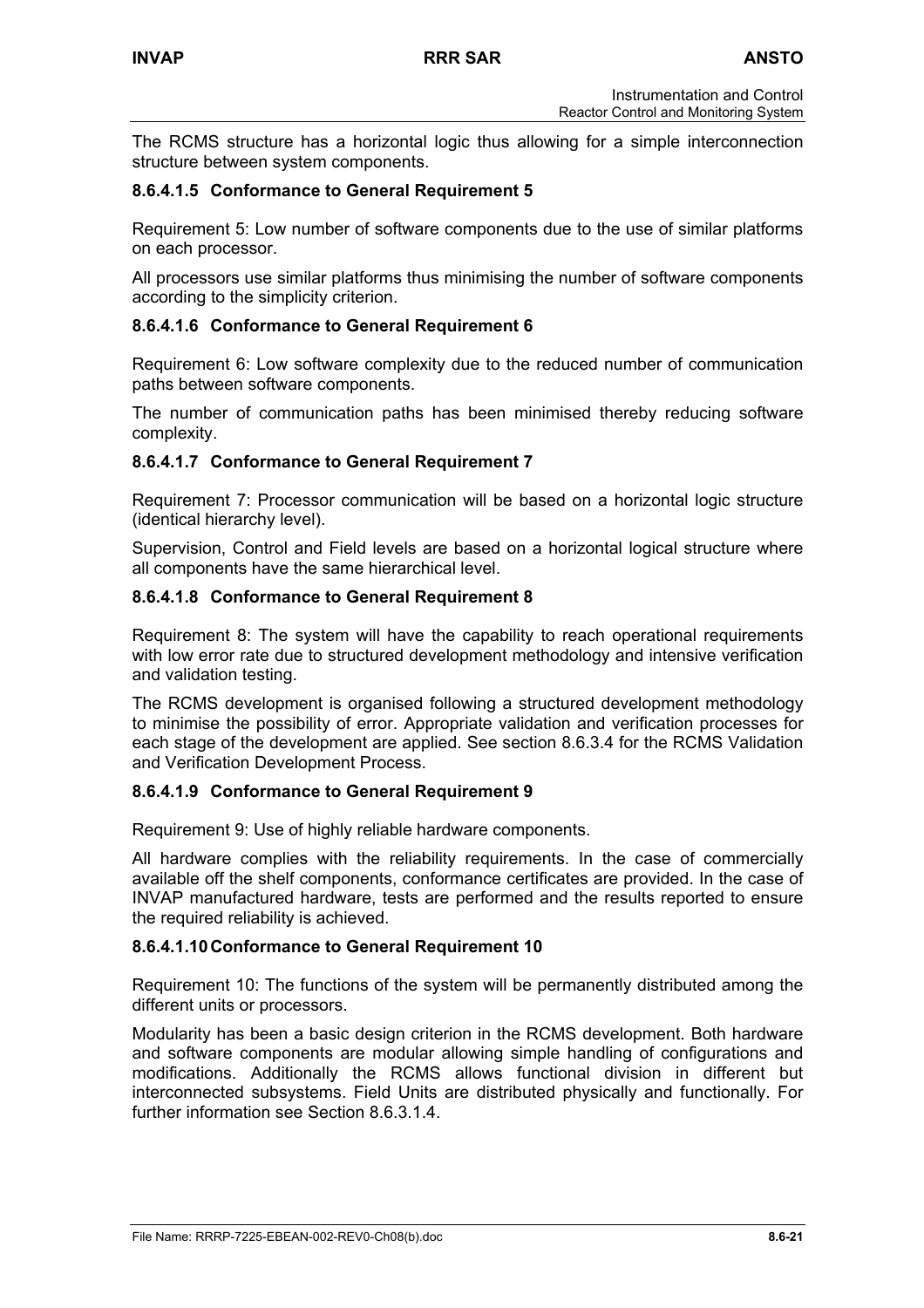## **8.6.4.1.11 Conformance to General Requirement 11**

Requirement 11: The system database will be divided and distributed among all processors.

The control database is distributed across the control processor level so that control software is relevant to the function of the particular processor.

### **8.6.4.1.12 Conformance to General Requirement 12**

Requirement 12: The RCMS communication network will be implemented with redundancy.

There are three different communication networks that are implemented using double redundancy.

### **8.6.4.1.13 Conformance to General Requirement 13**

Requirement 13: Simple redundant Control Units will be provided.

Control Units are used to collect and centralise plant data from the field units. In the RCMS and FCMS control processor pairs manage the complete data collection and transmission, control algorithms, reactor state determination and control states transition. Each unit works in a fault tolerant configuration: one operative and the other in a hot standby state. In case of a fault of the operating unit, a changeover in the task execution takes place from the operating unit to the standby unit.

### **8.6.4.1.14 Conformance to General Requirement 14**

Requirement 14: Simple redundant power supplies will be provided on control units to ensure high availability.

CUs have redundant power supplies to ensure a high degree of availability.

### **8.6.4.1.15 Conformance to General Requirement 15**

Requirement 15: The RCMS will be supplied electric power from a UPS.

The RCMS is fed power from a UPS. In case of failure of the normal power supply, the UPS guarantees the electric supply to the RCMS for sufficient time to start the support diesel generators allowing the normal performance of all safety systems without affecting RCMS availability.

### **8.6.4.1.16 Conformance to General Requirement 16**

Requirement 16: A required overall RCMS availability greater than 99.9%.

The RCMS is designed to achieve an overall RCMS availability equal to or greater than 99.9%.

### **8.6.4.1.17 Conformance to General Requirement 17**

Requirement 17: Redundant processors and power supply units will be used where necessary to fulfil availability figures.

All control processors are redundant. Rack power supplies are also redundant. The use of redundant processors and power supplies contribute to the availability requirement of 99.9%.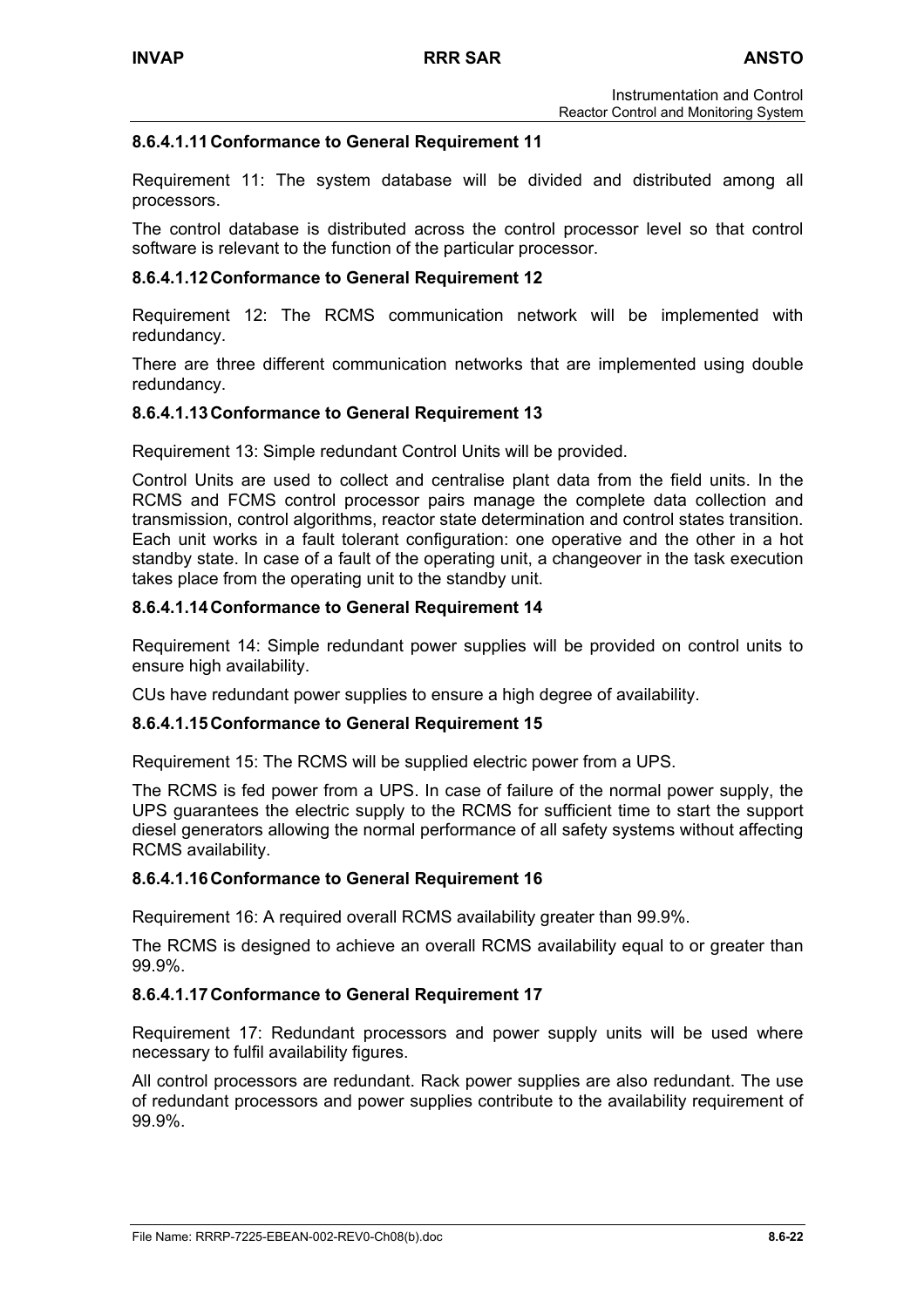## **8.6.4.1.18 Conformance to General Requirement 18**

Requirement 18: The RCMS will be designed to facilitate the maintenance of hardware components by replacement. The RCMS will be designed to be modular so that board replacement can be done with the system online, with only temporary local function degradation.

Modularity has been applied to all designs where possible. Modularity and the redundancy make online replacements a simple task that only temporarily affects local system availability without necessarily affecting system availability.

## **8.6.4.1.19 Conformance to General Requirement 19**

Requirement 19: Standardisation to minimise the number of active components, the spare active components and the required diagnostics to detect a problem.

Standardisation has been a basic design criterion that has been applied to every system where possible. The use of standardisation within the RCMS allows for easier maintenance and diagnostics.

### **8.6.4.1.20 Conformance to General Requirement 20**

Requirement 20: The RCMS software will include modules to automatically detect errors in most of the runtime processes including processing and communication modules.

The RCMS software has a set of routines that verify overall system performance and diagnose its functional status. The results are displayed to operators through SU alarms. For further information on RCMS self-diagnosis see Section 8.6.3.3.12.

### **8.6.4.1.21 Conformance to General Requirement 21**

Requirement 21: Maintenance will be eased by the low diversity of hardware components.

See Section 8.6.4.1.3.

### **8.6.4.1.22 Conformance to General Requirement 22**

Requirement 22: The capability will be provided for online replacement of I/O modules, rack power supplies and control processors.

See Section 8.6.3.1.5.

### **8.6.4.2 Conformance to Requirements from Codes and Standards**

Requirement 1: The control system will comply with applicable ISO and IEEE standards.

All equipment and components of the RCMS are qualified to Safety Category 2 requirements and meet the requirements of ISO and applicable IEEE standards.

### **8.6.5 Conformance to Additional Requirements**

### **8.6.5.1 Conformance to Additional Requirements**

### **8.6.5.1.1 Conformance to Additional Requirement 1**

- 1. Requirement 1: The control system will incorporate facilities for controlling:
	- a) all closed loop controls, for example: reactivity and temperature etc;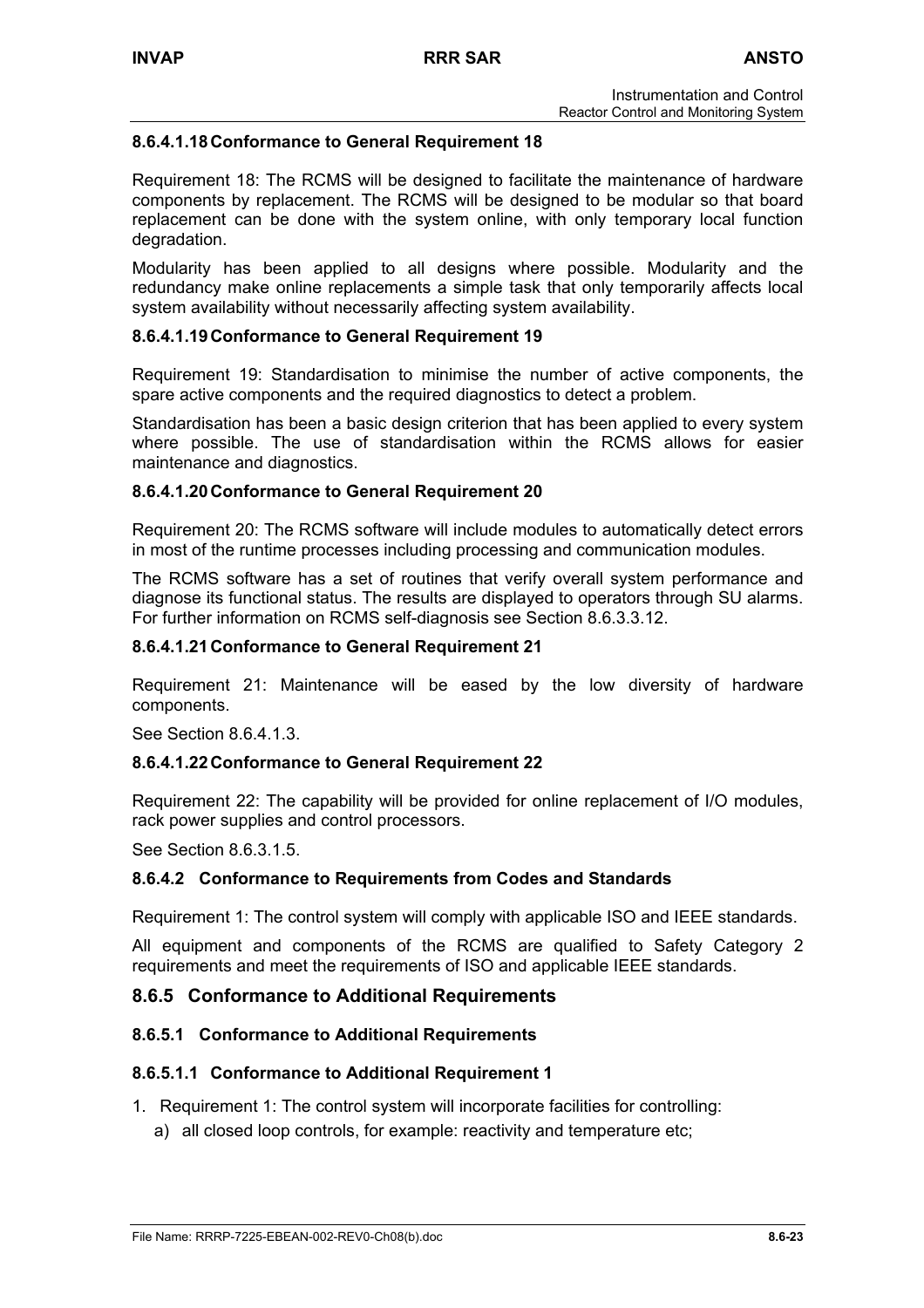b) All open loop controls such as starting or stopping of the Reactor Facility components.

The RCMS incorporates facilities for controlling closed and open loop controls.

Since the RCMS is a Safety Category 2 system, none of these closed control loops are required to maintain the plant in a safe shutdown state. Similarly, none of the control actions credited to the RCMS are considered an Engineered Safety Feature. Closed control loops are provided to increase plant operability and availability. Open loop controls include such actions as starting and stopping pumps and opening and closing valves.

## **8.6.5.1.2 Conformance to Additional Requirement 2**

Requirement 2: The control system will incorporate computer based reactor operator control and monitoring workstations. Workstations will be provided for the MCR and ECC.

The systems SUs are the operator workstations that centralise the task of controlling and monitoring the reactor plant. The SUs provide the interface between the operator, control functions and the plant. They are available in the MCR, ECC and at other key areas.

## **8.6.5.1.3 Conformance to Additional Requirement 3**

Requirement 3: Data storage and retrieval systems will be provided for continuous logging of important reactor facility equipment status including analogue parameters, alarms, operator actions and reactor facility process and control system faults. Redundant storage devices and suitable data handling/logging software will be provided to ensure that mandatory records of all the reactor facility operations are automatically gathered and stored.

The RCMS historical data module stores all selected data and signals handled by the RCMS, FRPS, SRPS and PAM systems. All reactor operations tasks are automatically logged and stored.

### **8.6.5.1.4 Conformance to Additional Requirement 4**

Requirement 4: All microprocessor based control systems and equipment will be located, as far as possible, such that they are protected from the effects of DBA that could adversely affect their performance.

The RCMS is a distributed control system and as such, field units are located in all plant areas. They are located such that the effects of a DBA are reduced as much as possible. The control units and control room supervision units are located outside of the reactor containment boundary so they are protected from the effects of a DBA.

## **8.6.5.1.5 Conformance to Additional Requirements 5 to 12**

Requirement 5: The RCMS will be equipped with a dedicated LAN system.

Requirement 6: The RCMS will be based on distributed control architecture. If the design incorporates more than one node, redundant data buses interconnecting the nodes with no single point of failure will be provided.

Requirement 7: The control system will have sufficient redundancy to ensure that no single point of failure exists and that the overall system availability is met.

Requirement 8: The control system will be equipped with dual redundant processor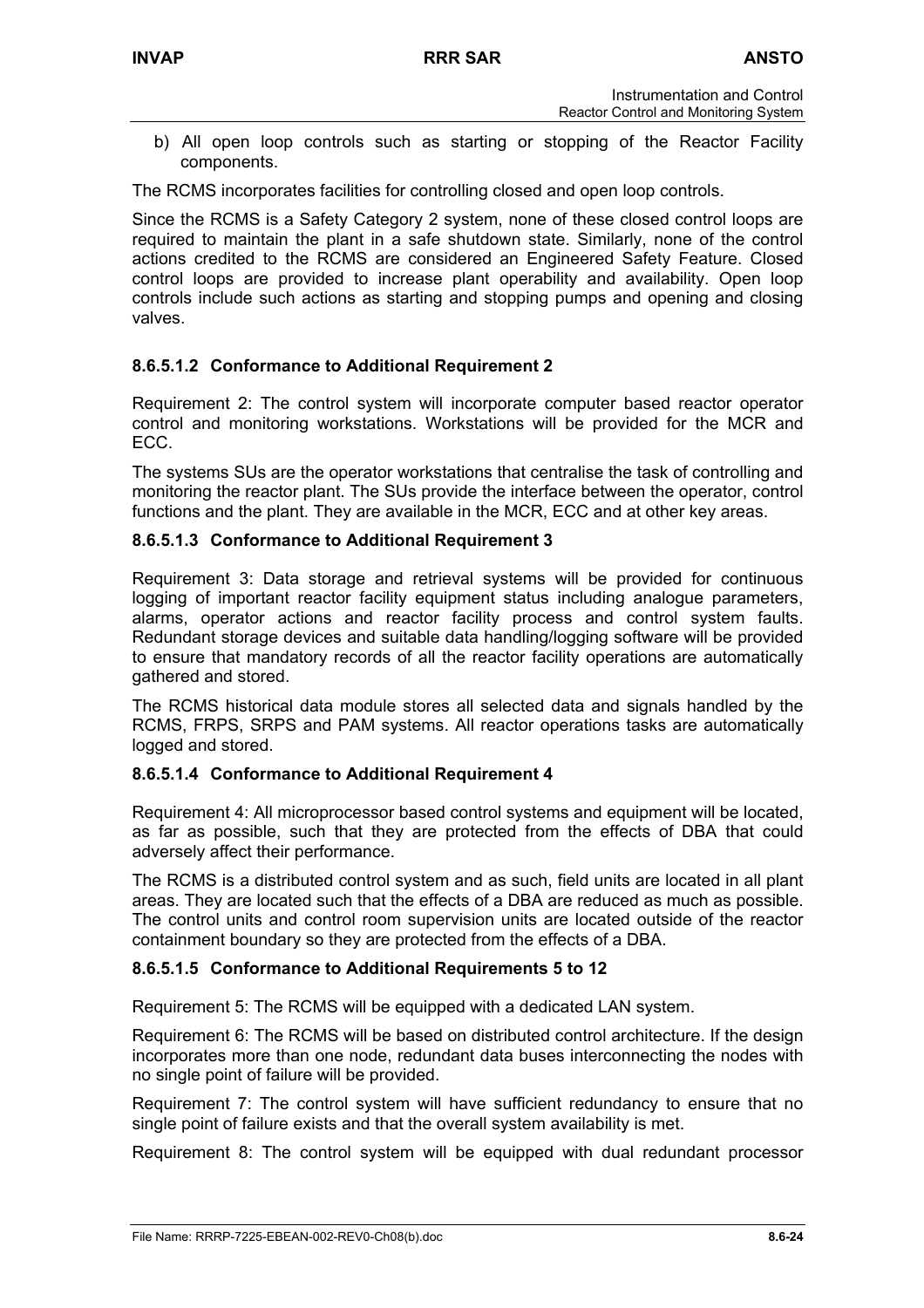units.

Requirement 9: Switch over from the failed unit to the healthy redundant unit will be automatic and seamless.

Requirement 10: Separated inputs and outputs will be provided for associated duty and stand-by plant whenever it is practical. That is; they will be connected to separate I/O modules and power supply circuits etc.

Requirement 11: The control system will ensure that failure of any single point on a multiple I/O card will have no effect on the other points on that card.

Requirement 12: The memory update of a control processor returned to service after being taken offline or after a failure will be automatic.

See Section 8.6.3.1

### **8.6.5.1.6 Conformance to Additional Requirement 13**

Requirement 13: The RCMS availability will be greater than 99.9%.

The RCMS is designed such that overall availability is greater than or equal to 99.9%. A thorough surveillance and maintenance programme to fulfil this requirement is provided as part of the detailed engineering.

### **8.6.5.1.7 Conformance to Additional Requirement 14**

Requirement 14: The availability of the installed control systems will be tested after final commissioning and before practical completion.

The availability of the installed control system will be tested after final commissioning and prior to practical completion.

### **8.6.5.1.8 Conformance to Additional Requirements 15 to 18**

Requirement 15: The reactor facility control system will have sufficient dedicated resources including: memory, processor speed and network bandwidth etc to perform the control functions, point scanning, online diagnostics and other requirements without exceeding 40% of system resources under worst case conditions.

Requirement 16: A minimum of 20% spare carded, installed and terminated I/O points will be provided at the time of practical completion for each of the reactor facility control system's input-output cubicles.

Requirement 17: The RCMS input and output cubicles will provide for an expansion capacity in addition to the installed spare capacity. A minimum 20% spare capacity will be provided for all aspects of the control system.

Requirement 18: Expansion capability will be provided such that I/O modules, internal cubicle wiring, I/O cards, signal interfacing or conditioning equipment and running of cables can be added or changed without having to upgrade any processors, operator workstation hardware or software, power supplies or cubicles.

See Sections 8.6.3.1.7 and 8.6.3.1.8.

### **8.6.5.1.9 Conformance to Additional Requirements 19 to 28**

Requirement 19: Operator workstations will be provided to centralise the task of controlling and monitoring the reactor plant. They will communicate with the reactor control system and provide the interface between the operator, control functions and the plant.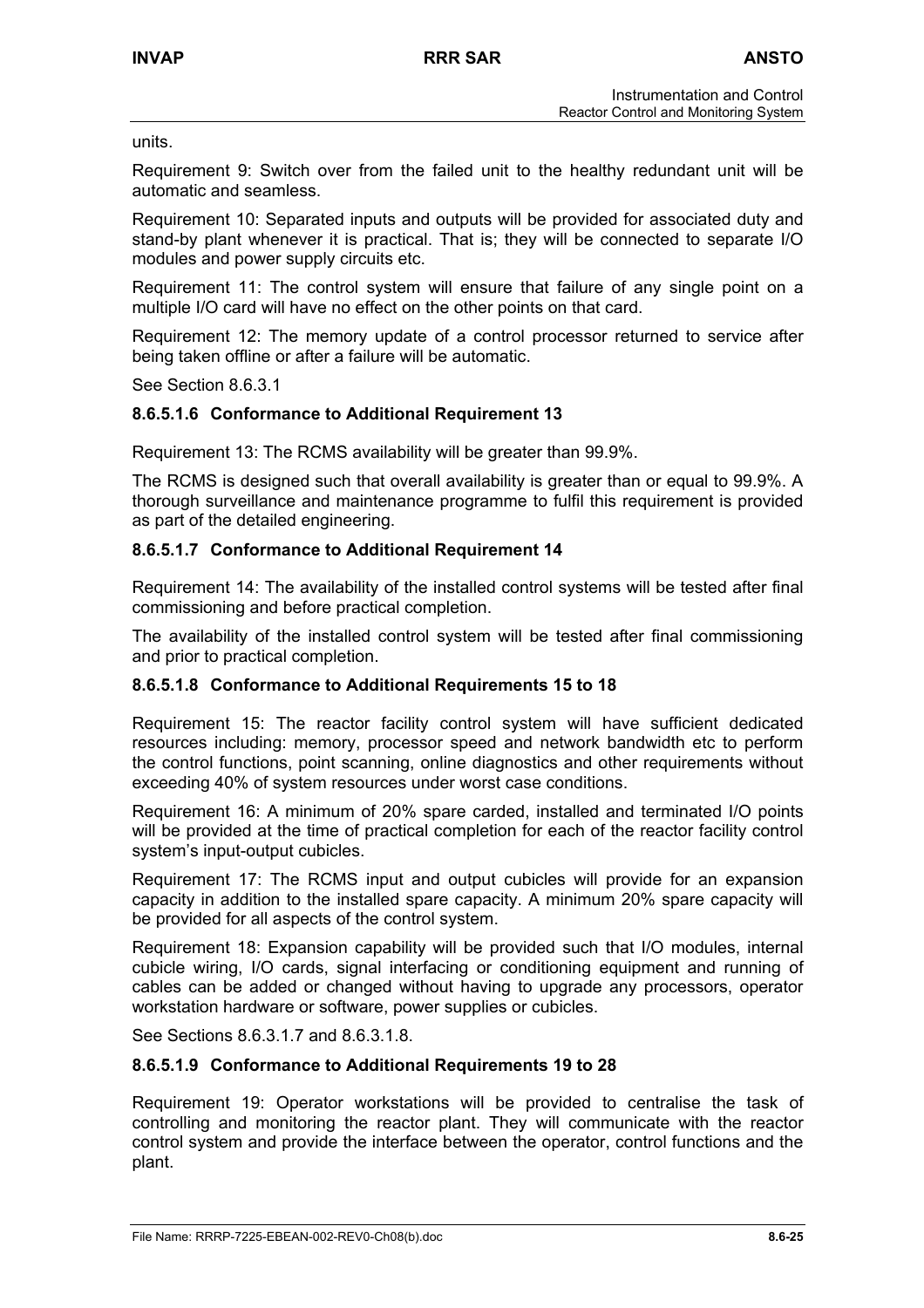Requirement 20: Operator workstations will be provided to represent the status of the plant in a modern graphical environment. An open system architecture employing stateof-the-art hardware and software including operating system technology will be provided.

Requirement 21: Operator workstations equipped with keyboard, mouse or touch screen will be provided to allow the operator to navigate and interact with the graphics screens as well as perform data entry operations.

Requirement 22: Multiple 48cm or larger colour VDUs for the display of operator information in the MCR will be provided.

Requirement 23: An arrangement whereby all colour VDU will be capable of displaying all reactor information will be provided.

Requirement 24: A minimum of three colour Visual Display Units for the ECC with the capability of displaying all reactor information will be provided.

Requirement 25: Operator workstations will include a warning and alarm system.

Requirement 26: Operator workstation displays will incorporate a form of data quality coding (for example: colour coded data displays) so that a judgement can be made by the operator about the reliability of the information being presented on the screen. The data quality indication system will also cover computed parameters that may rely on the status of more than one data point.

Requirement 27: The maximum time lag will be no greater than three seconds for a screen display or window to be updated when selected under the worst possible computer and network loading conditions

Requirement 28: The maximum time lag will be no greater than two seconds for a screen to update any input change under the worst possible computer and network loading conditions.

See section 8.6.3.1.9

### **8.6.5.1.10 Conformance to Additional Requirements 29 to 34**

Requirement 29: A dedicated engineering workstation will be provided to allow screen and database development. It will also allow maintenance, testing and diagnostic checks on control systems, networks and peripherals etc to be carried out.

Requirement 31: Maintenance work will be able to be performed from the engineering workstation on the control system, database and graphic screens etc while the system is operational and without affecting online operation. MCR and ECC workstations will have priority for control at all times.

Requirement 32: The control system will download database information as well as update graphical information while the system is being used without affecting normal operation.

Requirement 33: The control system will be able to use relational database search techniques to allow for engineering analysis of real time, historical/archival and database parameter information.

Requirement 34: No limits will be placed on the ability to expand the size of the database and the number of graphical screens developed for display. All the graphical and database editing software will be included with the engineering workstation.

See Section 8.6.3.1.10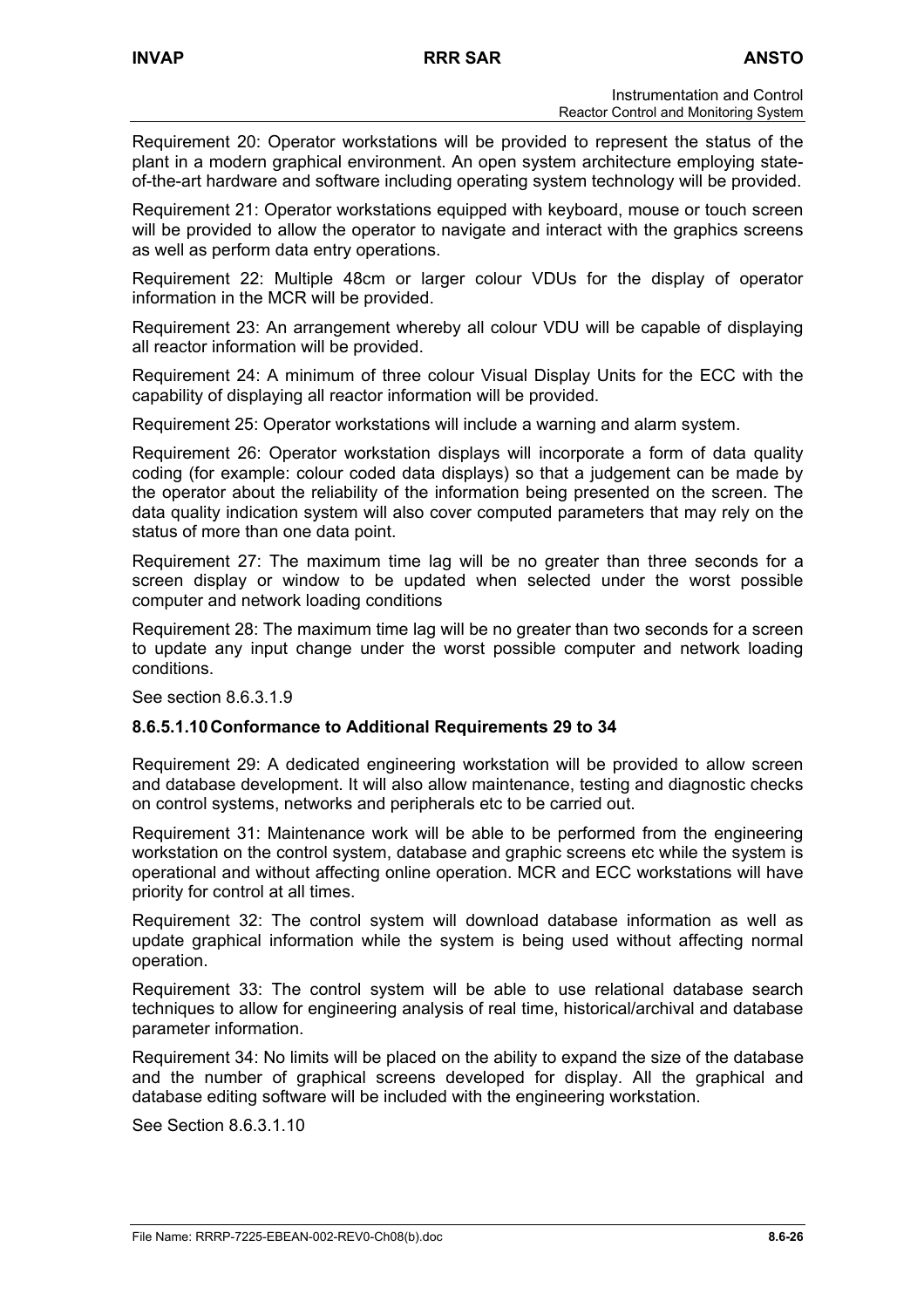## **8.6.5.1.11 Conformance to Additional Requirements 35 to 39**

Requirement 35: The control system will save all its database points at the same rate as their respective scan rate (scan rate will be based on the acceptable industry standard at the time of procurement of the system) and time-stamped with the scanned time. Archiving of data will be automatic to a suitable medium (magnetic tape, optical disc). A warning message to operators will be provided when the archive medium is at 75% and 90% of capacity.

Requirement 36: Scanning of all sequence-of-events inputs following a change of state will be provided. Such inputs will be time-stamped (at the control system or associated sequence-of-events hardware) within 5ms of the time of the occurrence of the event.

Requirement 37: Fast access to the short term (up to 12 months) historical storage facility will be provided.

Requirement 38: A long term archive storage medium will be provided which will be easy to load and operate and convenient to store. It will be of a suitable capacity to hold at least one year's worth of information.

Requirement 39: Online dual redundant historical/archival data storage will be provided.

See Sections 8.6.3.1.10

### **8.6.5.1.12 Conformance to Additional Requirements 40**

Requirement 40: Interfacing and signal conditioning equipment to instrumentation, field devices, switches, actuators and motors etc will be provided to enable open and closed loop control and monitoring of the Reactor Facility.

See Section 8.6.3.1.11

#### **8.6.5.1.13 Conformance to Additional Requirements 41**

Requirement 41: Redundant serial communication field buses will be provided for the connection of all Safety Category 3 control and monitoring instrumentation signals to the RCMS.

All communication field buses for the connections between the RCMS and Safety Category 3 systems are double redundant. The connection of Safety Category 3 systems is done by upgrading the relevant equipment from Safety Category 3 to Safety Category 2.

#### **8.6.5.1.14 Conformance to Additional Requirements 42**

Requirement 42: The reactor protection and shutdown systems will be equipped with serial communications capabilities, uni-directional, send only data interfaces to allow the reactor protection and shutdown systems to send data to the RCMS. All interconnections of reactor protection, shutdown and ESF signals to the RCMS will be via appropriate isolation devices to ensure the complete separation of Safety Category 1 from Safety Category 2 and 3 systems.

Isolation Units are provided to establish connections between the FRPS, SRPS, PAM and RCMS.

*End of Section*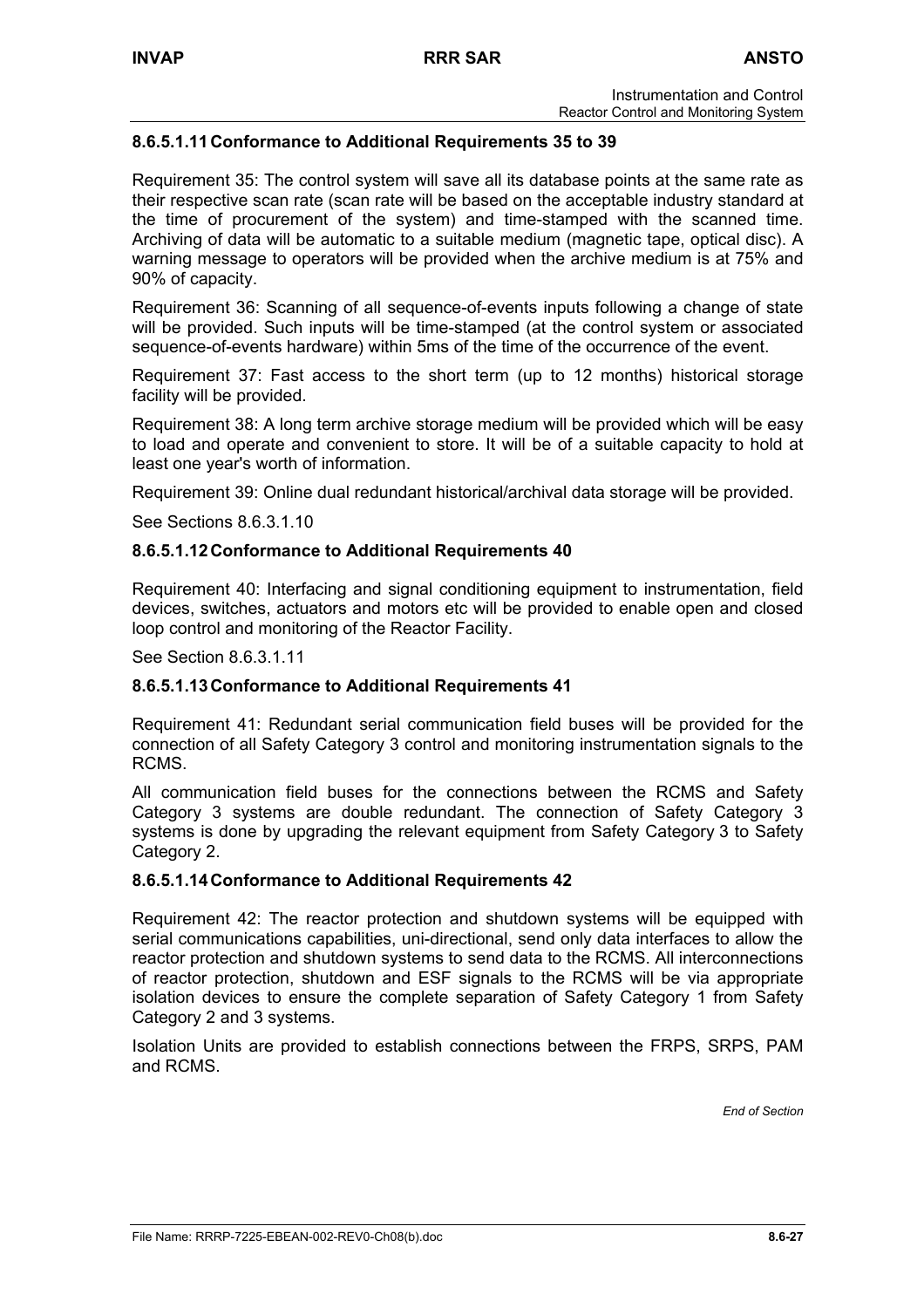Instrumentation & Control Reactor Control and Monitoring System

| Table 8.6/1  Software Requirements Verification and Validation Tasks |
|----------------------------------------------------------------------|
|                                                                      |

| <b>Tasks</b>                           | <b>Description</b>                                                                                                                                                                                                                                                     | <b>Methods</b><br>and Tools | <b>Required Inputs</b>                                                          | <b>Outputs</b>                                                |
|----------------------------------------|------------------------------------------------------------------------------------------------------------------------------------------------------------------------------------------------------------------------------------------------------------------------|-----------------------------|---------------------------------------------------------------------------------|---------------------------------------------------------------|
| Traceability<br>Analysis               | Trace requirements in SRS and RCMS System Description<br>(Preliminary version) to SRS and the updated version of RCMS<br>System Description.<br>Trace requirements stated in Control Requirement Specifications<br>documents and their corresponding source documents. |                             | <b>SRS</b><br><b>SRS</b><br><b>RCMS System</b><br>Description                   | <b>Traceability Matrix</b>                                    |
| Software<br>Requirements<br>Evaluation | Ensure that software requirements are correct, complete,<br>consistent, accurate, and testable, and will satisfy the system<br>requirements.                                                                                                                           | Documentation<br>reviews    | (Preliminary version)<br><b>RCMS System</b><br>Description (updated<br>version) | Requirements<br><b>Evaluation Report</b><br>Anomaly Report(s) |
| Interface<br>Requirements<br>Analysis  | Verify that the requirements for software interfaces with<br>hardware, user/operator and other systems are correct,<br>consistent, complete, accurate, and testable.                                                                                                   |                             | CRS(s)<br><b>Traceability Matrix</b>                                            |                                                               |
| <b>FAT Test Plan</b><br>Generation     | INVAP generates the plan for FAT testing.                                                                                                                                                                                                                              |                             | <b>SRS</b><br><b>RCMS System</b><br>Description<br>CRS(s)                       | <b>FAT Test Plan</b>                                          |
| <b>SAT Test Plan</b><br>Generation     | INVAPS generates the plan for SAT testing.<br>This plan will verify the correct and safe operation of the software<br>in the operational environment.                                                                                                                  |                             | <b>SRS</b><br><b>RCMS System</b><br>Description<br>CRS(s)                       | <b>SAT Test Plan</b>                                          |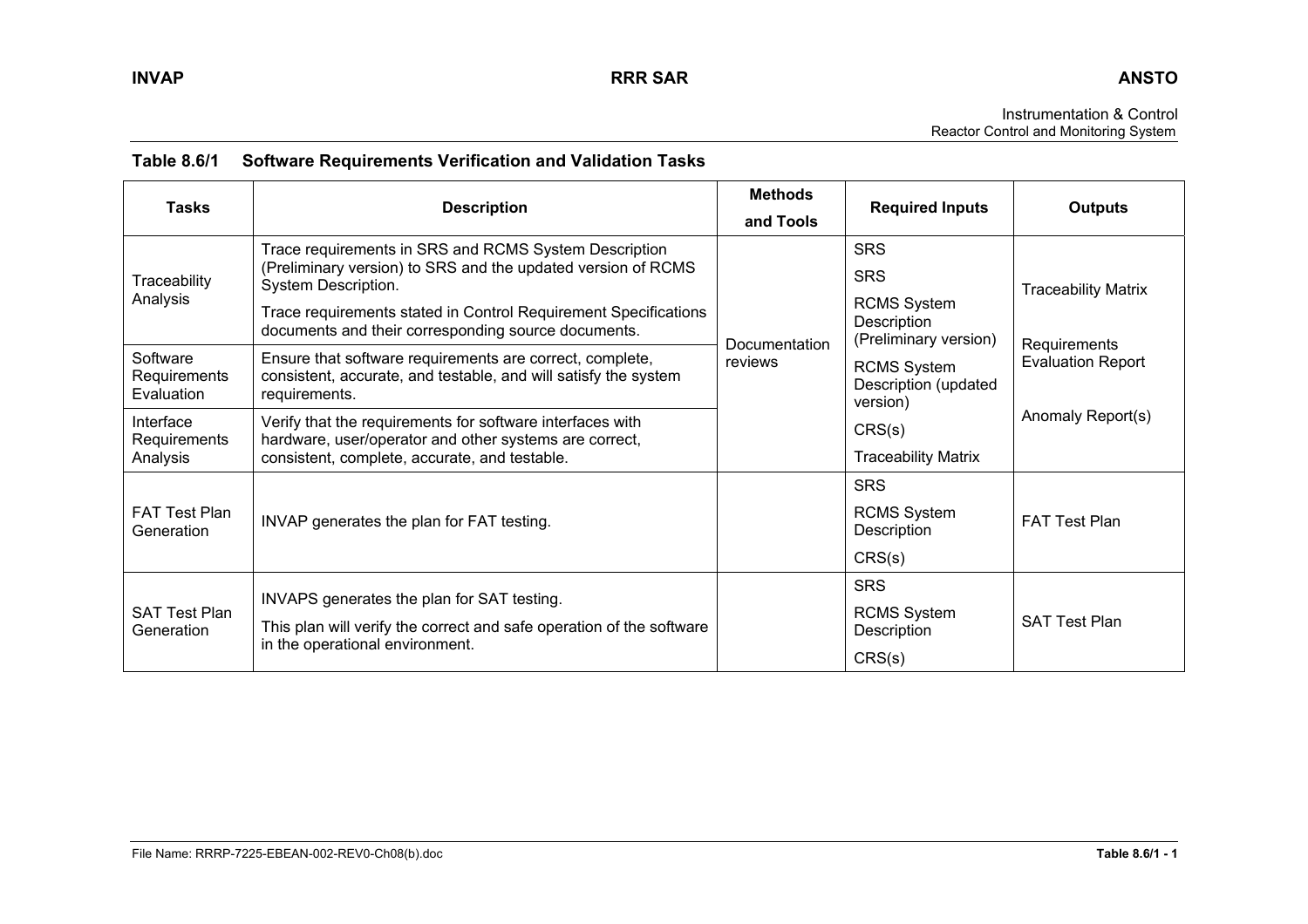Instrumentation & Control Reactor Control and Monitoring System

| <b>Tasks</b>                          | <b>Description</b>                                                                                                                                                    | <b>Methods</b><br>and Tools | <b>Required Inputs</b>            | <b>Outputs</b>                              |
|---------------------------------------|-----------------------------------------------------------------------------------------------------------------------------------------------------------------------|-----------------------------|-----------------------------------|---------------------------------------------|
|                                       |                                                                                                                                                                       |                             | <b>RCMS System</b><br>Description | <b>Traceability Matrix</b>                  |
| Traceability<br>Analysis              | Trace software design to system requirements and vice versa.<br>Check for correctness, consistency, and completeness.                                                 | Documentation<br>reviews    | <b>SRS</b>                        |                                             |
|                                       |                                                                                                                                                                       |                             | Design Document                   | Anomaly Report(s)                           |
|                                       |                                                                                                                                                                       |                             | <b>Traceability Matrix</b>        |                                             |
|                                       |                                                                                                                                                                       | Documentation               | <b>SRS</b>                        |                                             |
| Software<br>Design                    | Evaluate the software design and the decomposition of the<br>system into functional modules for correctness, consistency,<br>completeness, accuracy, and testability. | reviews                     | <b>RCMS System</b>                |                                             |
| Evaluation                            |                                                                                                                                                                       | Design<br>Walkthroughs      | Description                       | Software Design<br><b>Evaluation Report</b> |
|                                       |                                                                                                                                                                       |                             | Design Document                   |                                             |
|                                       |                                                                                                                                                                       |                             | <b>SRS</b>                        | Anomaly Report(s)                           |
| Interface<br>Analysis                 | Verify interfaces with hardware, user, and operator for<br>completeness, consistency, testability, and correctness.                                                   | Documentation<br>review     | <b>RCMS System</b><br>Description |                                             |
|                                       |                                                                                                                                                                       |                             | Design Document                   |                                             |
|                                       |                                                                                                                                                                       |                             | <b>RCMS System</b><br>Description | Unit Test Plan                              |
| Unit and Pre-<br><b>FAT Test Plan</b> | Foxboro developed the Unit Test Plan and the Pre-FAT Test                                                                                                             |                             | <b>SRS</b>                        |                                             |
| Generation and<br>Verification        | Plan.<br>These plans were reviewed and approved by INVAP.                                                                                                             |                             | Design Document                   | Pre-FAT Test Plan                           |
|                                       |                                                                                                                                                                       |                             | Unit Test Plan                    |                                             |
|                                       |                                                                                                                                                                       |                             | Pre-FAT Test Plan                 | Anomaly Report(s)                           |

# **Table 8.6/2 Software Design Verification and Validation Tasks**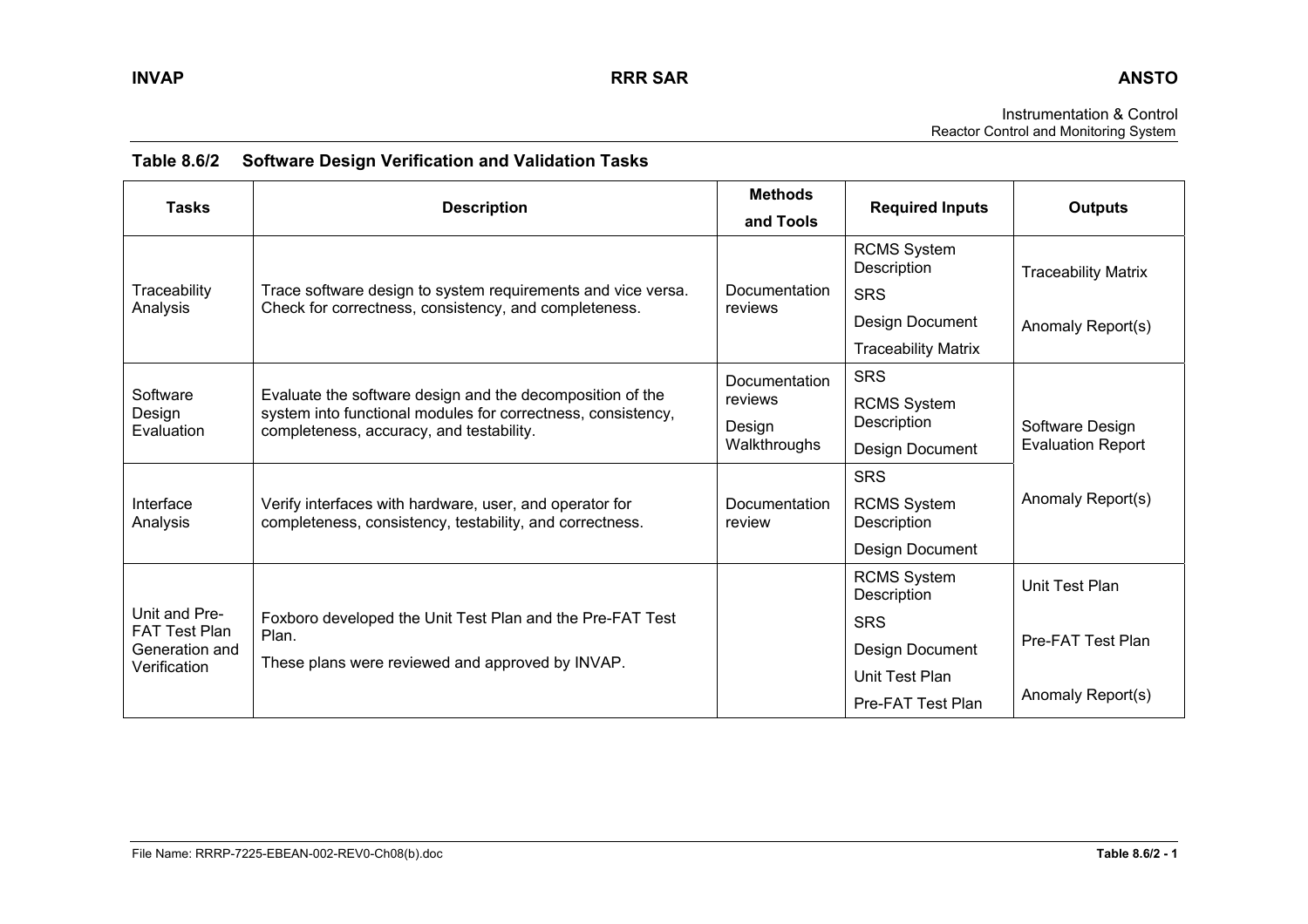| <b>Tasks</b>                                                                       | <b>Description</b>                                                                                                                                                                                                                                                                                                                                                     | <b>Methods</b><br>and Tools                                               | <b>Required Inputs</b>                                                                                                                                                 | <b>Outputs</b>                                                                                        |
|------------------------------------------------------------------------------------|------------------------------------------------------------------------------------------------------------------------------------------------------------------------------------------------------------------------------------------------------------------------------------------------------------------------------------------------------------------------|---------------------------------------------------------------------------|------------------------------------------------------------------------------------------------------------------------------------------------------------------------|-------------------------------------------------------------------------------------------------------|
| Traceability and<br>Interface<br>Analysis<br>(Software<br>Configuration<br>Review) | Trace the software configuration to software design and vice<br>versa. Analyse relationships for correctness, consistency, and<br>completeness.<br>Check the interfaces with hardware, software, and other<br>systems.                                                                                                                                                 | Document<br>Review<br>Inspection of<br>software<br>configuration<br>items | Design Document<br>Software<br>Configuration items<br>(a)<br><b>RCMS System</b><br>Description                                                                         | <b>Traceability Matrix</b><br>Anomaly Report(s)                                                       |
| Test Procedure<br>Generation and<br>Verification                                   | Develop test procedures for unit testing, Pre-FAT and FAT<br>testing.<br>Foxboro developed the unit and FAT USA test procedures.<br>These procedures were reviewed and approved by INVAP.<br>INVAP developed the FAT test procedures and unit test<br>procedures of in house developed software.                                                                       |                                                                           | <b>RCMS System</b><br>Description<br><b>SRS</b><br>Design Document<br>Unit, Pre-FAT and<br><b>FAT Test Procedures</b>                                                  | Unit Test Procedures<br>Pre-FAT Test<br>Procedures<br><b>FAT Test Procedures</b><br>Anomaly Report(s) |
| <b>Unit Test</b><br>Execution and<br>Verification                                  | At this level, software configuration items are not integrated into<br>the system; therefore, it can be extensively tested.<br>The objective is to show that each configuration item performs its<br>intended function and does not perform unintended functions.<br>Document the test results and analyse it to verify anomalies.<br>Conduct re-testing as necessary. | Software<br>Configuration<br>Items test                                   | Source Code (In-<br>house software)<br>Software<br>Configuration items<br>(Third-party software)<br>Unit Test Plan<br>Unit Test Procedures<br><b>Unit Test Results</b> | <b>Unit Test Results</b><br>Anomaly Report(s)                                                         |

## **Table 8.6/3 Implementation Verification and Validation Tasks**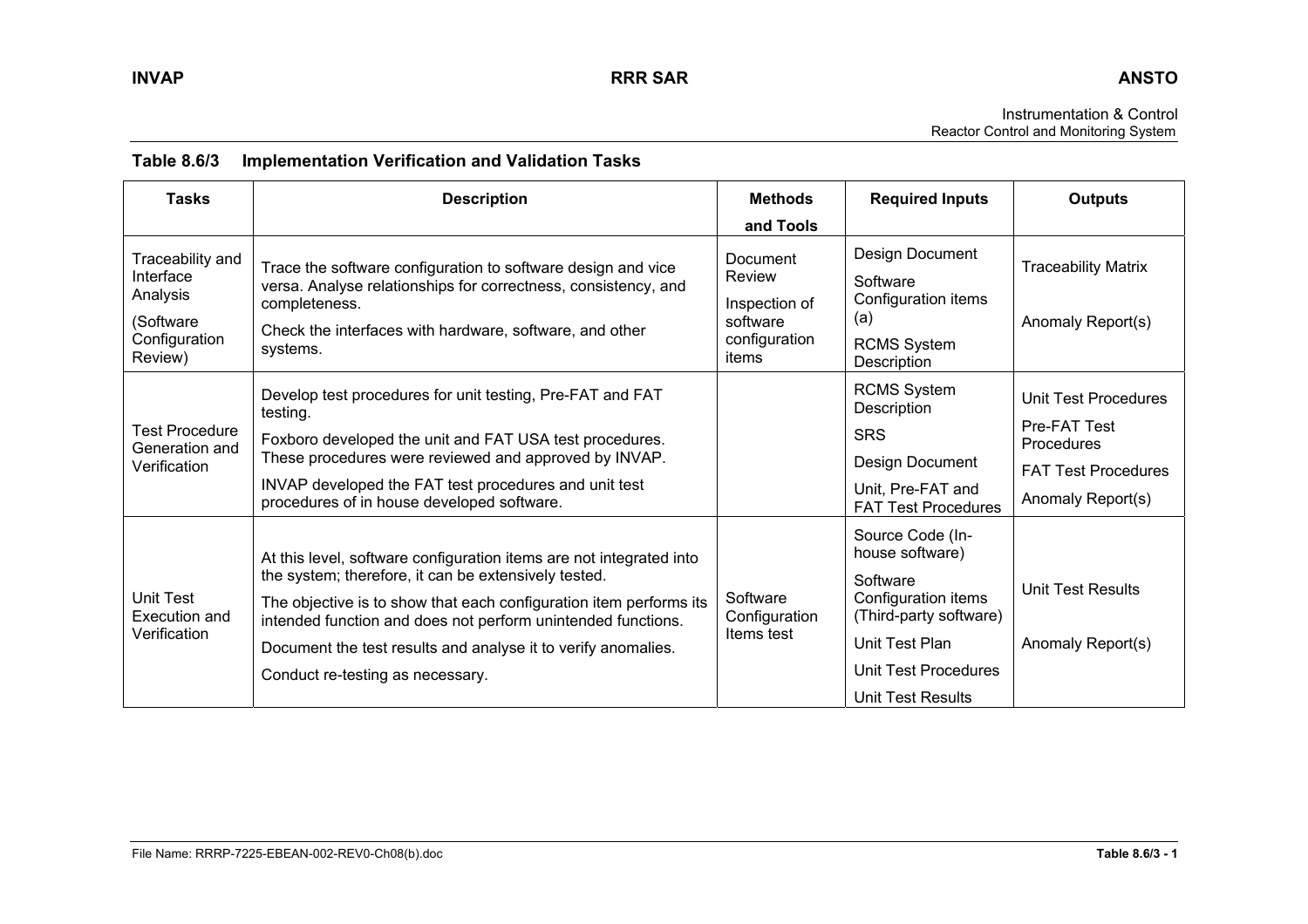Instrumentation & Control Reactor Control and Monitoring System

| <b>Tasks</b>                                  | <b>Description</b>                                                                                                                       | <b>Methods</b><br>and Tools | <b>Required Inputs</b>                                                   | <b>Outputs</b>              |
|-----------------------------------------------|------------------------------------------------------------------------------------------------------------------------------------------|-----------------------------|--------------------------------------------------------------------------|-----------------------------|
| Traceability                                  | Trace the software configuration items to test plans and                                                                                 |                             | SAT, FAT and Pre-<br><b>FAT Test Plans and</b><br><b>Test Procedures</b> | <b>Traceability Matrix</b>  |
| Analysis                                      | procedures and vice versa.                                                                                                               |                             | <b>Traceability Matrix</b>                                               |                             |
|                                               |                                                                                                                                          |                             | Software<br>Configuration Items                                          | Anomaly Report(s)           |
|                                               |                                                                                                                                          | Interface                   | <b>SRS</b>                                                               |                             |
| Interface &<br>Communication                  | Test interfaces with hardware, user, and operator for<br>completeness, consistency, and correctness.<br>Test all communication channels. | tests                       | <b>RCMS System</b>                                                       | Anomaly Report(s)           |
| Test                                          |                                                                                                                                          | Communic<br>ation tests     | Description<br>Design Document                                           |                             |
|                                               |                                                                                                                                          |                             | <b>SRS</b>                                                               |                             |
| <b>SAT Test</b><br>Procedure                  |                                                                                                                                          |                             | <b>RCMS System</b><br>Description                                        | <b>SAT Test Procedures</b>  |
| Generation and                                | Develop SAT test procedures.                                                                                                             |                             | Design Document                                                          |                             |
| Verification                                  |                                                                                                                                          |                             | <b>SAT Test Plan</b>                                                     | Anomaly Report(s)           |
|                                               |                                                                                                                                          |                             | <b>SAT Test Procedures</b>                                               |                             |
|                                               |                                                                                                                                          |                             | RCMS Software(b)                                                         |                             |
| Pre-FAT Test<br>Execution and<br>Verification | This testing was performed at the Foxboro Headquarters in                                                                                |                             | Pre-FAT Test Plan                                                        | <b>Pre-FAT Test Results</b> |
|                                               | Buenos Aires.<br>INVAP analysed and documented the test results.                                                                         |                             | Pre-FAT Test<br>Procedures                                               | Anomaly Report(s)           |
|                                               |                                                                                                                                          |                             | <b>Pre-FAT Test Results</b>                                              |                             |

# **Table 8.6/4 Integration and Test Verification and Validation Tasks**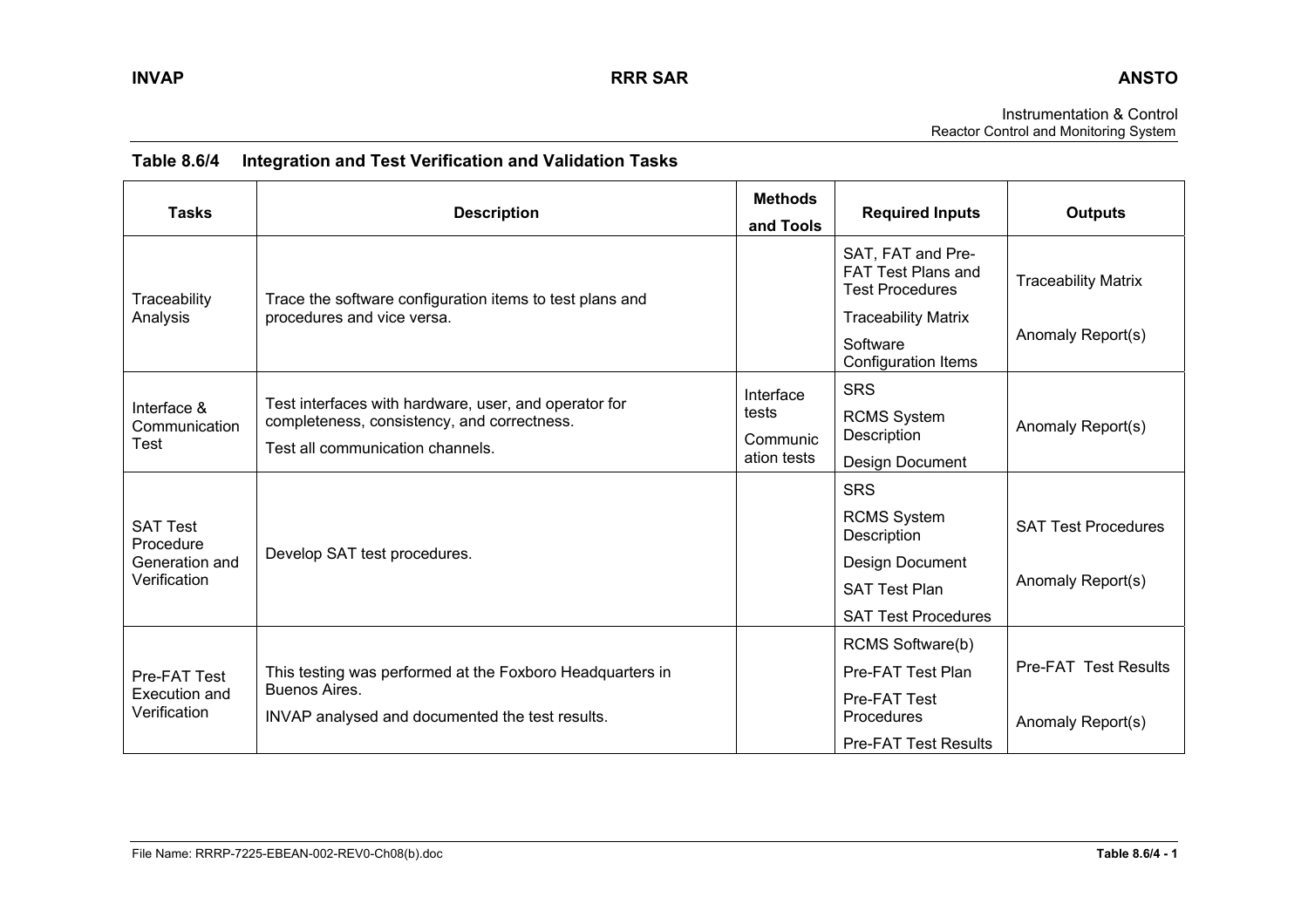Instrumentation & Control Reactor Control and Monitoring System

| <b>Tasks</b>                     | <b>Description</b>                                        | <b>Methods</b><br>and Tools | <b>Required Inputs</b>     | <b>Outputs</b>          |
|----------------------------------|-----------------------------------------------------------|-----------------------------|----------------------------|-------------------------|
|                                  |                                                           |                             | RCMS Software (c)          |                         |
| <b>FAT Test</b><br>Execution and | This test was performed in Bariloche.                     |                             | <b>FAT Test Plan</b>       | <b>FAT Test Results</b> |
| Verification                     | INVAP and ANSTO analysed and documented the test results. |                             | <b>FAT Test Procedures</b> | Anomaly Report(s)       |
|                                  |                                                           |                             | <b>FAT Test Results</b>    |                         |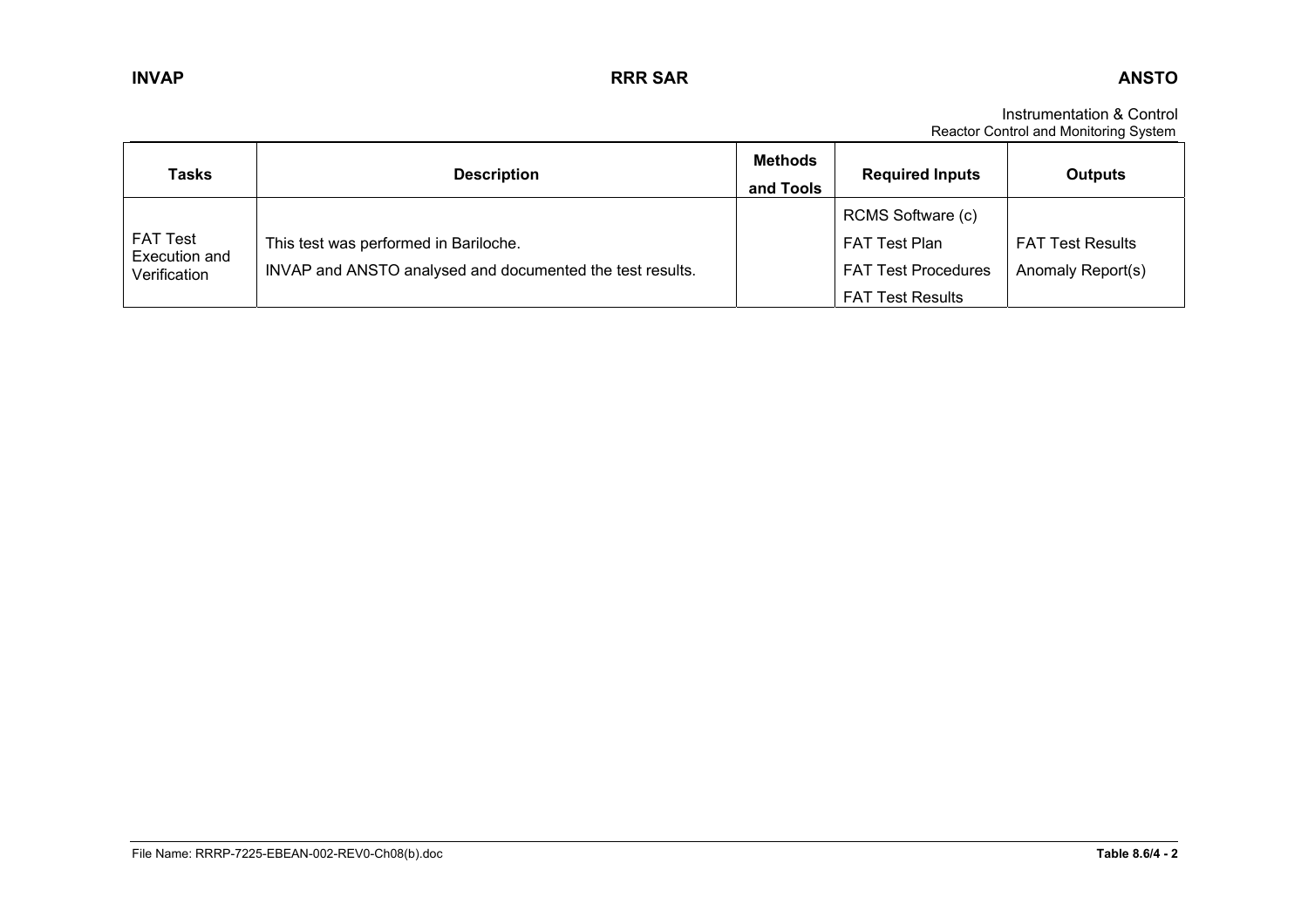Instrumentation & Control Reactor Control and Monitoring System

## **Table 8.6/5 Validation Verification and Validation Tasks**

| <b>Tasks</b>                                            | Description                                                                                                                                        | Methods<br>and Tools | Required Inputs                                                                                                                    | Outputs                                  |
|---------------------------------------------------------|----------------------------------------------------------------------------------------------------------------------------------------------------|----------------------|------------------------------------------------------------------------------------------------------------------------------------|------------------------------------------|
| <b>Acceptance Test</b><br>Execution and<br>Verification | Perform acceptance testing. Analyse test results to validate that the<br>software satisfies the system requirements.<br>Document the test results. |                      | Software Configuration<br><b>Acceptance Test Plan</b><br><b>Acceptance Test</b><br>Procedures<br><b>Acceptance Test</b><br>Results | <b>Test Results</b><br>Anomaly Report(s) |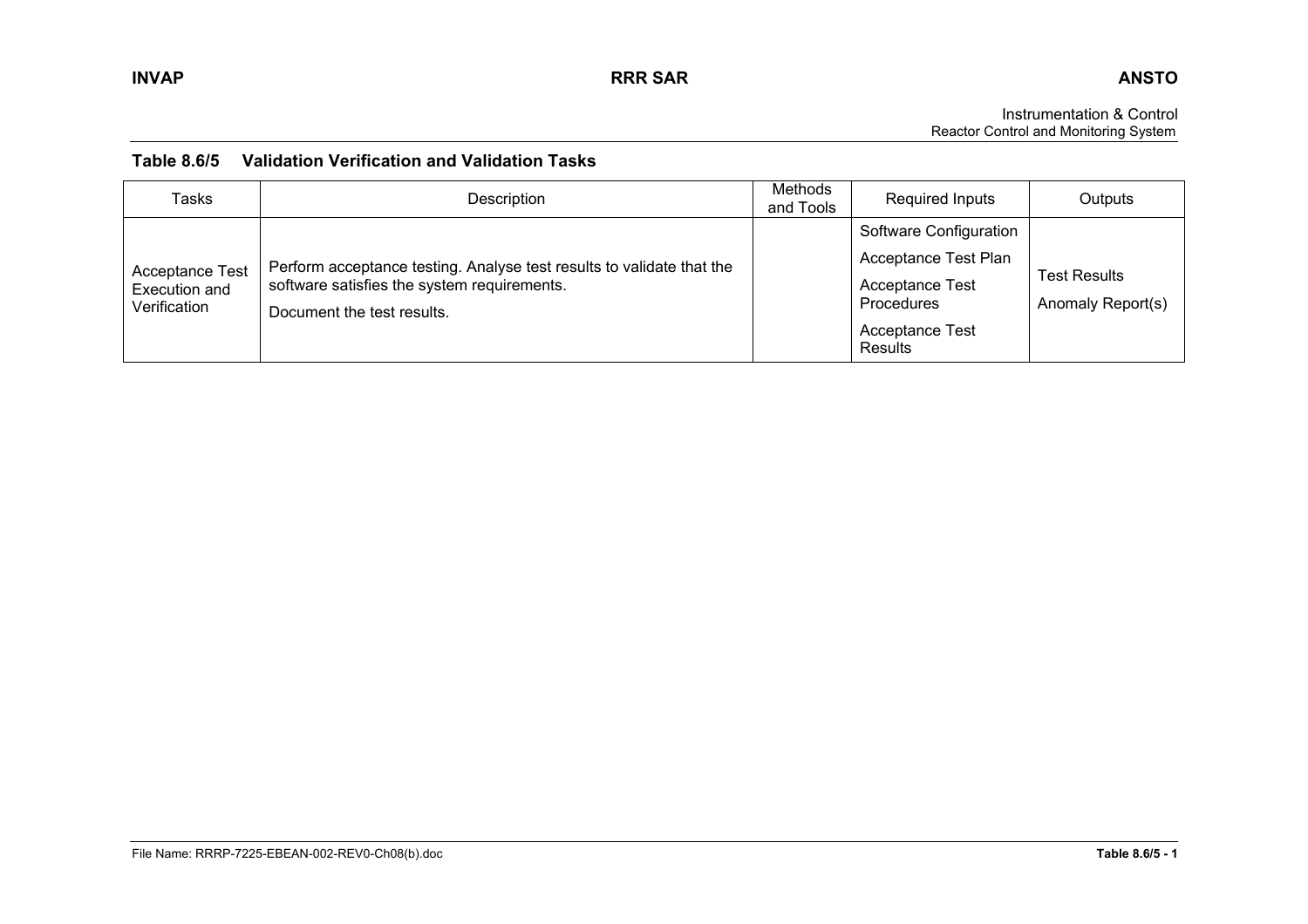Instrumentation & Control Reactor Control and Monitoring System

| <b>Tasks</b>                           | <b>Description</b>                                                                                                                                                                                                                        | <b>Methods</b><br>and Tools | <b>Required Inputs</b>                                                                                                                             | <b>Outputs</b>    |
|----------------------------------------|-------------------------------------------------------------------------------------------------------------------------------------------------------------------------------------------------------------------------------------------|-----------------------------|----------------------------------------------------------------------------------------------------------------------------------------------------|-------------------|
| Installation<br>Configuration<br>Audit | Verify that all software products required to correctly install and<br>operate the software are present in the installation package.<br>Verify all site-dependent parameters or conditions to verify that<br>supplied values are correct. |                             | <b>Installation Package</b><br>(e.g., RCMS software,<br>Installation procedures,<br>site-specific<br>parameters, installation<br>procedures, etc.) | Anomaly Report(s) |
| <b>Availability Test</b><br>Execution  | Perform Availability Test.                                                                                                                                                                                                                |                             |                                                                                                                                                    | Anomaly Report(s) |
| V&V Final Report<br>Generation         | Summarise in this report the V&V activities, tasks and results.                                                                                                                                                                           |                             | <b>RCMS SVVP</b><br>V&V Task Results                                                                                                               | V&V Final Report  |

# **Table 8.6/6 Installation and Commissioning Verification and Validation Tasks**